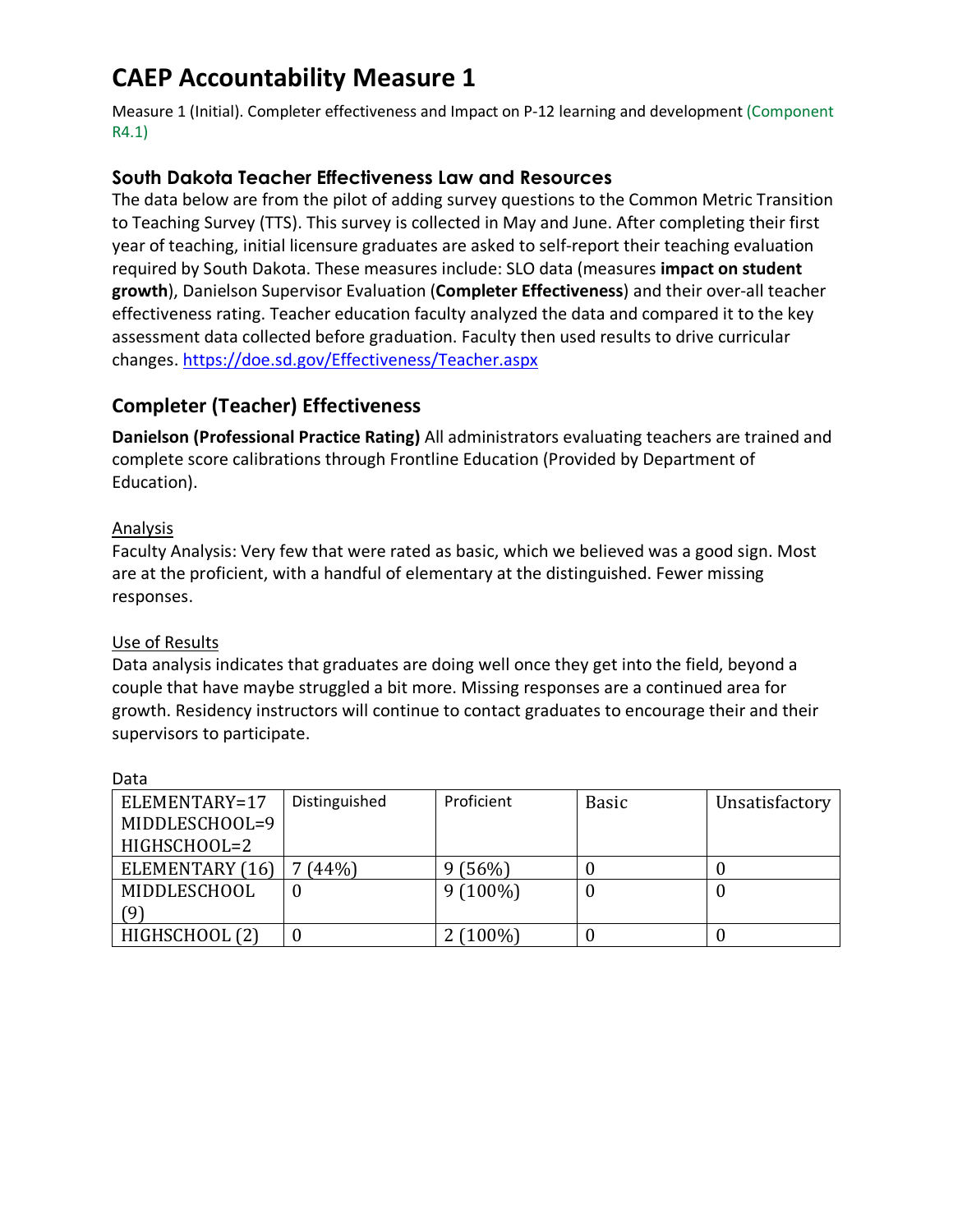## **Impact on P-12 Learning and Development**

## **Student Growth Rating known as SLO**

Administrators are trained through the DEPARTMENT OF EDUCATION to support and evaluate teachers' SLOs. The DEPARTMENT OF EDUCATION provides training to teachers in how to design, administer and assess SLOs.

### Analysis

TRE faculty analysis: Appears that all teachers are either at expected or high levels. Large number of no responses.

### Use of Results

Continue to reach out to candidates to encourage them and their supervisor to participate. Increasing the responses will make the data more actionable.

| ELEMENTARY=17<br>MIDDLESCHOOL=9<br>HIGHSCHOOL=2 | High (Between 85%<br>and 100% met or<br>exceeded goal). | <b>Expected (Between</b><br>65% and 85% of<br>students met or<br>exceeded goal) | Low (Less than $65%$<br>of students met or<br>exceeded goal) |
|-------------------------------------------------|---------------------------------------------------------|---------------------------------------------------------------------------------|--------------------------------------------------------------|
| ELEMENTARY (16)                                 | (44%)                                                   | 9(56%)                                                                          |                                                              |
| MIDDLESCHOOL (9)                                | 4(44%)                                                  | 5(56%)                                                                          |                                                              |
| HIGHSCHOOL (2)                                  | $(50\%)$                                                | (50%)                                                                           |                                                              |

## **Overall Rating (SLO + Danielson Observation + Supervisor Judgement)**

A Matrix is used to calculate overall rating through using the professional practice rating on the X axis and the Student Growth Rating on the Y axis. The cell of the matrix in which they meet provides an indication of the overall rating. Administrators are encouraged to use professional judgment (they take into account variables-for example COVID) in addition to using the matrix. The X and Y axis meet within 3 areas: Exceeds, Meets or Below.

### Analysis

TRE Faculty Analysis: Vast majority of students are at the meets expectations level, with a few exceeding expectations. We believed this was a good indicator of program success. Several missing responses.

### Use of Results

Data analysis continues to indicate that graduates are doing well in the field. Will continue to encourage graduates and their supervisors to participate.

| ELEMENTARY=17    | <b>Exceeds Expectation</b> | <b>Meets Expectation</b> | <b>Below Expectation</b> |
|------------------|----------------------------|--------------------------|--------------------------|
| MIDDLESCHOOL=9   |                            |                          |                          |
| HIGHSCHOOL=2     |                            |                          |                          |
| ELEMENTARY (16)  | (44%)                      | 9(56%)                   |                          |
| MIDDLESCHOOL (9) | 2(22%)                     | (78%)                    |                          |
| HIGHSCHOOL       | $(50\%)$                   | (50%)                    |                          |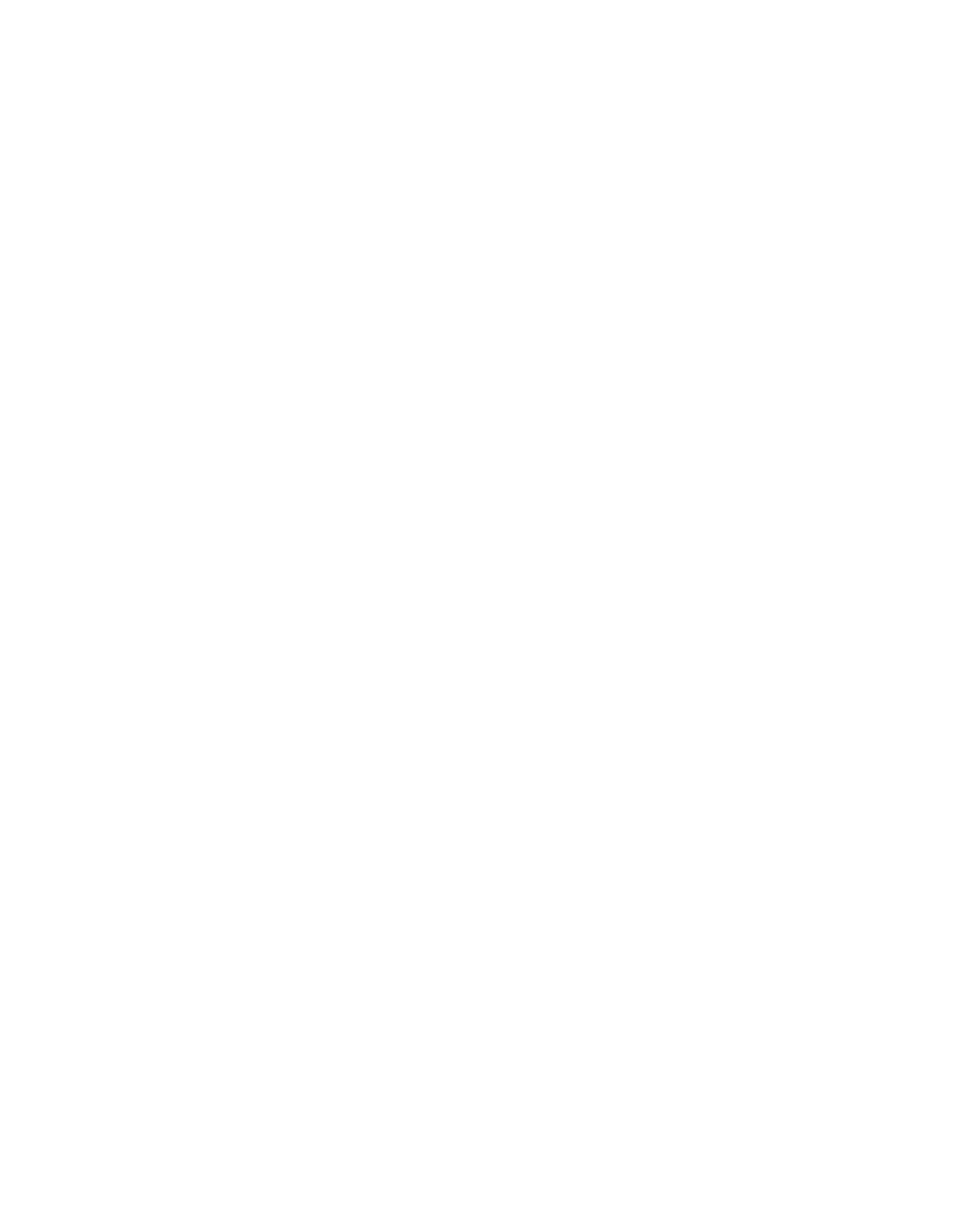### **CAEP Accountability Initial and Advanced Measure 2**

Measure 2. (Initial and/or Advanced). Satisfaction of employers and stakeholder involvement (Components R4.2|R5.3 | RA.4.1)

## Satisfaction of Employers Both Initial and Advanced

### Initial Programs

The Common Metrics Supervisor Survey is sent to K-12 administrators who hire initial licensure graduates. The graduates are asked to provide employment information the summer after graduation. Of the 159 graduates in 2019-2020, we received feedback from employers for 93 or 59.2% of the graduates concerning their teaching effectiveness during their first year. The survey is a four-point Likert scale. Employers are asked to indicate to what extent they agree or disagree with the prompts related to the effectiveness of graduates' abilities as new teachers to apply the professional knowledge, skills and dispositions learned and practiced during their programs. The categories include: Instructional practice that includes technology application, teaching diverse learners, creating a positive learning environment, and professionalism. The items in the survey are aligned with the Interstate Teacher Assessment and Support Consortium or InTASC standards. Faculty analyze and use the data to review programs and make changes to positively impact graduates' instructional practices. Faculty reviewed data in February 2022. Their analysis and use of results follows.

### **Analysis and Use of Results:**

### *Analysis*

The data indicate that there are no alarmingly low areas, but there are some areas that are 'lower' than other areas. We will look at those areas that are lower. Those areas include:

• Engages students in self-assessments

About 15% of employers scored completers in the 2 lowest categories. The average score for the completers was 3.22 out of 4 points.

• Identifies issues of reliability and validity in assessment

About 16% of employers scored completers in the 2 lowest categories. The average score for the completers was 3.17 out of 4 points.

• Differentiates assessments for all learners

About 14% of employers scored completers in the 2 lowest categories. The average score for the completers was 3.26 out of 4 points.

### *Use of Results*

Have students complete self-assessments for formative feedback. This will demonstrate a selfassessment check with our students and communicate this is something they can do with their own students. In the TET 400 course, there are already self-assessment pieces. This is being modeled. It needs to be articulated more clearly that this is something to use as a classroom teacher with students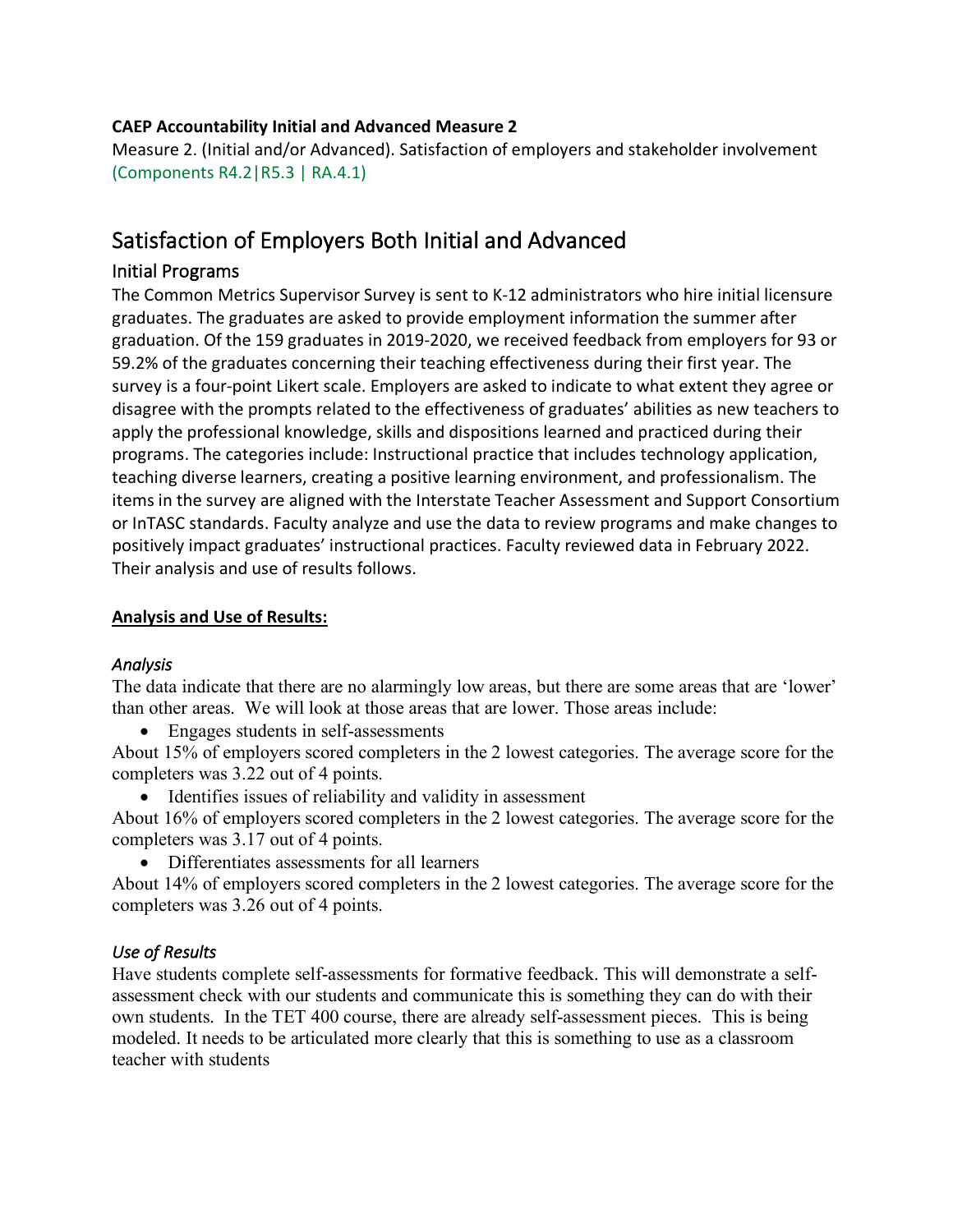Reliability  $\&$  Validity. Faculty will review courses and find areas in which they can be more intentional about using this language with students throughout coursework/program. Idea to discuss further: Bring an assessment to coursework day and evaluate it for reliability/validity.

• Differentiated Assessments Faculty be more intentional about using this language with students throughout coursework/program. Include the 'differentiated assessment language' to the USD lesson plan template.

### Advanced Programs

### *Analysis*

Feedback concerning satisfaction of employers of EPP advanced programs was collected in May through July. The survey was created by the assessment committee. The advanced programs sent the survey to the programs' employers. The employer contact information was provided by the graduates in May. The response rate is somewhat representative of programs' graduate numbers. Disaggregated, the Reading Program had 14% of the responses, Ed Leadership had 57% and School Psychology had 29%. The average percentages of yearly graduates by program are: Reading has 9%, Ed Leadership has 80% and School Psychology has 11% populations of graduates from the school of education.

#### *Use of Results*

The preliminary data suggests that employers consider candidates from USD to be well prepared or very well prepared overall. Programs could target technology integration, awareness of mental health issues and support, and working with families as areas in need of improvement.

## Stakeholder Involvement

Stakeholders are deeply involved in programs through providing qualitative feedback on surveys and in meetings, reviewing assessment and data, being members of EPP committees, serving with program faculty on state and national committees, and collaborating on specialized projects identified as needs in PK-12.

#### **Committee Involvement**

External stakeholders from all programs are members of school of education's curriculum committees. Faculty are also members of and are involved in state and national professional organizations in which they collaborate with program professionals at the local and national level. Minutes from these meetings are shared within the division meetings and programs use this feedback to monitor and make adjustments to their curriculum. In the descriptions of the committee work, analysis of data and use of results are provided for the 2020-2021 academic year.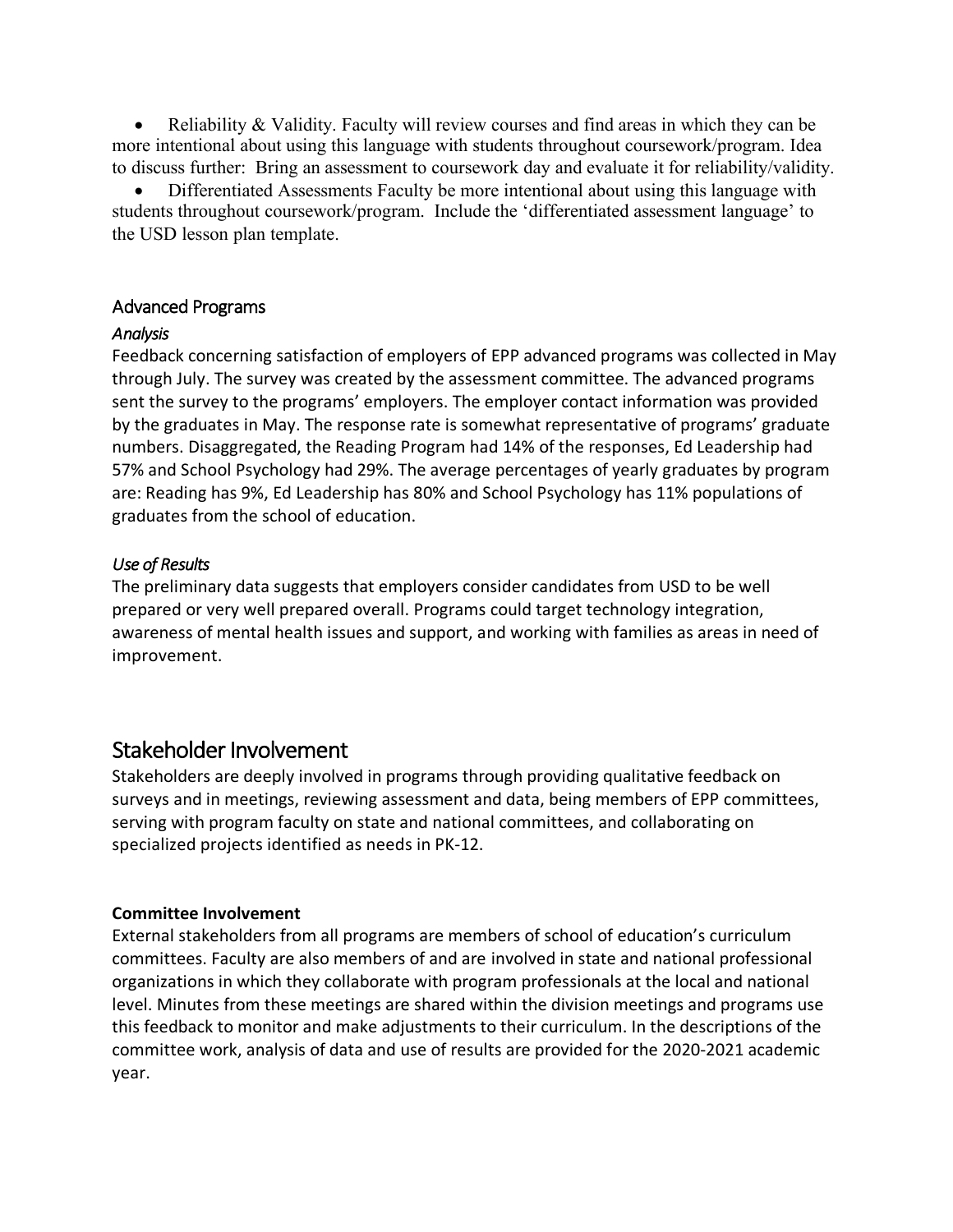### Committees and Organizations

| <b>EPP Committees</b>                       | <b>Professional Organizations</b>          |
|---------------------------------------------|--------------------------------------------|
| <b>TEAC (Teacher Education Advisory</b>     | NASP National Association of School        |
| Committee) Members are from PK-12,          | Psychologists (State and National)         |
| Arts/Sciences, Fine Arts and Teacher        | Faculty are members and attend meetings    |
| Education                                   | with stakeholders                          |
| Dean's External Advisory Committee          | SASD School Administrators of South Dakota |
| One or more members are from all of EPP     | Faculty attend monthly meetings and annual |
| programs                                    | conferences (also present at conferences)  |
| Prepared to Teach (Bank Street Grant) and   | Faculty members of Reading Recovery        |
| <b>Communities of Practice</b>              | Active in leadership roles                 |
| Funding student teaching                    |                                            |
| EPP Members are PK-12 partners and          |                                            |
| program leaders. National members are       |                                            |
| same from multiple states. Collaboration on |                                            |
| the national level.                         |                                            |
| <b>Education Discipline Committee</b>       |                                            |
| Members are from all SD universities, DOE   |                                            |
| and Board of Regents                        |                                            |

### **Feedback Excerpts from Committee Feedback for Initial and Advanced**

#### **I would like to recommend that the following changes be made to the USD program:**

Provide more training in the area of assessing students with English as a second language, areas of disproportionality, and the use SRBI to meet the needs of all students

Focus on moving theory to practice. Candidates and or practicing administrators seem to have a good background in theory but lack application "doing."

USD has a solid program and reaches out to work closely with the schools. We appreciate that. I feel USD has taken great steps in offering alternative programming and process to allow individuals to reach their desire to become educators and administrators, but this is also an area that needs continual growth for all involved.

Drive graduate students to research projects that can improve and inform local school district practices.

### **I would like to highlight the following characteristics as beneficial to the USD program:**

I appreciate that USD provides opportunities for students seeking advanced degrees an opportunity to advance their content knowledge while working in a school setting. I would like to see a reintroduction of the PDC program.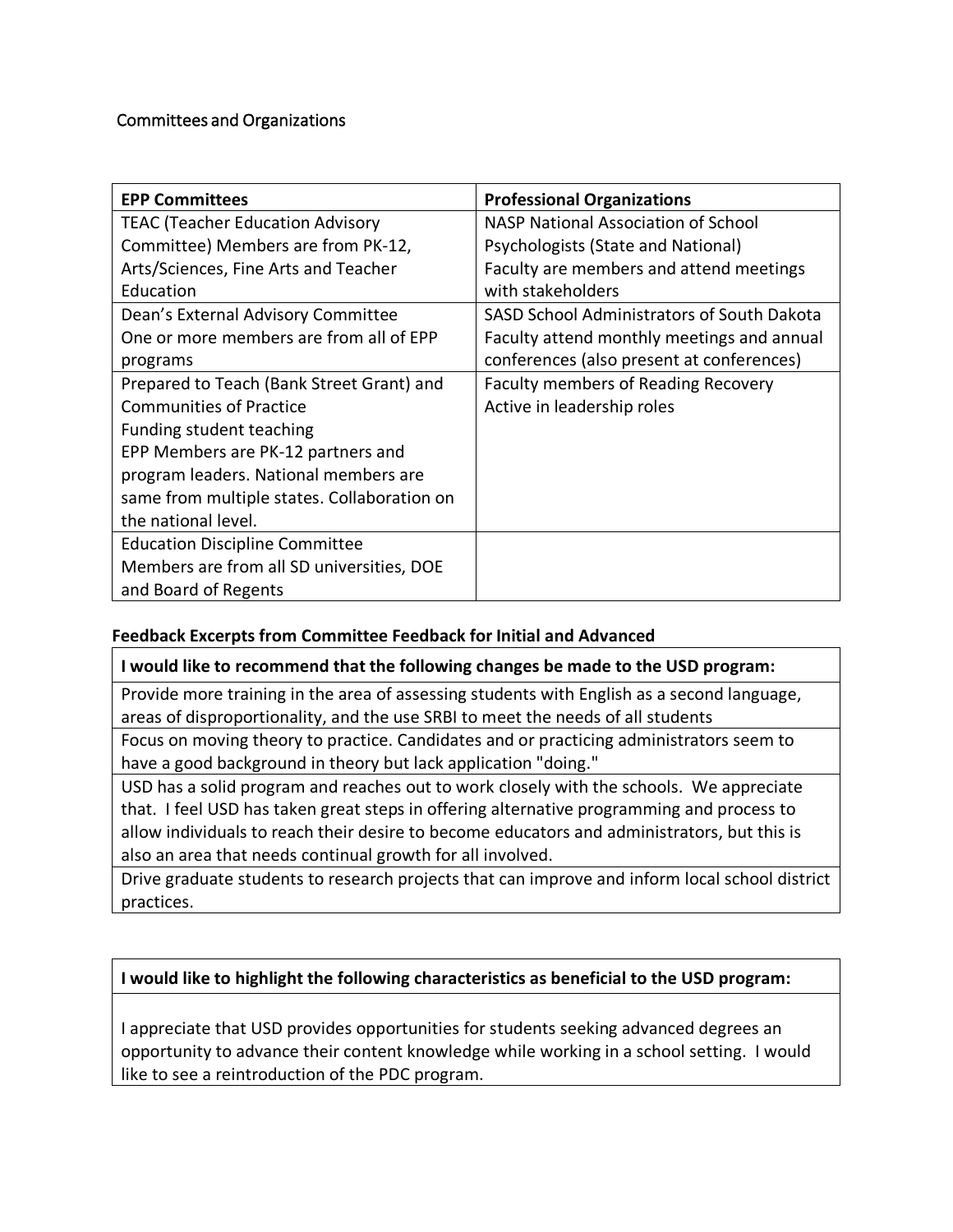### **I would like to highlight the following characteristics as beneficial to the USD program:**

Always great professors and they continue to be available as professional colleagues once into your leadership role

Year long residency.

Continue to highlight and focus on instructional leadership

As stated, USD has an outstanding program. Their staff are knowledgeable and trustyworthy. They continually work with us to foster new endeavors and approaches that are mutually beneficial. We appreciate their staff and programs.

Faculty emphasis on connecting with K-12 leadership and being responsive to current needs in the field of K-12 education benefits not only USD, but South Dakota Education in a greater way.

### *Documentation of Collaboration on Committees and Special Projects*

Dean's External Advisory Committee Excerpt: February 1, 2022. Committee is comprised of representatives from all programs: both employers and graduates. The committee worked on defining our values. Values were looked at- both faculty ideas and USD strategic plan. When there is a necessity, K-12 systems can reach out. It is building the relationships so that projects can easily start. Beresford collaborated with ELL training to K-12 teachers.

Career and Technical Education (CTE) Project: The EPP is creating a CTE methods course to be delivered starting summer 2022. This was a request from health sciences and South Dakota's CTE Office. During this work, we discovered that PK-12 partners have a need for this methods course as well as Project Lead The Way known as PLTW graduate credits through their training. We are currently in conversations with PLTW and the state to discuss options.

### ISLP Validity Work with Teachers

Teachers worked with the TRE division to review the rubric and tasks in the ISLP projects candidates complete in their last semester of residency. Teachers scored all tasks as essential and the rubric prompts accurately describe the performance levels for scoring.

#### TEAC Discussions

TEAC is comprised of faculty from the following schools: School of education, fine arts and arts and sciences; in addition to representatives from PK-12 stakeholders. The committee has been reviewing program courses and candidates' assessment data. A discussion was held concerning the CORE Praxis Test entrance requirement for teacher education and will be addressed in 2021-2022 meetings. The committee also reviewed the transition to teaching and employer survey results. The USD data appears to be higher than the aggregate of institutions in the areas: effectively teaching subject matter, selects instructional strategies, clear learning objectives, critical thinking and using multiple sources of evidence. The committee noted that USD data is slightly lower for completers in: Regulary adjusts plans to meet student needs and provides meaningful feedback. The committee recommended that a crosswalk be completed to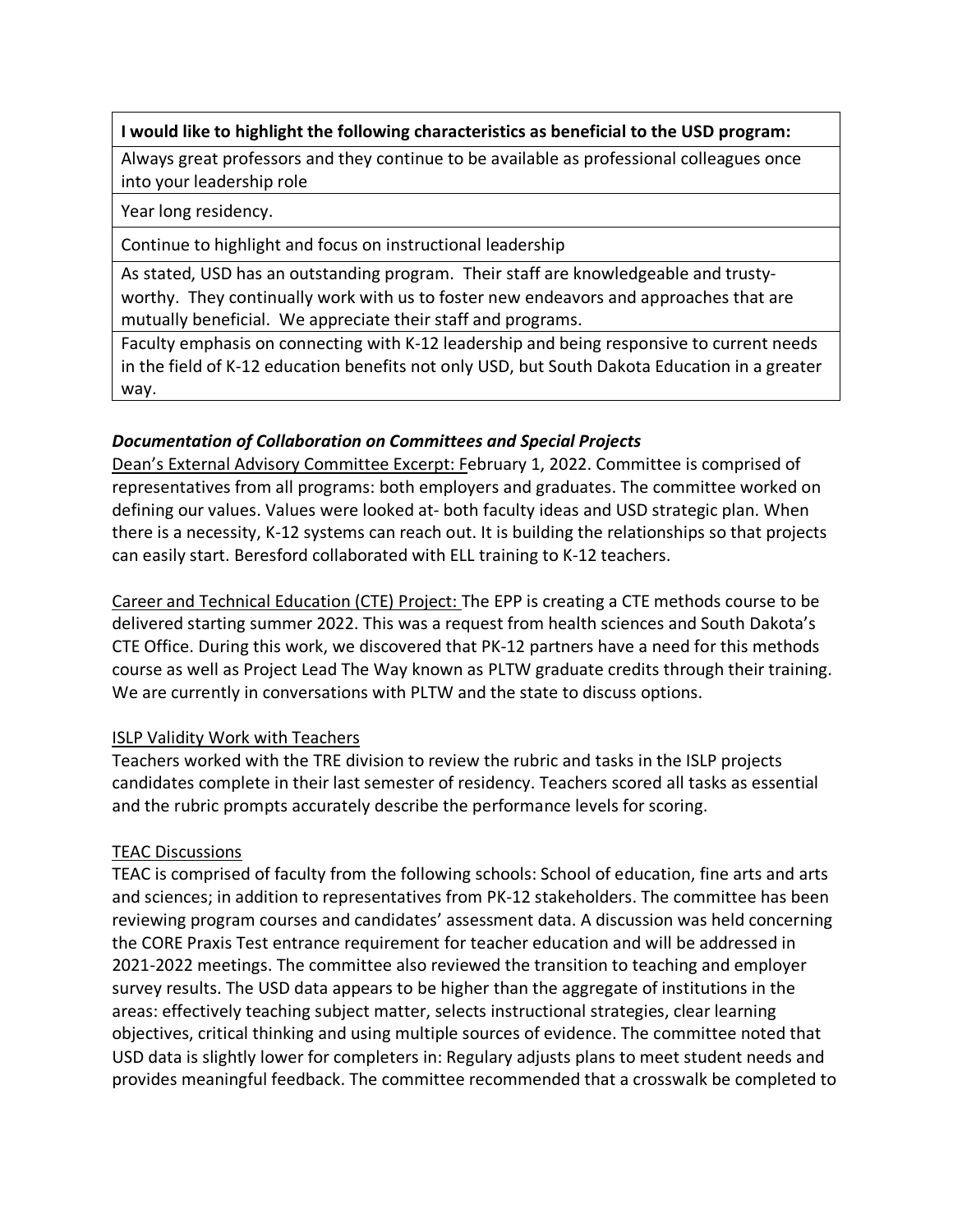determine where assessment is addressed in curriculum and make changes in key courses. The committee will review 2020-2021 data next year to identify if this is a trend.

### State Initiatives Driving Curriculum

After a review of assessment data for EDAD 742 Leading School Improvement, Susan Curtin and Dr. Jennifer Lowery collaborated to add a PDSA cycle component to EDAD 742 Leading for School Improvement to increase candidates' understanding of the practical implications of the continuous improvement process. This curricular change aligns with initiatives in South Dakota to use PDSA cycles as part of the continuous improvement process. The change was initiated by Dr. Lowery from her perspective as scholar-practitioner and supports the division's commitment to continuous improvement and ensuring the curriculum is current and relevant. The change was discussed in the fall of 2019 and implemented in the spring of 2020. Curricular change was instituted and progress measurement started in 2020-2021 data cycle.

### Communities of Practice

The Prepared to Teach grant has communities of practice groups that meet monthly to discuss education issues. Each education preparation provided has local member comprised of faculty and employers of educators at both the initial and advanced levels of licensure that are members of break out groups. These groups collaborate to discuss and find solutions to various national challenges (problems of practice) facing education.

| <b>Prompt for Instructional Practice</b>                                                           | <b>Number of</b> | <b>Mean</b> | <b>Standard</b>  |
|----------------------------------------------------------------------------------------------------|------------------|-------------|------------------|
| on a 4 Point Scale                                                                                 | <b>Responses</b> |             | <b>Deviation</b> |
| Effectively teaches the subject matter in<br>his/her licensure area.                               | 89               | 3.66        | 0.58             |
| Selects instructional strategies to align with<br>curriculum standards.                            | 88               | 3.65        | 0.5              |
| Designs activities where students engage<br>with subject matter from a variety of<br>perspectives. | 89               | 3.52        | 0.66             |
| Accounts for students' prior knowledge or<br>experiences in instructional planning.                | 87               | 3.47        | 0.58             |
| Designs long-range instructional plans that<br>meet curricular goals.                              | 86               | 3.33        | 0.65             |
| Regularly adjusts instructional plans to meet<br>students' needs.                                  | 88               | 3.56        | 0.62             |
| Plans lessons with clear learning<br>objectives/goals in mind.                                     | 89               | 3.64        | 0.57             |
| Designs and modifies assessments to match<br>learning objectives.                                  | 89               | 3.46        | 0.64             |

### **2021 Employer Satisfaction Survey Results for Initial Programs Data for 2019-2020 Graduates**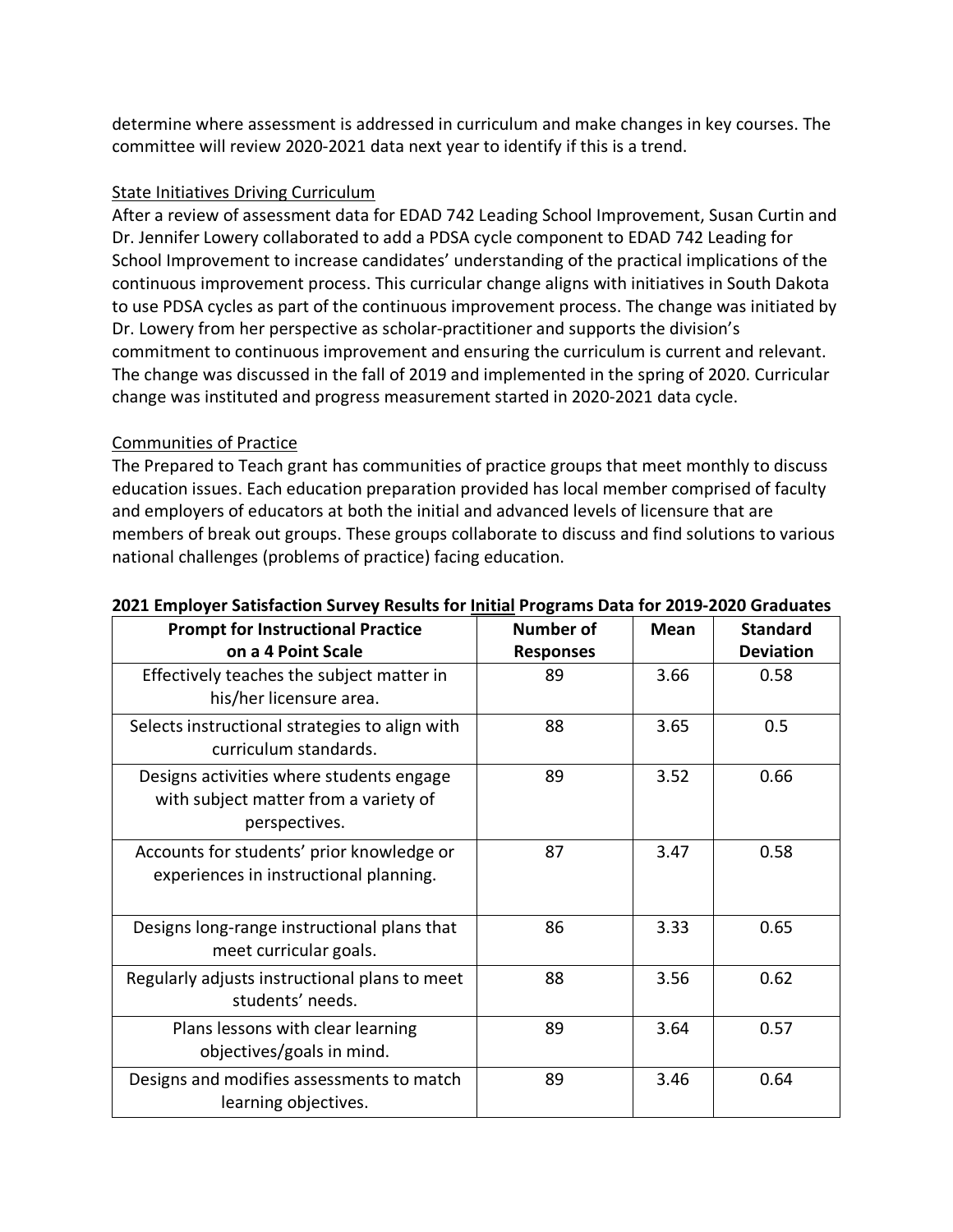| <b>Prompt for Instructional Practice</b><br>on a 4 Point Scale                                         | <b>Number of</b><br><b>Responses</b> | <b>Mean</b> | <b>Standard</b><br><b>Deviation</b> |
|--------------------------------------------------------------------------------------------------------|--------------------------------------|-------------|-------------------------------------|
| Provides students with meaningful feedback<br>to guide next steps in learning.                         | 88                                   | 3.44        | 0.67                                |
| Engages students in self-assessment<br>strategies.                                                     | 81                                   | 3.22        | 0.79                                |
| Uses formative and summative assessments<br>to inform instructional practice.                          | 85                                   | 3.45        | 0.58                                |
| Identifies issues of reliability and validity in<br>assessment.                                        | 76                                   | 3.17        | 0.75                                |
| Analyzes multiple and appropriate types of<br>assessment data to identify student learning<br>needs.   | 88                                   | 3.35        | 0.69                                |
| Differentiates assessment for all learners                                                             | 87                                   | 3.26        | 0.72                                |
| Uses digital and interactive technologies to<br>achieve instructional goals.                           | 88                                   | 3.66        | 0.54                                |
| Engages students in using a range of<br>technology tools to achieve learning goals.                    | 87                                   | 3.54        | 0.60                                |
| Helps students develop critical thinking<br>processes.                                                 | 86                                   | 3.38        | 0.63                                |
| Helps students develop skills to solve<br>complex problems.                                            | 84                                   | 3.31        | 0.67                                |
| Makes interdisciplinary connections among<br>core subjects.                                            | 79                                   | 3.30        | 0.68                                |
| Knows where and how to access resources to<br>build global awareness and understanding.                | 86                                   | 3.34        | 0.69                                |
| Helps students analyze multiple sources of<br>evidence to draw sound conclusions.                      | 86                                   | 3.28        | 0.71                                |
| Effectively teaches students from culturally<br>and ethnically diverse backgrounds and<br>communities. | 84                                   | 3.56        | 0.54                                |
| Differentiates instruction for a variety of<br>learning needs.                                         | 87                                   | 3.48        | 0.71                                |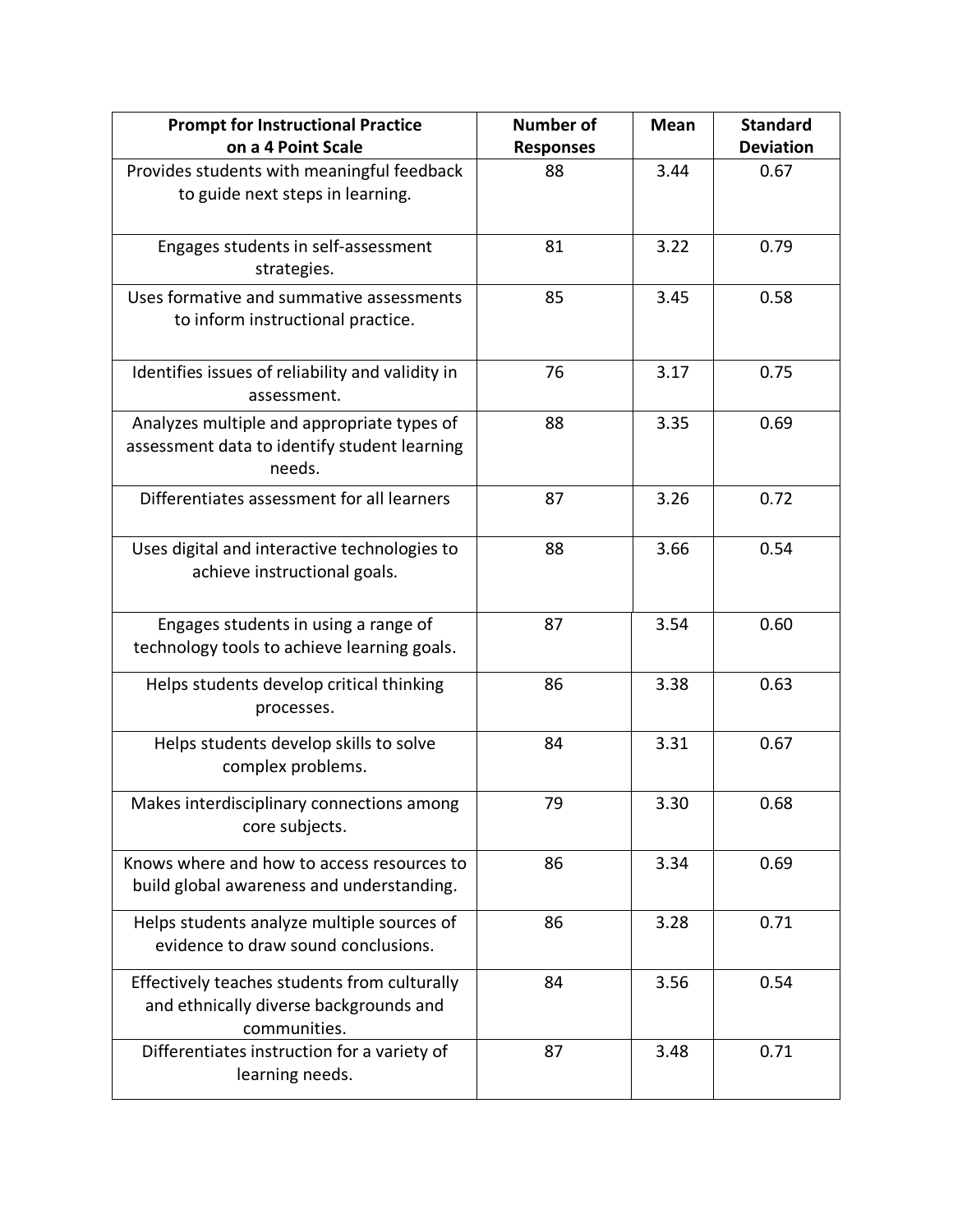| <b>Prompt for Instructional Practice</b><br>on a 4 Point Scale                          | Number of<br><b>Responses</b> | Mean | <b>Standard</b><br><b>Deviation</b> |
|-----------------------------------------------------------------------------------------|-------------------------------|------|-------------------------------------|
| Differentiates for students at varied<br>developmental levels.                          | 87                            | 3.46 | 0.67                                |
| Differentiates to meet the needs of students<br>from various socioeconomic backgrounds. | 83                            | 3.46 | 0.65                                |
| Differentiates instruction for students with<br>IEPs and 504 plans.                     | 83                            | 3.55 | 0.61                                |
| Differentiates instruction for students with<br>mental health needs.                    | 79                            | 3.43 | 0.67                                |
| Differentiates instruction for gifted and<br>talented students.                         | 68                            | 3.4  | 0.64                                |
| Differentiates instruction for English-<br>language learners.                           | 61                            | 3.52 | 0.59                                |
| Accesses resources to foster learning for<br>students with diverse needs.               | 82                            | 3.37 | 0.67                                |

## **2021 Employer Satisfaction Survey Results for Advanced Programs Data for 2019-20 Completers**

| Please indicate what position USD graduate(s)<br>holds in your district - Selected Choice | <b>Possible</b><br><b>Points</b> | <b>Reading</b><br><b>Teacher</b><br>(5) | Ed<br>Leadership<br>(21) | <b>School</b><br>Psych<br>(11) |
|-------------------------------------------------------------------------------------------|----------------------------------|-----------------------------------------|--------------------------|--------------------------------|
| The USD program prepared him/her to                                                       |                                  |                                         |                          |                                |
| understand the theoretical and content                                                    |                                  |                                         |                          |                                |
| knowledge foundations of their profession.                                                | 6                                | 5.25                                    | 5.33                     | 5.64                           |
| The USD program prepared him/her to apply the                                             |                                  |                                         |                          |                                |
| content knowledge and theoretical foundations                                             |                                  |                                         |                          |                                |
| of his/her profession to professional practice.                                           | 6                                | 5.25                                    | 5.24                     | 5.55                           |
| The USD program prepared him/her to apply                                                 |                                  |                                         |                          |                                |
| content knowledge to help all students/clients                                            |                                  |                                         |                          |                                |
| respond in a meaningful manner.                                                           | 6                                | 5.25                                    | 5.2                      | 5.27                           |
| The USD program prepared him/her to apply                                                 |                                  |                                         |                          |                                |
| professional knowledge, skills, and dispositions to                                       |                                  |                                         |                          |                                |
| help all students/clients respond in a meaningful                                         |                                  |                                         |                          |                                |
| manner.                                                                                   | 6                                | 5.25                                    | 5.1                      | 5.36                           |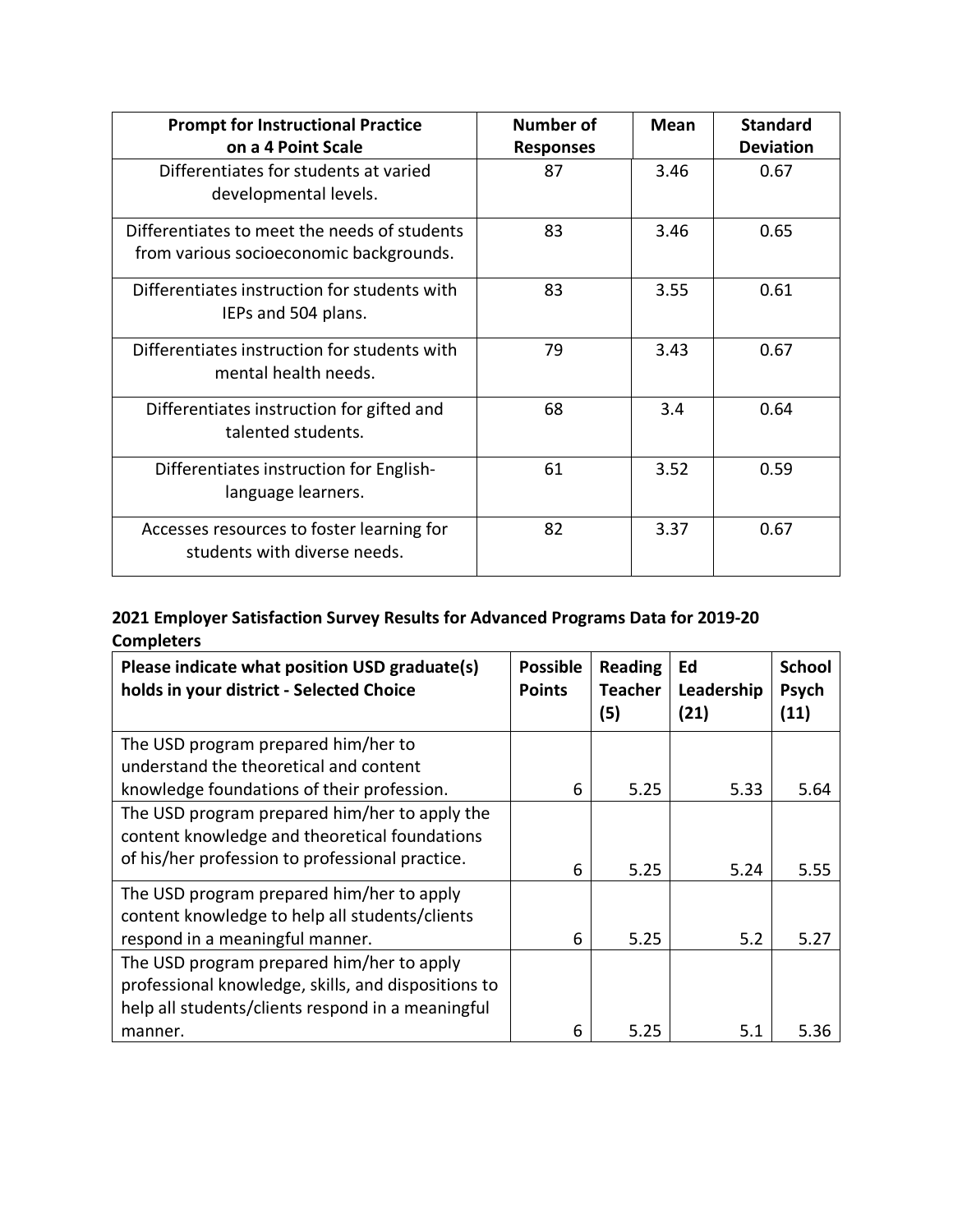| Please indicate what position USD graduate(s)<br>holds in your district - Selected Choice | <b>Possible</b><br><b>Points</b> | <b>Reading</b><br><b>Teacher</b><br>(5) | Ed<br>Leadership<br>(21) | <b>School</b><br>Psych<br>(11) |
|-------------------------------------------------------------------------------------------|----------------------------------|-----------------------------------------|--------------------------|--------------------------------|
| The USD program prepared him/her to assume a                                              |                                  |                                         |                          |                                |
| leadership role in the profession and share                                               |                                  |                                         |                          |                                |
| knowledge and expertise with others in their                                              |                                  |                                         |                          |                                |
| profession and community.                                                                 | 6                                | 4.5                                     | 5.33                     | 5.09                           |
| The USD program prepared him/her to use a                                                 |                                  |                                         |                          |                                |
| variety of formal and informal assessments to                                             |                                  |                                         |                          |                                |
| evaluate one's performance.                                                               | 6                                | 5                                       | 4.76                     | 5.45                           |
| The USD program prepared him/her to use a                                                 |                                  |                                         |                          |                                |
| variety of formal and informal assessments to                                             |                                  |                                         |                          |                                |
| evaluate the performance of others.                                                       | 6                                | 4.67                                    | 5                        | 5.36                           |
| The USD program prepared him/her to use                                                   |                                  |                                         |                          |                                |
| technology in their professional practice.                                                | 6                                | 5.25                                    | 4.95                     | 5.36                           |
| The USD program prepared him/her to leverage                                              |                                  |                                         |                          |                                |
| up to date technologies to plan, design, and                                              |                                  |                                         |                          |                                |
| evaluate learning experiences.                                                            | 6                                | 5.25                                    | 4.9                      | 5.09                           |
| The USD program prepared him/her to employ                                                |                                  |                                         |                          |                                |
| ethical use of technology to further their                                                |                                  |                                         |                          |                                |
| professional productivity.                                                                | 6                                | 5.25                                    | 5.1                      | 5.09                           |
| The USD program prepared him/her to foster and                                            |                                  |                                         |                          |                                |
| maintain positive work relationships.                                                     | 6                                | 5.5                                     | 5.19                     | 5.27                           |
| The USD program prepared him/her to model and                                             |                                  |                                         |                          |                                |
| use effective communication (verbal, non-verbal,                                          |                                  |                                         |                          |                                |
| and written).                                                                             | 6                                | 5.5                                     | 5.15                     | 5.27                           |
| The employee demonstrates knowledge of                                                    |                                  |                                         |                          |                                |
| various assessment and evaluation methods as                                              |                                  |                                         |                          |                                |
| well as the skills needed to define problems,                                             |                                  |                                         |                          |                                |
| identify student needs and assets, and estimate                                           |                                  |                                         |                          |                                |
| current functional status. The employee links                                             |                                  |                                         |                          |                                |
| assessment data to the development of effective                                           |                                  |                                         |                          |                                |
| interventions and utilizes formative and                                                  |                                  |                                         |                          |                                |
| summative assessment to inform future                                                     |                                  |                                         |                          |                                |
| intervention decisions. - Selected Choice                                                 | 3                                | N/A                                     | N/A                      | 2.82                           |
| The employee demonstrates knowledge of                                                    |                                  |                                         |                          |                                |
| consultation and collaboration models and                                                 |                                  |                                         |                          |                                |
| methods and the abilities needed to apply these                                           |                                  |                                         |                          |                                |
| skills at individual, group, and system levels. The                                       |                                  |                                         |                          |                                |
| employee utilizes communication, consultation,                                            |                                  |                                         |                          |                                |
| and collaboration skills to facilitate the design,                                        |                                  |                                         |                          |                                |
|                                                                                           | 3                                | N/A                                     | N/A                      | 2.82                           |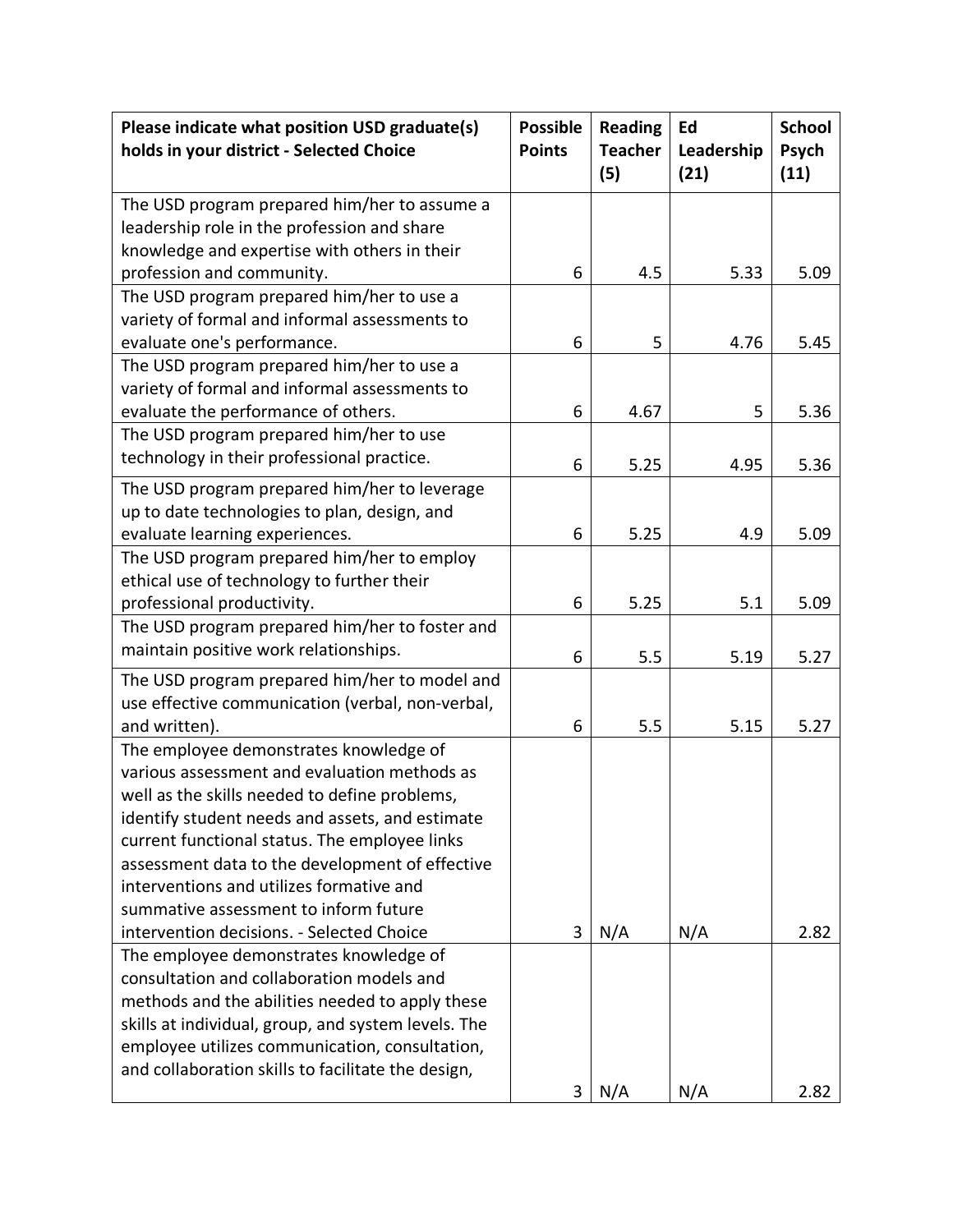| Please indicate what position USD graduate(s)<br>holds in your district - Selected Choice                                                                                                                                                                                                                                                                                                                                                                                                                                                                                                                                                             | <b>Possible</b><br><b>Points</b> | <b>Reading</b><br><b>Teacher</b><br>(5) | Ed<br>Leadership<br>(21) | <b>School</b><br>Psych<br>(11) |
|-------------------------------------------------------------------------------------------------------------------------------------------------------------------------------------------------------------------------------------------------------------------------------------------------------------------------------------------------------------------------------------------------------------------------------------------------------------------------------------------------------------------------------------------------------------------------------------------------------------------------------------------------------|----------------------------------|-----------------------------------------|--------------------------|--------------------------------|
| implementation, and evaluation of services and<br>programs. - Selected Choice                                                                                                                                                                                                                                                                                                                                                                                                                                                                                                                                                                         |                                  |                                         |                          |                                |
| The employee demonstrates knowledge of<br>biological, cultural, and social influences on<br>academic skills; human learning, cognitive, and<br>developmental processes; and evidence-based<br>curriculum and instructional strategies. The<br>employee possesses the skills needed to assess<br>cognitive abilities, academic skills, and<br>environmental variables and, in collaboration<br>with others, utilize results to develop appropriate<br>cognitive and academic goals, support the<br>integrity of service delivery, and evaluate the<br>effectiveness of services used to support                                                        |                                  |                                         |                          |                                |
| cognitive and academic skills.<br>The employee demonstrates knowledge of<br>biological, cultural, developmental, and social<br>influences on behavior and mental health;<br>behavioral and emotional impacts on learning and<br>life skills; and evidence-based strategies to<br>promote social-emotional functioning and mental<br>health. Possess skills needed to collaborate with<br>others in the process of utilizing assessment and<br>data-collection methods to select, implement,<br>and evaluate empirically supported models and<br>strategies designed to promote children's mental<br>health, socialization and life skills. - Selected | 3                                | N/A                                     | N/A                      | 2.55                           |
| Choice                                                                                                                                                                                                                                                                                                                                                                                                                                                                                                                                                                                                                                                | 3                                | N/A                                     | N/A                      | 2.36                           |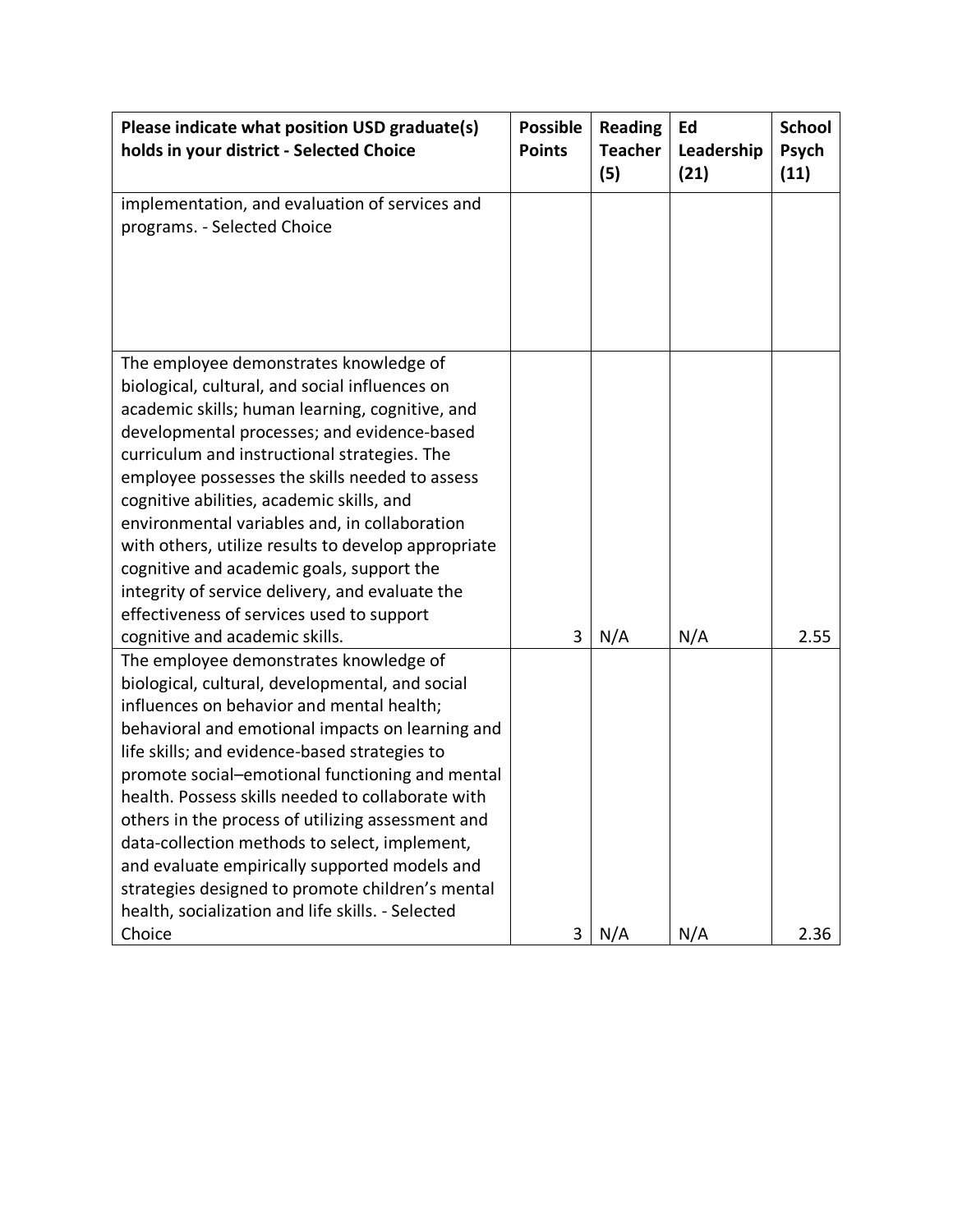| Please indicate what position USD graduate(s)<br>holds in your district - Selected Choice | <b>Possible</b><br><b>Points</b> | <b>Reading</b><br><b>Teacher</b><br>(5) | Ed<br>Leadership<br>(21) | <b>School</b><br>Psych<br>(11) |
|-------------------------------------------------------------------------------------------|----------------------------------|-----------------------------------------|--------------------------|--------------------------------|
| The employee demonstrates knowledge of                                                    |                                  |                                         |                          |                                |
| individual differences, abilities, and disabilities                                       |                                  |                                         |                          |                                |
| and of the potential influence of social, cultural,                                       |                                  |                                         |                          |                                |
| ethnic, socioeconomic, gender-related, and                                                |                                  |                                         |                          |                                |
| linguistic factors in development and learning.                                           |                                  |                                         |                          |                                |
| The employee demonstrates respect for diversity                                           |                                  |                                         |                          |                                |
| and advocacy for social justice. The employee                                             |                                  |                                         |                          |                                |
| demonstrates the sensitivity and skills needed to                                         |                                  |                                         |                          |                                |
| work with individuals of diverse characteristics                                          |                                  |                                         |                          |                                |
| and implement strategies selected and/or                                                  |                                  |                                         |                          |                                |
| adapted based on individual characteristics. -                                            |                                  |                                         |                          |                                |
| <b>Selected Choice</b>                                                                    | 3                                | N/A                                     | N/A                      | 2.64                           |
| The employee demonstrates knowledge of school                                             |                                  |                                         |                          |                                |
| and systems structure and organization and of                                             |                                  |                                         |                          |                                |
| general education and regular education. The                                              |                                  |                                         |                          |                                |
| employee facilitates and/or contributes to the                                            |                                  |                                         |                          |                                |
| development of policies and practices that create                                         |                                  |                                         |                          |                                |
| and maintain safe, supportive, and effective                                              |                                  |                                         |                          |                                |
| learning environments for children and others. -<br><b>Selected Choice</b>                | 3                                | N/A                                     | N/A                      | 2.36                           |
| The employee demonstrates knowledge of                                                    |                                  |                                         |                          |                                |
| principles and research related to resilience and                                         |                                  |                                         |                          |                                |
| risk factors in learning and mental health, services                                      |                                  |                                         |                          |                                |
| in schools and communities to support                                                     |                                  |                                         |                          |                                |
| multitiered prevention, and evidence-based                                                |                                  |                                         |                          |                                |
| strategies for effective crisis response. The                                             |                                  |                                         |                          |                                |
| employee possesses the skills needed to                                                   |                                  |                                         |                          |                                |
| collaborate with others to design, implement, and                                         |                                  |                                         |                          |                                |
| evaluate prevention and intervention programs                                             |                                  |                                         |                          |                                |
| that promote the mental health and physical well-                                         |                                  |                                         |                          |                                |
| being of children and youth and prevent disease,                                          |                                  |                                         |                          |                                |
| disability, or harm (e.g., crisis intervention, stress                                    |                                  |                                         |                          |                                |
| management, teenage pregnancy, AIDS                                                       |                                  |                                         |                          |                                |
| prevention, etc.). - Selected Choice                                                      | 3                                | N/A                                     | N/A                      | 2.73                           |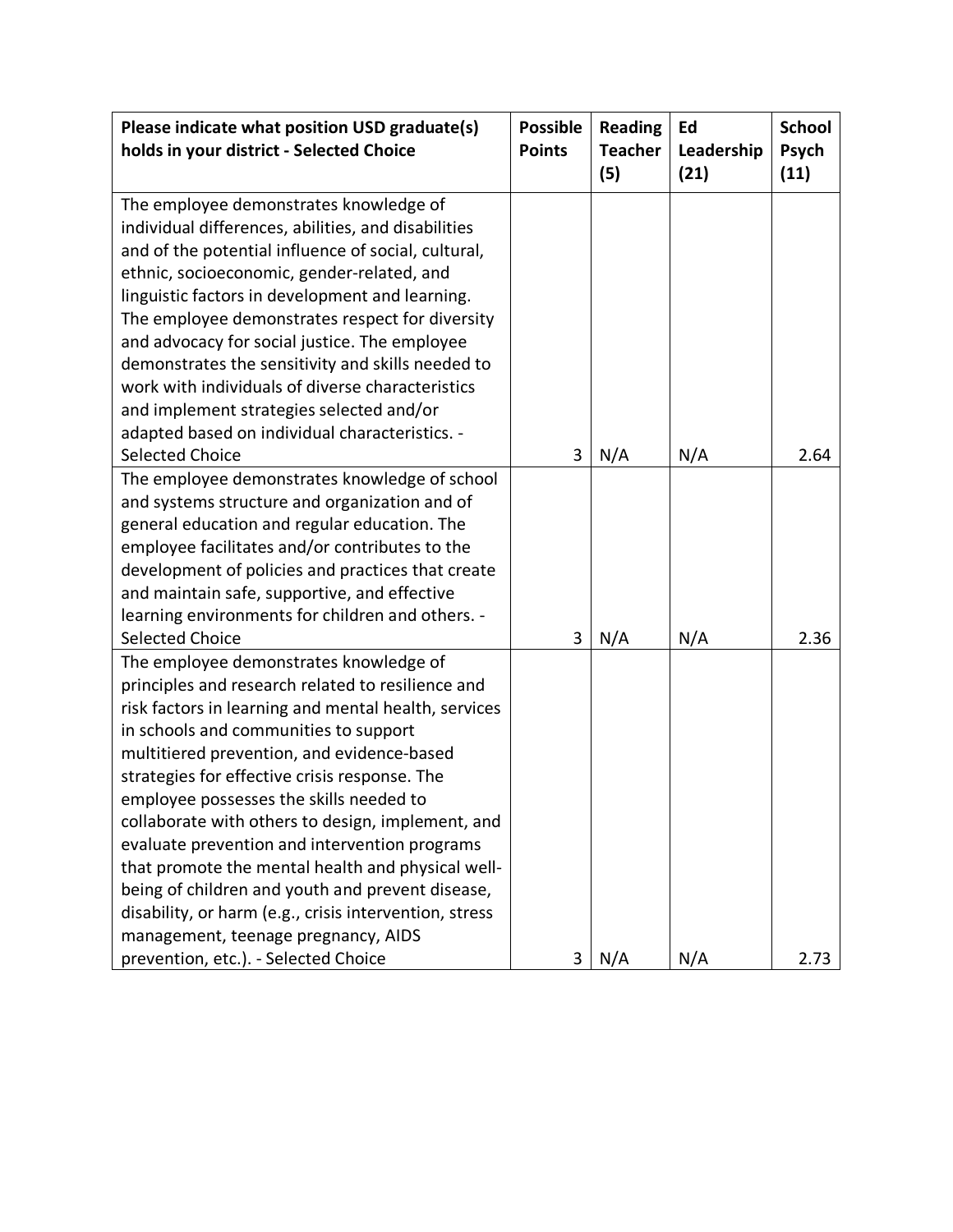| Please indicate what position USD graduate(s)<br>holds in your district - Selected Choice                                                                                                                                                                                                                                                                                                                                                                                                                                                                                                                                                                                                                                                                                                                                                                    | <b>Possible</b><br><b>Points</b> | <b>Reading</b><br><b>Teacher</b><br>(5) | Ed<br>Leadership<br>(21) | <b>School</b><br>Psych<br>(11) |
|--------------------------------------------------------------------------------------------------------------------------------------------------------------------------------------------------------------------------------------------------------------------------------------------------------------------------------------------------------------------------------------------------------------------------------------------------------------------------------------------------------------------------------------------------------------------------------------------------------------------------------------------------------------------------------------------------------------------------------------------------------------------------------------------------------------------------------------------------------------|----------------------------------|-----------------------------------------|--------------------------|--------------------------------|
| The employee demonstrates knowledge of family<br>systems, strengths, needs, and culture; methods<br>to involve families in education; and strategies to<br>support family influences on children's learning,<br>socialization, and mental health. The employee<br>can apply this knowledge and collaborate with<br>others to design, implement, and evaluate<br>programs that promote school, family, and/or<br>community partnership. The employee works<br>effectively with families, educators, and others in                                                                                                                                                                                                                                                                                                                                             |                                  |                                         |                          |                                |
| the community. - Selected Choice                                                                                                                                                                                                                                                                                                                                                                                                                                                                                                                                                                                                                                                                                                                                                                                                                             | 3                                | N/A                                     | N/A                      | 2.36                           |
| The employee demonstrates knowledge of<br>research, statistics, and evaluation methods. The<br>employee possesses the skills needed to evaluate<br>research, translate research into practice (e.g.,<br>research based interventions and progress<br>monitoring), and conducts program evaluations<br>to support effective practices at the individual,<br>group, and/or systems levels. - Selected Choice<br>The employee understands the history and<br>foundations of school psychology; has knowledge<br>of ethical, professional, and legal standards;<br>engages in responsive ethical and professional<br>decision making; and practices in ways that are<br>consistent with ethical, professional, and legal<br>standards. The employee has the knowledge and<br>skills needed to acquire career-long professional<br>development. - Selected Choice | 3<br>3                           | N/A<br>N/A                              | N/A<br>N/A               | 2.55<br>3                      |
| The USD program prepared him/her to read and                                                                                                                                                                                                                                                                                                                                                                                                                                                                                                                                                                                                                                                                                                                                                                                                                 |                                  |                                         |                          |                                |
| interpret the professional literature.                                                                                                                                                                                                                                                                                                                                                                                                                                                                                                                                                                                                                                                                                                                                                                                                                       | 6                                | 4.67                                    | 5.1                      | N/A                            |
| The USD program prepared him/her to apply<br>information from research to their professional<br>practice.                                                                                                                                                                                                                                                                                                                                                                                                                                                                                                                                                                                                                                                                                                                                                    | 6                                | 5                                       | 5.1                      | N/A                            |
| The USD program prepared him/her to foster<br>active inquiry and engagement in lifelong learning<br>to prepare students/clients.                                                                                                                                                                                                                                                                                                                                                                                                                                                                                                                                                                                                                                                                                                                             | 6                                | 4.67                                    | 5.1                      | N/A                            |
| The USD program prepared him/her to integrate<br>professional standards into practice.                                                                                                                                                                                                                                                                                                                                                                                                                                                                                                                                                                                                                                                                                                                                                                       | 6                                | 5.33                                    | 5.1                      | N/A                            |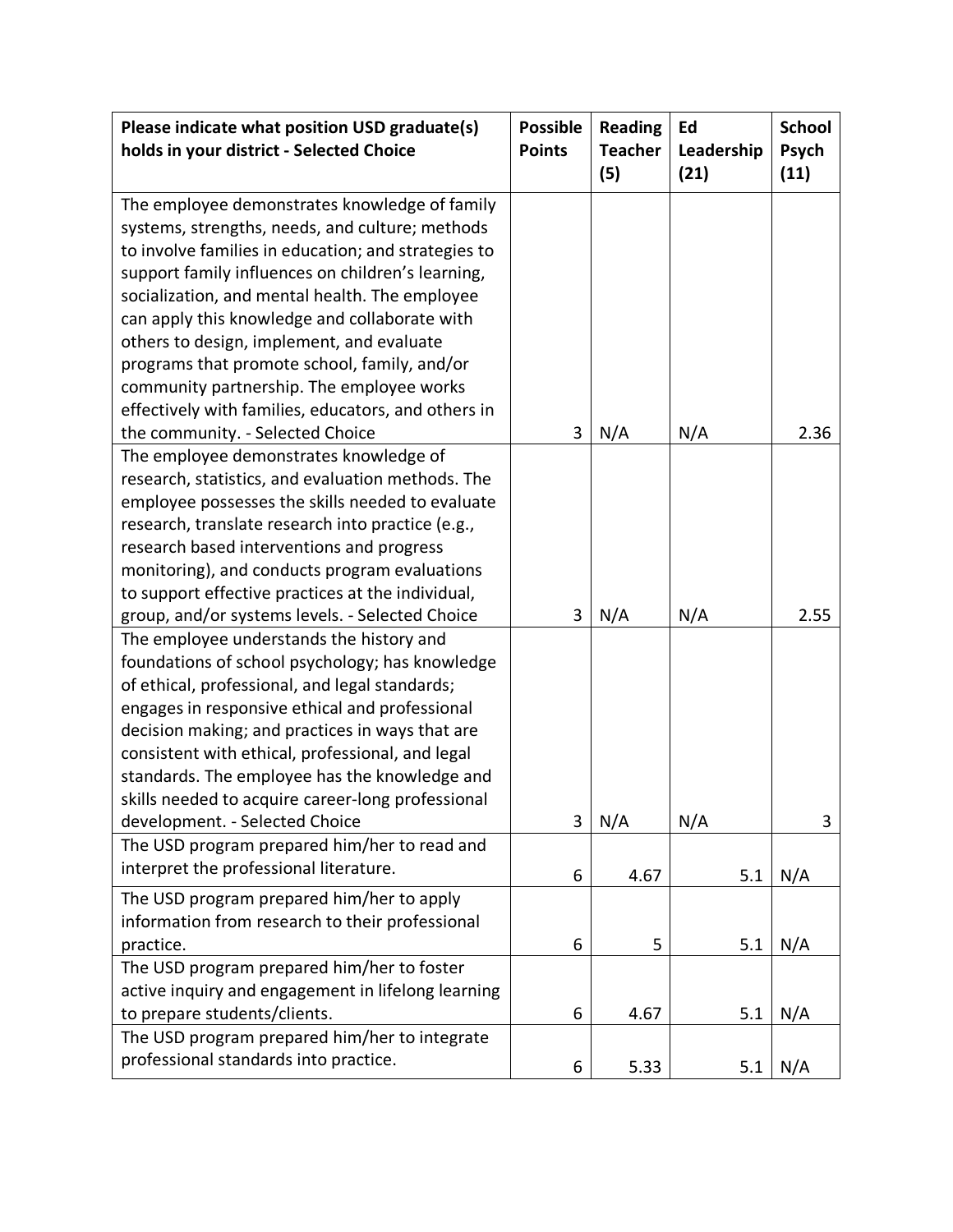| Please indicate what position USD graduate(s)<br>holds in your district - Selected Choice                                                                                                                       | <b>Possible</b><br><b>Points</b> | <b>Reading</b><br><b>Teacher</b><br>(5) | Ed<br>Leadership<br>(21) | <b>School</b><br>Psych<br>(11) |
|-----------------------------------------------------------------------------------------------------------------------------------------------------------------------------------------------------------------|----------------------------------|-----------------------------------------|--------------------------|--------------------------------|
| The USD program prepared him/her to be<br>culturally responsive in their professional                                                                                                                           |                                  |                                         |                          |                                |
| practice.                                                                                                                                                                                                       | 6                                | 5.33                                    | 5                        | N/A                            |
| The USD program prepared him/her to address<br>exceptionality in their professional practice.                                                                                                                   | 6                                | 5                                       | 5                        | N/A                            |
| The USD program prepared him/her to<br>understand how people learn and develop.                                                                                                                                 | 6                                | 5.33                                    | 4.71                     | N/A                            |
| The USD program prepared him/her to recognize<br>and address current issues in the profession.                                                                                                                  | 6                                | 5.5                                     | 4.95                     | N/A                            |
| The USD program prepared him/her to solve<br>problems encountered in professional practice.                                                                                                                     | 6                                | 5.5                                     | 4.95                     | N/A                            |
| The USD program prepared him/her to reflect on<br>professional practice and its effects.                                                                                                                        | 6                                | 6                                       | 5.3                      | N/A                            |
| The USD program prepared him/her to<br>understand and use a variety of<br>instructional/intervention strategies to encourage<br>development of critical thinking, problem solving,<br>and/or performance skills | 6                                | 5                                       | 5                        | N/A                            |
| The USD program prepared him/her to create and<br>maintain a safe and effective work environment.                                                                                                               | 6                                | 5.5                                     | 5                        | N/A                            |
| The USD program prepared him/her to use an<br>understanding of individual and group<br>motivation/behavior to foster positive social<br>interaction and active engagement in learning.                          | 6                                | 5                                       | 5.11                     | N/A                            |
| The USD program prepared him/her to display<br>beliefs, values, and behaviors that guide the<br>ethical dimension of their professional practice.                                                               | 6                                | 6                                       | 5.2                      | N/A                            |
| The USD program prepared him/her to<br>understand the technological and societal<br>changes in their profession.                                                                                                | 6                                | 5                                       | 4.9                      | N/A                            |
| The USD program prepared him/her to uphold<br>the legal and ethical responsibilities of their<br>profession.                                                                                                    | 6                                | 4.5                                     | 5.11                     | N/A                            |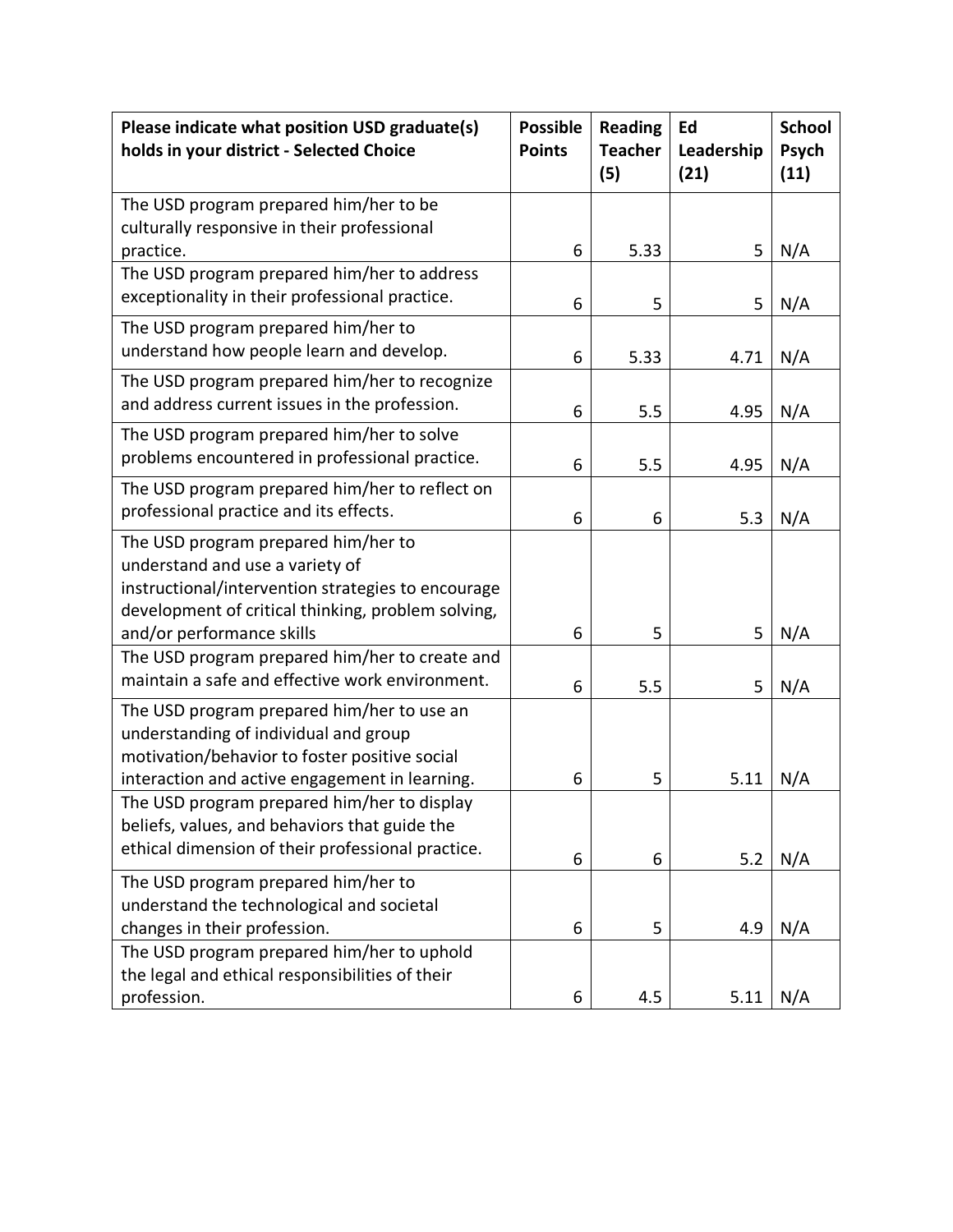### **CAEP Accountability Initial Measure 3**

Measure 3 (Initial). Candidate competency at program completion (Component R3.3)

The School of Education, known as the education preparation provider, EPP, requires all candidates to successfully complete three summative key assessments that measure their academic competency in the following areas: positive impact on diverse student learning and development, content knowledge, pedagogical knowledge and skills, technology integration, and critical dispositions with professional responsibilities. Those candidates that do not meet required scores on key assessments are provided support through tutoring services for the standardized Praxis tests and improvement plans with enhanced support from residency instructors if candidates are not meeting expectations on the Skills of Teaching Observation Tool during residency. Faculty analysis and use of results is provided in addition to brief descriptions of the assessments and data.

### Praxis Content Tests for Initial Licensure

Candidates must pass the content test corresponding to their major before they are allowed to enter residency. The academic advisor and the placement coordinator track this information. Candidates are required to self-report their scores when applying to residency. The advisor and placement coordinator verify the scores through the Praxis data manager website. The placement coordinator records Praxis scores in the cohort tracking database. The results of this data from the 2020-2021 completers is analyzed by faculty and the results are used to inform decision making or program modifications. Data is also shared with external stakeholders such as the Teacher Education Advisory Committee, which is known as TEAC. Members of this committee are from the arts and sciences, fine arts and education schools on campus and K-12 district partners. The committee reviews data, asks questions and provides feedback to the education preparation provider, known as the EPP.

#### *Analysis*

Faculty reviewed Praxis data for 2020-21 completers during a faculty meeting in February, 2022. The faculty noticed that the completers' mean score for the reading section was almost the same as the state mean. When disaggregated by gender, the faculty found no significant differences between the mean scores in the cohort. The faculty also noticed that the EPP's 2020-2021 completers' mean score for social science was below the state's average score. Also, faculty noticed that the special education mean score for the completers was slightly lower than the state average. Due to the small samples in secondary content tests, the faculty were not able to compare the EPP completer scores to those of the state. Faculty did note that the pass rate for the 2020-2021 completers was almost perfect and few candidates had to retake their content tests due to not passing on the first attempt.

### *Use of Results*

Faculty identified the need for the Center for Student and Professional Services (CSPS) should reach out to students that may need extra support for the identified lower scoring areas and to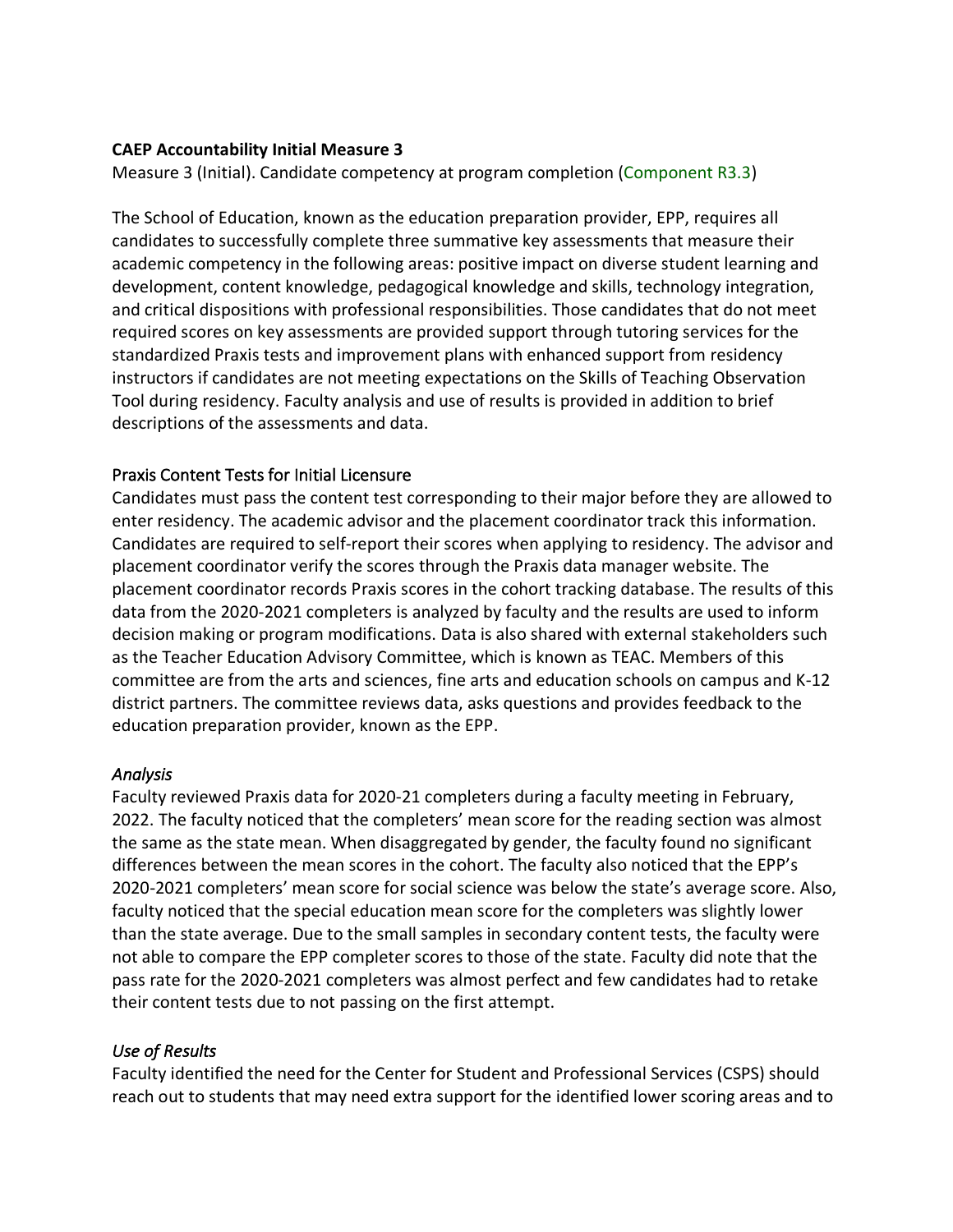encourage students to take advantage of the CSPS' Lending Library for Praxis study materials. This will help students target the areas they need with free resources. **[Link to Data](#page-17-0)**

### Skills of Teaching Observation Tool **Otherwise known as STOT**

The Skills of Teaching Observation Tool (STOT) is a proprietary assessment based on the InTASC standards and is used as summative assessment during student teaching. It was developed by the North Dakota Association of Colleges of Teacher Education (NDACTE). Details regarding the development and piloting of the program can be found on their website. The 34-item assessment consists of 4 factors: The learner and learning (9 items); Content knowledge (7 items); instructional practice (12 items), and professional responsibility (6 items). The Learner and Learning factor encompasses InTASC standards #1 Learner Development; #2 Learning Differences, and #3 Learning Environments. The content knowledge factor is aligned with InTASC standard #4 Content Knowledge and #5 Application of Content Knowledge. Instructional factors are comprised of InTASC standards #6 Assessment, #7 Planning for Instruction, and #8 Instructional strategies. The final factor of Professional Responsibility aligns with InTASC standards # 9 Professional Learning and Ethical Practice and #10 Leadership and Collaboration. Residency instructors complete training for scoring the assessment and they also complete "in house" calibration.

As the formal assessment tool for the program, candidates are assessed at the end of each semester using the STOT. The STOT is used for monitoring purposes at the conclusion of the first semester of student teaching (Residency I) and as a progression decision at the end of the program (Residency II). Candidates who do not meet expectations are placed on an improvement plan as is detailed in the Residency Handbook. Two additional formative assessments are used each semester as supervisors observe and coach candidates' progress.

After each observation is completed, candidates, the university supervisor, and sometimes the mentor teacher, meet for debriefing. Candidate performance is discussed, areas of strength and for improvement are discussed. The STOT is introduced in the two earlier clinical experiences and discussed in the student teaching coursework days, so candidates are familiar with expectations and performance levels required.

### *Analysis*

Faculty reviewed the STOT data for 2020-2021 completers and made note that the average mean score for the assessment category is rising but that the elementary/special education double majors' mean score was lower than other majors'score when data was disaggregated by major. The lowest mean score across programs was in the area of application of content.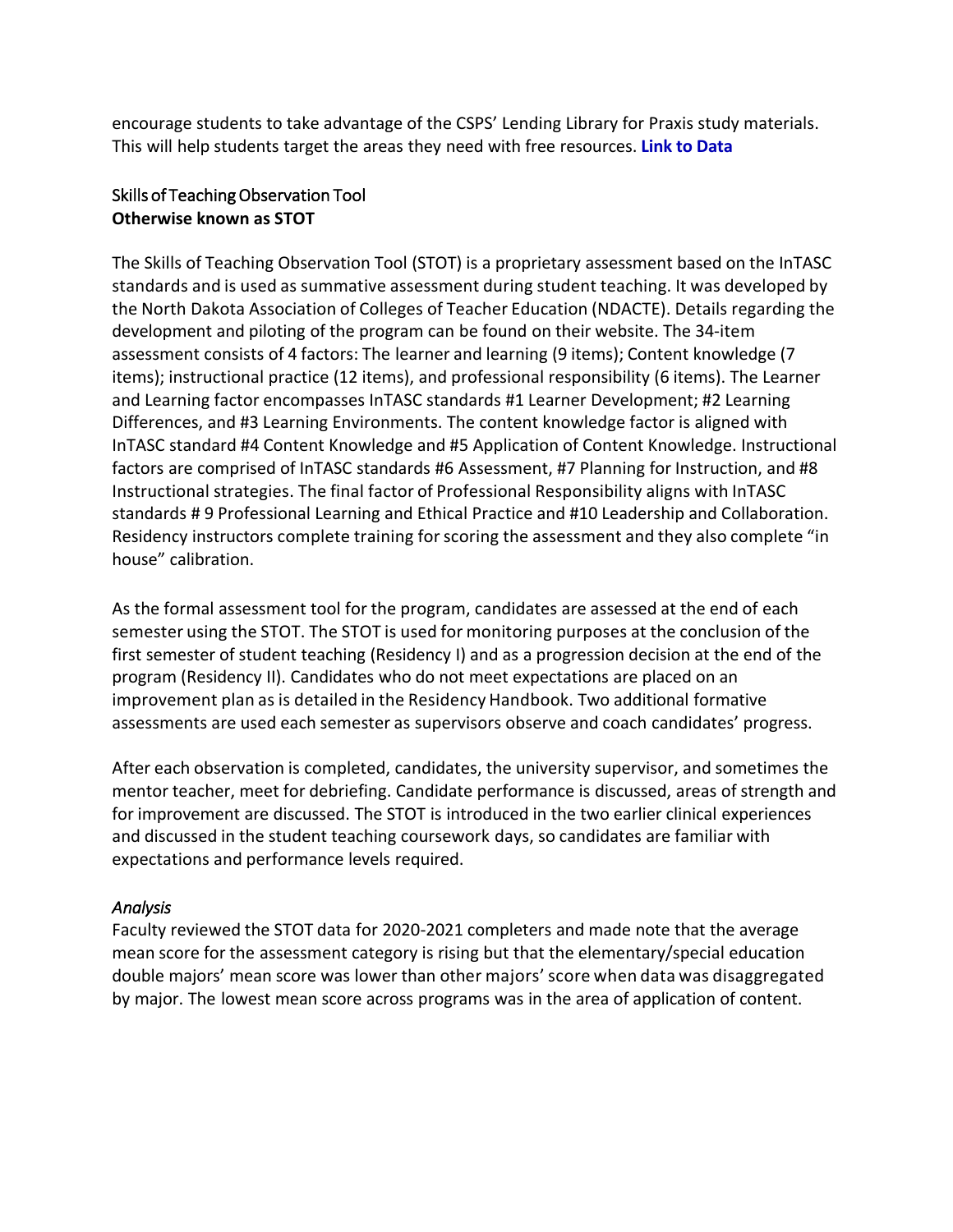### <span id="page-17-0"></span>*Use of Results*

After reviewing the data, the faculty decided that they will be looking deeper into the elements of the application of content section of the STOT evaluation to see if there is key language or components that need more focus in coursework before residency. **[Link to Data](#page-22-0)**

### PraxisP rinciples of Learning and Teaching (PLT)Test

Candidates must pass the PLT test corresponding to their teaching grade levels before they are graduate and receive licensure from the state. Candidates usually take this test during their final semester of residency. The academic advisor and the placement coordinator track this information. Candidates are required to self-report their scores after taking the test. The advisor and placement coordinator verify the scores through the Praxis data manager website. The placement coordinator records Praxis scores in the cohort tracking database. The results of this data from the 2020-2021 completers is analyzed by faculty and the results are used to inform decision making or program modifications. Data is also shared with external stakeholders such as the Teacher Education Advisory Committee, which is known as TEAC. Members of this committee are from the arts and sciences, fine arts and education schools on campus and K-12 district partners. The committee reviews data, asks questions and provides feedback to the education preparation provider, known as the EPP.

### *Analysis*

In looking at the PLT data, faculty noted that the EPP's 2020-2021 cohort average was above the state's mean score and that there are very few students that did not pass.

### *Use of Results*

In order to continue to enhance completers' PLT scores, the faculty recommended including PLT practice and resources into the course: ELED 433 Professional and Ethical Issues. This course provides candidates the opportunity to enhance practice and skills in pedagogy and professional dispositions and ethics. **[Link to Data](#page-23-0)**

### Praxis Content Test Data for 2020-2021 Completers

Data is disaggregated by program and gender. Completer data is compared to state averages.

Elementary Test 5002 Reading Sub-score Required Score- 150

| <b>Student Population</b> | Mean   | Minimum | Maximum |
|---------------------------|--------|---------|---------|
| All                       | 165.39 | 140     | 188     |
| University of South       |        |         |         |
| Dakota=80                 |        |         |         |
| All                       | 165.46 | 119     | 195     |
| South Dakota= 370         |        |         |         |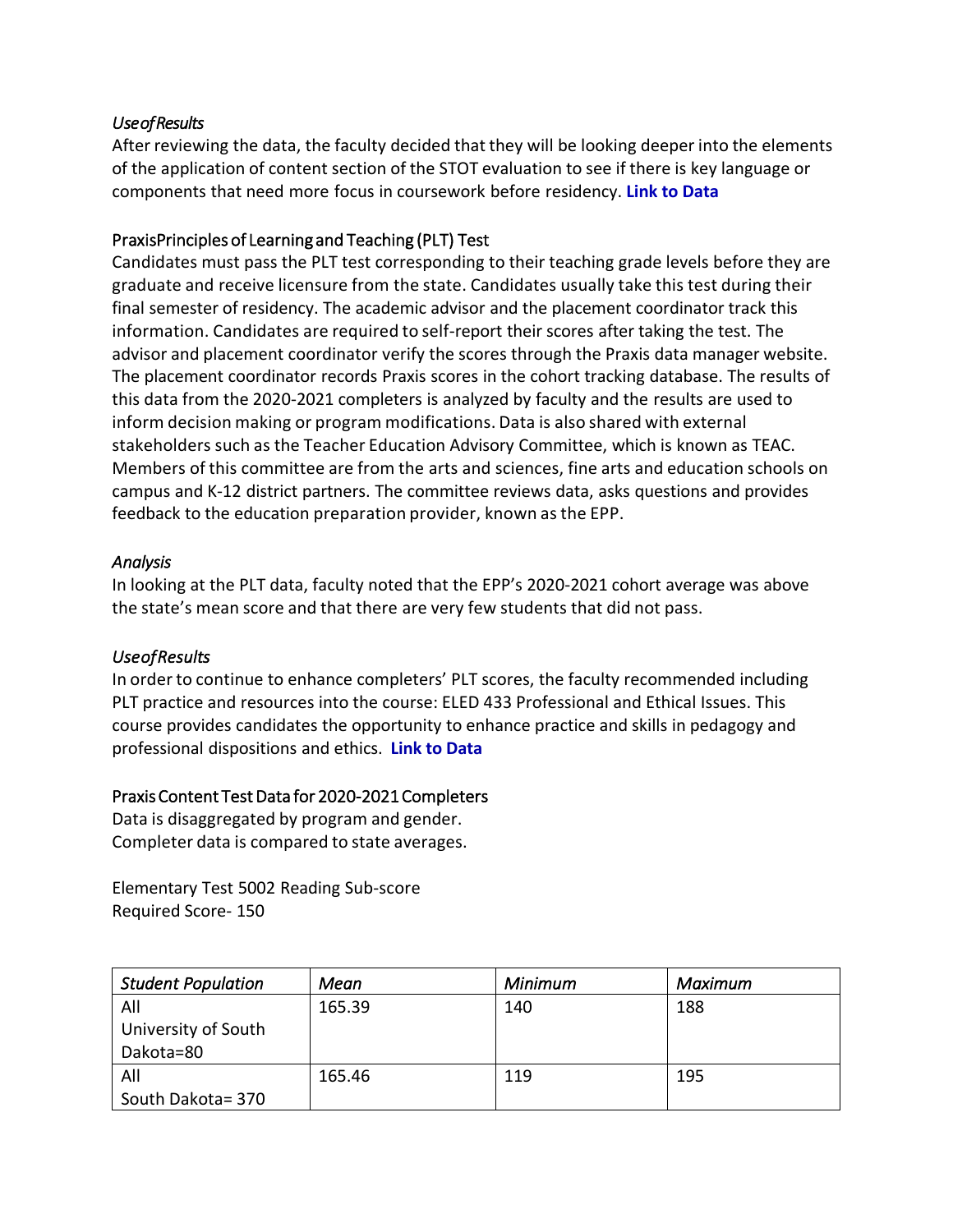| <b>Student Population</b>                  | Mean   | Minimum | <b>Maximum</b> |
|--------------------------------------------|--------|---------|----------------|
| Male<br>University of South<br>Dakota=9    | 165.44 | 151.00  | 179.00         |
| Male<br>South Dakota= 47                   | 165.06 | 145.00  | 184.00         |
| Female<br>University of South<br>Dakota=71 | 165.38 | 141.00  | 188.00         |
| Female<br>South Dakota= 323                | 165.51 | 119.00  | 195.00         |

## Elementary Test 5003 Math Sub-score

Required Score- 146

| <b>Student Population</b> | Mean   | <b>Minimum</b> | <b>Maximum</b> |
|---------------------------|--------|----------------|----------------|
| All                       | 177.42 | 146.00         | 200.00         |
| University of South       |        |                |                |
| Dakota=80                 |        |                |                |
| All                       | 173.65 | 124.00         | 200.00         |
| South Dakota= 370         |        |                |                |
| Male                      |        |                |                |
| University of South       | 185.75 | 156.00         | 200.00         |
| Dakota=9                  |        |                |                |
| Male                      | 179.16 | 149.00         | 200.00         |
| South Dakota= 47          |        |                |                |
| Female                    |        |                |                |
| University of South       | 176.00 | 146.00         | 200.00         |
| Dakota=71                 |        |                |                |
| Female                    | 172.73 | 124.00         | 200.00         |
| South Dakota= 323         |        |                |                |

## Elementary Test 5004 Social Science

Required Score- 147

| <b>Student Population</b> | Mean   | Minimum | Maximum |
|---------------------------|--------|---------|---------|
| All                       |        |         |         |
| University of South       | 159.49 | 146.00  | 186.00  |
| Dakota=80                 |        |         |         |
| All                       | 161.74 | 123.00  | 200.00  |
| South Dakota= 328         |        |         |         |
| Male                      |        |         |         |
| University of South       | 170.25 | 150.00  | 186.00  |
| Dakota=9                  |        |         |         |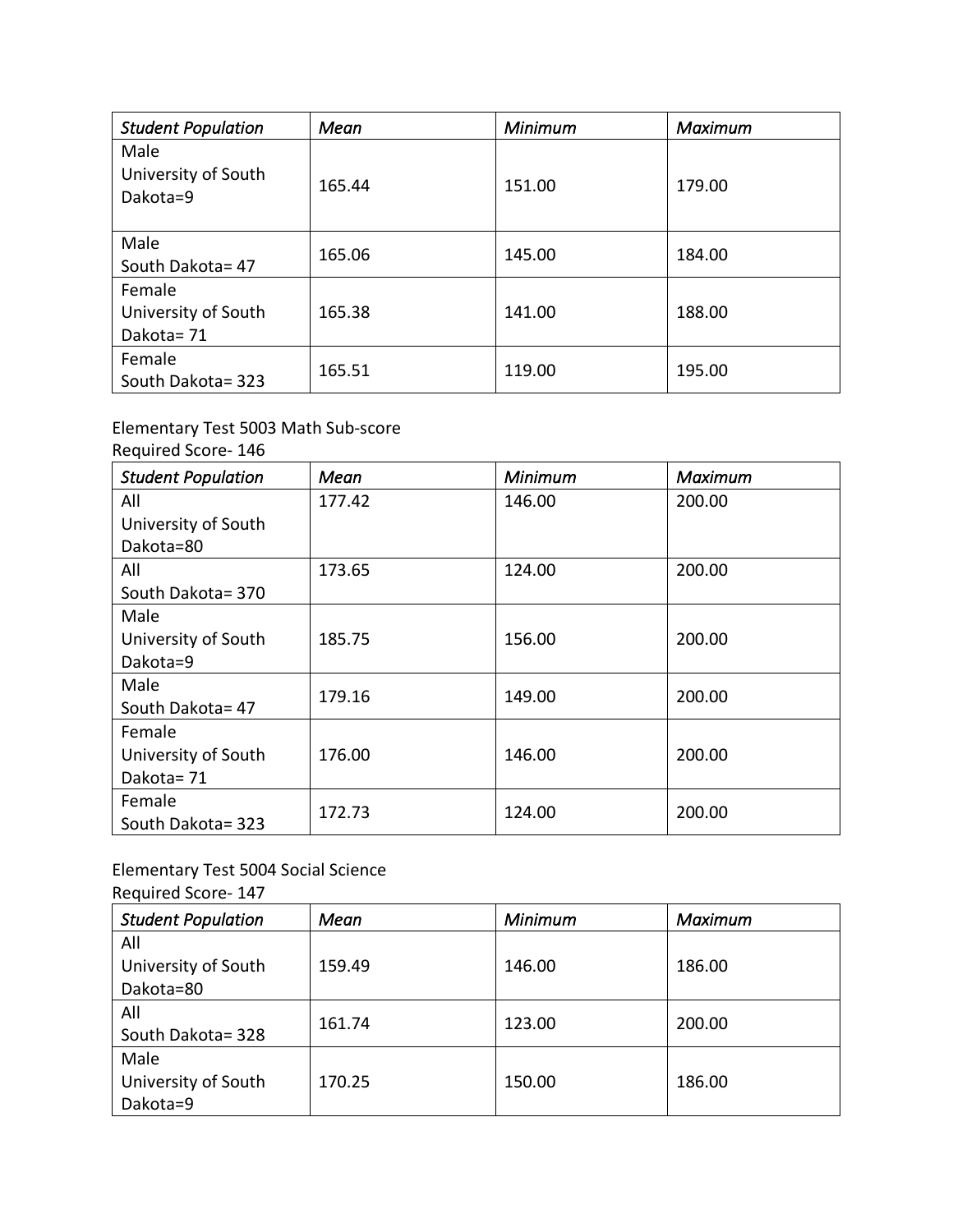| <b>Student Population</b>                  | Mean   | Minimum | <b>Maximum</b> |
|--------------------------------------------|--------|---------|----------------|
| Male<br>South Dakota= 44                   | 171.61 | 150.00  | 200.00         |
| Female<br>University of South<br>Dakota=71 | 157.73 | 146.00  | 186.00         |
| Female<br>South Dakota=284                 | 160.21 | 123.00  | 200.00         |

## Elementary Test 5005 Science Sub-score

Required Score- 150

| <b>Student Population</b> | Mean   | Minimum | Maximum |
|---------------------------|--------|---------|---------|
| All                       | 166.96 | 142.00  | 194.00  |
| University of South       |        |         |         |
| Dakota=80                 |        |         |         |
| All                       | 166.89 | 114.00  | 200.00  |
| South Dakota= 310         |        |         |         |
| Male                      | 171.25 | 142.00  | 194.00  |
| University of South       |        |         |         |
| Dakota=9                  |        |         |         |
| Male                      | 171.14 | 142.00  | 197.00  |
| South Dakota= 47          |        |         |         |
| Female                    | 166.25 | 150.00  | 188.00  |
| University of South       |        |         |         |
| Dakota=71                 |        |         |         |
| Female                    | 166.22 | 114.00  | 200.00  |
| South Dakota=268          |        |         |         |

## Special Education Test 5354

Required Score- 145

| <b>Student Population</b> | Mean   | Minimum | <b>Maximum</b> |
|---------------------------|--------|---------|----------------|
| All                       | 167.2  | 153.00  | 182.00         |
| University of South       |        |         |                |
| Dakota=23                 |        |         |                |
| All                       | 170.34 | 112.00  | 193.00         |
| South Dakota= 144         |        |         |                |
| Male                      | N/A    | N/A     | N/A            |
| University of South       |        |         |                |
| Dakota=1                  |        |         |                |
| Male                      | 168.50 | 153.00  | 184.00         |
| South Dakota=20           |        |         |                |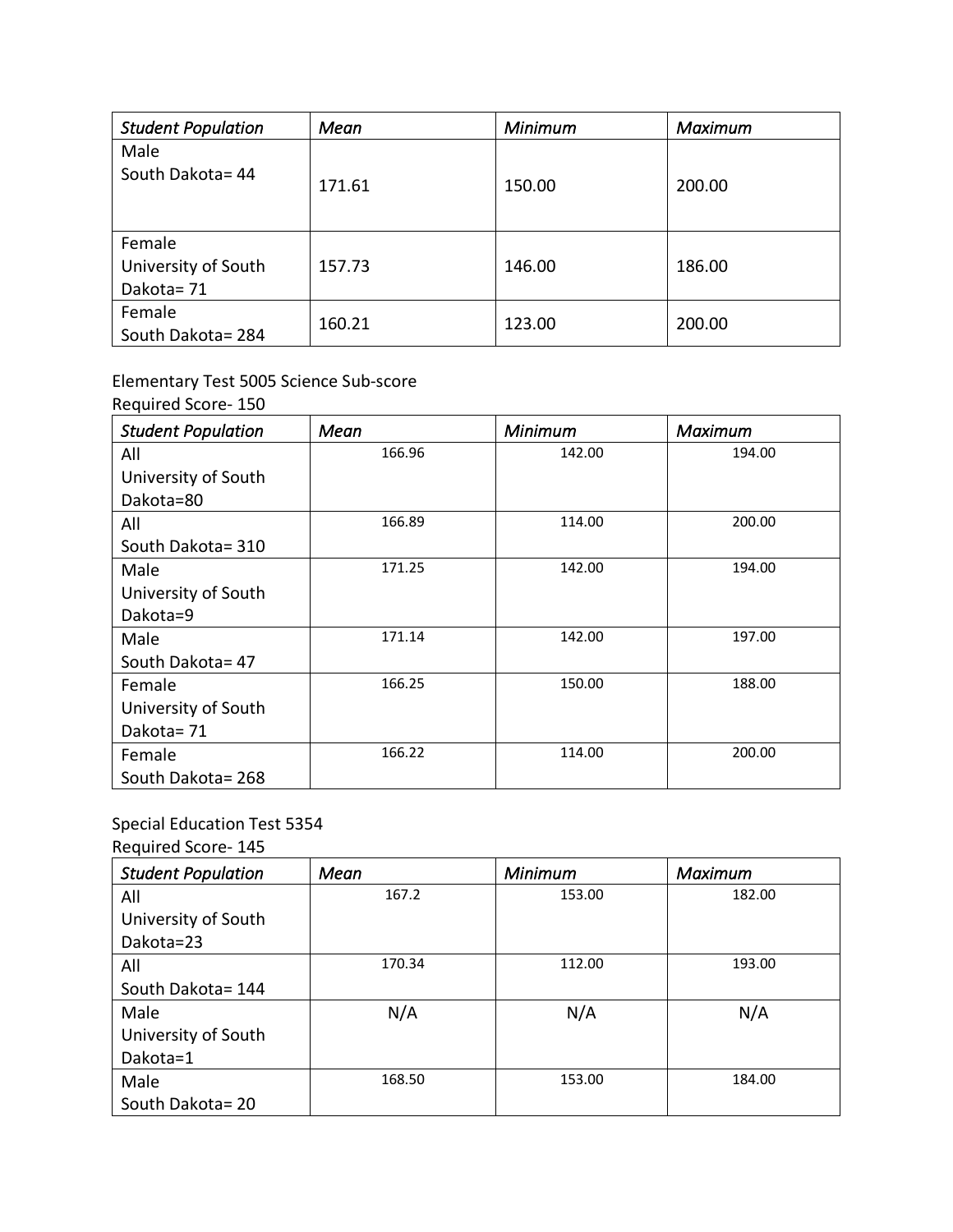| <b>Student Population</b> | Mean   | <b>Minimum</b> | Maximum |
|---------------------------|--------|----------------|---------|
| Female                    | 169.27 | 155.00         | 186.00  |
| University of South       |        |                |         |
| Dakota=22                 |        |                |         |
| Female                    | 170.64 | 112.00         | 193.00  |
| South Dakota=124          |        |                |         |

Art Test 5134 Required Score- 157 University sample size is too small to compare

Biology Test 5235 Required Score- 157 University sample size is too small to compare

Physical Education Test 5091 Required Score- 140 University sample size is too small to compare

#### English Test 5038 Required Score- 167

| <b>Student Population</b> | Mean   | Minimum | Maximum |
|---------------------------|--------|---------|---------|
| All                       | 176.8  | 167.00  | 194.00  |
| University of South       |        |         |         |
| Dakota=5                  |        |         |         |
| All                       | 176.21 | 137.00  | 194.00  |
| South Dakota= 81          |        |         |         |
| Male                      | N/A    | N/A     | N/A     |
| University of South       |        |         |         |
| Dakota=2                  |        |         |         |
|                           |        |         |         |
| Male                      | 175.63 | 158.00  | 193.00  |
| South Dakota= 16          |        |         |         |
|                           |        |         |         |
| Female                    | N/A    | N/A     | N/A     |
| University of South       |        |         |         |
| Dakota=3                  |        |         |         |
| Female                    | 176.35 | 137.00  | 194.00  |
| South Dakota= 65          |        |         |         |

History Test 5941 Required Score- 135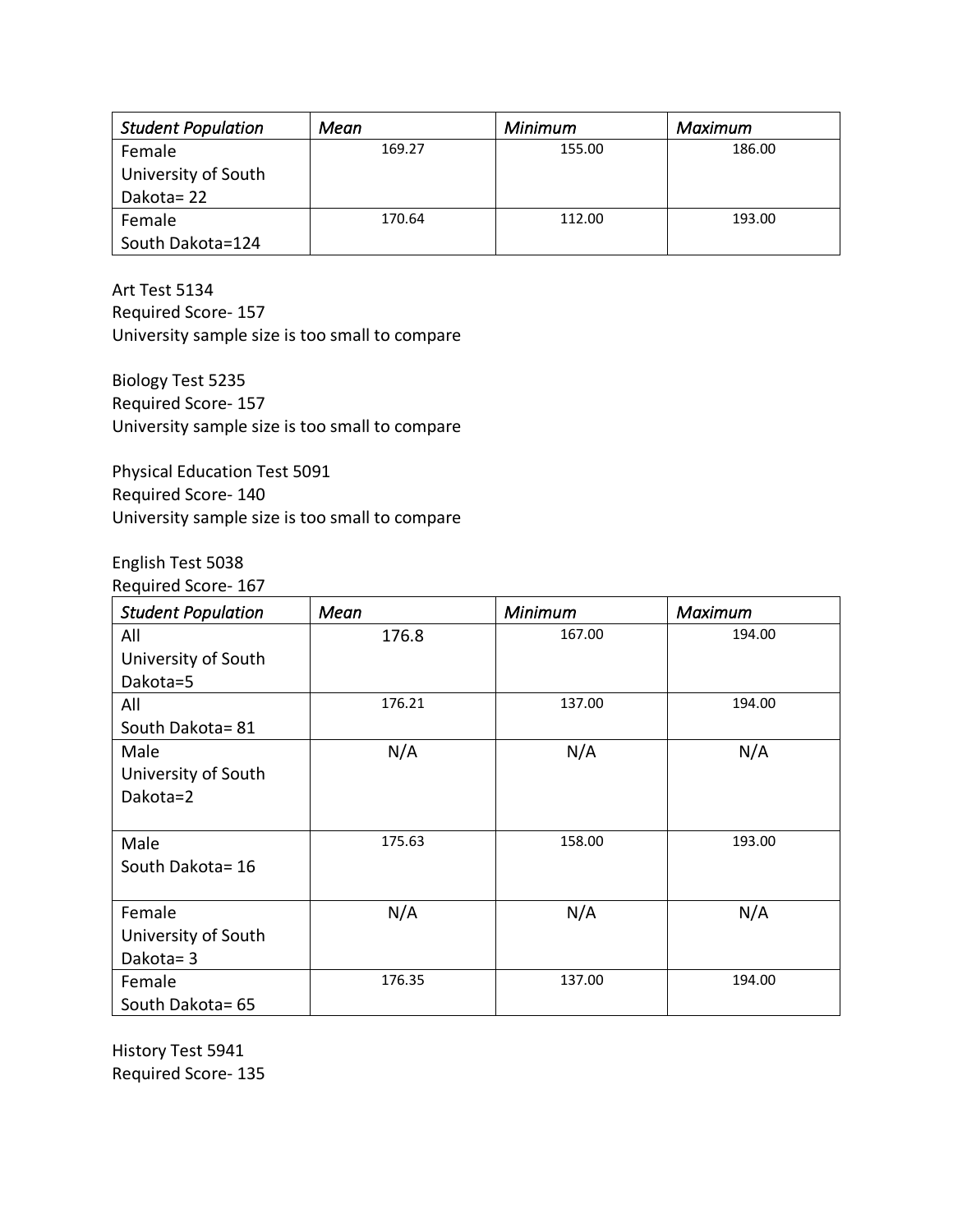| <b>Student Population</b> | Mean   | Minimum | Maximum |
|---------------------------|--------|---------|---------|
| All                       | 163.55 | 148.00  | 180.00  |
| University of South       |        |         |         |
| Dakota= 5                 |        |         |         |
| All                       | 160.37 | 137.00  | 197.00  |
| South Dakota= 49          |        |         |         |
| Male                      | N/A    | N/A     | N/A     |
| University of South       |        |         |         |
| Dakota=3                  |        |         |         |
| Male                      | 161.45 | 137.00  | 197.00  |
| South Dakota= 33          |        |         |         |
| Female                    | N/A    | N/A     | N/A     |
| University of South       |        |         |         |
| Dakota=2                  |        |         |         |
| Female                    | 158.13 | 142.00  | 180.00  |
| South Dakota= 16          |        |         |         |

# Math Test 5161 (Changing to 5165)

Required Score- 160

| <b>Student Population</b> | Mean   | Minimum | <b>Maximum</b> |
|---------------------------|--------|---------|----------------|
| All                       | N/A    | N/A     | N/A            |
| University of South       |        |         |                |
| Dakota=2                  |        |         |                |
| All                       | 160.37 | 137.00  | 197.00         |
| South Dakota= 49          |        |         |                |
| Male                      | N/A    | N/A     | N/A            |
| University of South       |        |         |                |
| Dakota=1                  |        |         |                |
| Male                      | 161.45 | 137.00  | 197.00         |
| South Dakota= 33          |        |         |                |
| Female                    | N/A    | N/A     | N/A            |
| University of South       |        |         |                |
| Dakota=1                  |        |         |                |
| Female                    | 158.13 | 142.00  | 180.00         |
| South Dakota= 16          |        |         |                |

## Music Test 5113

Required Score- 150

| <b>Student Population</b> | Mean   | Minimum | Maximum |
|---------------------------|--------|---------|---------|
| All                       | 166.11 | 149.00  | 181.00  |
| University of South       |        |         |         |
| Dakota= 13                |        |         |         |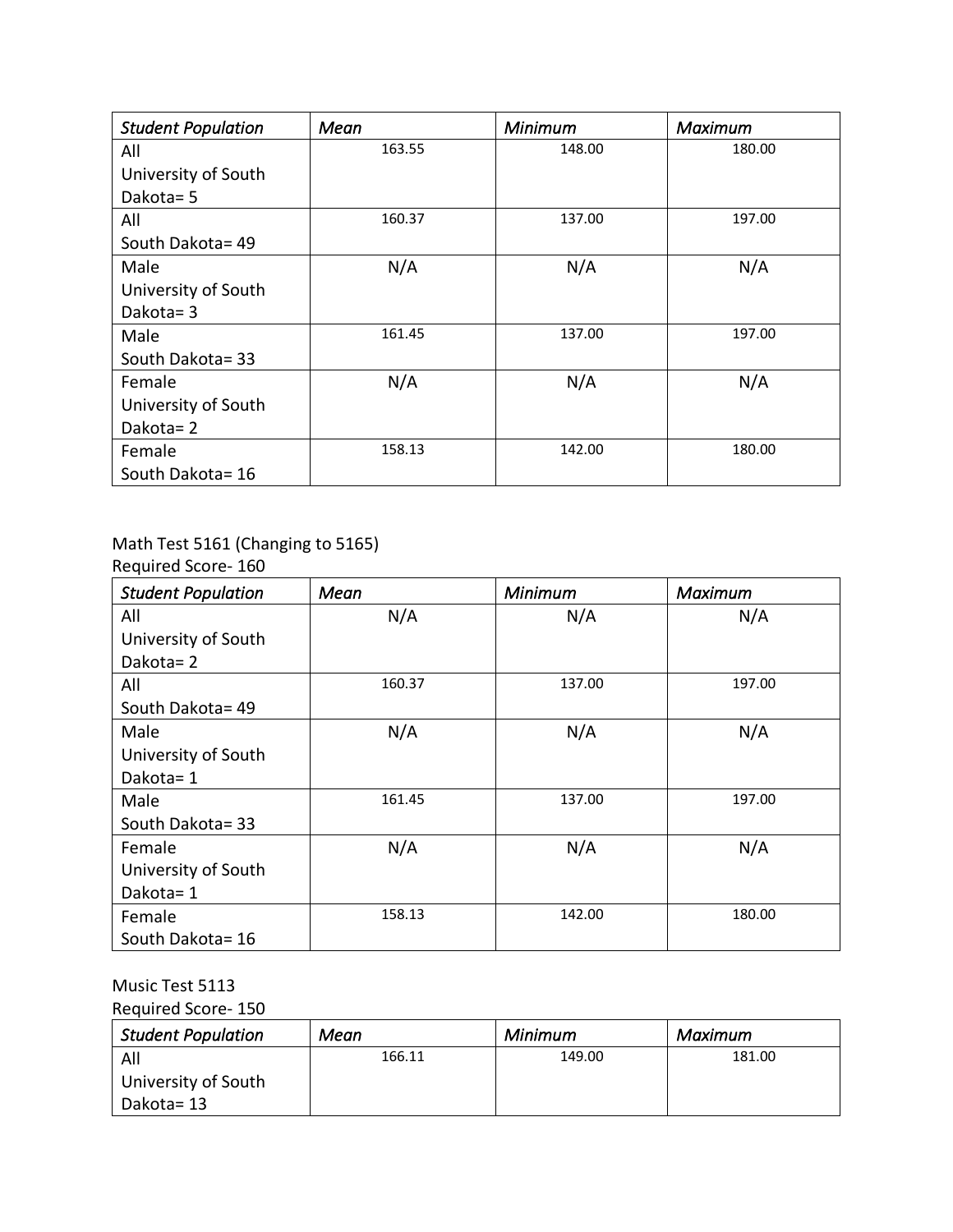<span id="page-22-0"></span>

| <b>Student Population</b> | Mean   | Minimum | <b>Maximum</b> |
|---------------------------|--------|---------|----------------|
| All                       | 164.89 | 142.00  | 187.00         |
| South Dakota= 63          |        |         |                |
|                           |        |         |                |
|                           |        |         |                |
| Male                      | 163.63 | 149.00  | 181.00         |
| University of South       |        |         |                |
| Dakota=7                  |        |         |                |
| Male                      | 165.91 | 147.00  | 184.00         |
| South Dakota= 22          |        |         |                |
| Female                    | 168.10 | 149.00  | 178.00         |
| University of South       |        |         |                |
| Dakota= 5                 |        |         |                |
| Female                    | 164.34 | 142.00  | 187.00         |
| South Dakota= 41          |        |         |                |

### Skills of Teaching Observation Tool Data

Data is reported providing the average score for each INTASC standard question. For example, INTASC 1 has 2 relevant questions on the assessment. These 2 scores are averaged into 1 score for the candidate for this report. The data is reporting the final assessment for completers in 2020-2021 academic year. The scale is 1= underdeveloped, 2=emerging, 3=proficient, 4=distinguished.

| <b>INTASC</b>      | Elementary    | Elementary and           | Art, PE       | <b>High School</b>   |
|--------------------|---------------|--------------------------|---------------|----------------------|
| <b>Standard</b>    | 87 candidates | <b>Special Education</b> | $(K-12)$      | <b>32 Candidates</b> |
|                    |               | 35 candidates            | 11 Candidates |                      |
| Learner            |               |                          |               |                      |
| Development        | 3.15          | 3.00                     | 2.98          | 3.14                 |
| Learning           |               |                          |               |                      |
| <b>Differences</b> | 3.15          | 2.99                     | 3.00          | 3.05                 |
| Learning           |               |                          |               |                      |
| Environments       | 3.24          | 2.95                     | 3.08          | 3.24                 |
| Content            |               |                          |               |                      |
| Knowledge          | 3.12          | 2.93                     | 2.91          | 3.12                 |
| Application of     |               |                          |               |                      |
| Content            | 3.07          | 2.75                     | 2.80          | 3.04                 |
| Assessment         | 3.10          | 2.80                     | 2.90          | 3.03                 |
| Planning for       |               |                          |               |                      |
| Instruction        | 3.16          | 3.04                     | 2.97          | 3.14                 |
| Instructional      |               |                          |               |                      |
| <b>Strategies</b>  | 3.22          | 3.03                     | 3.05          | 3.18                 |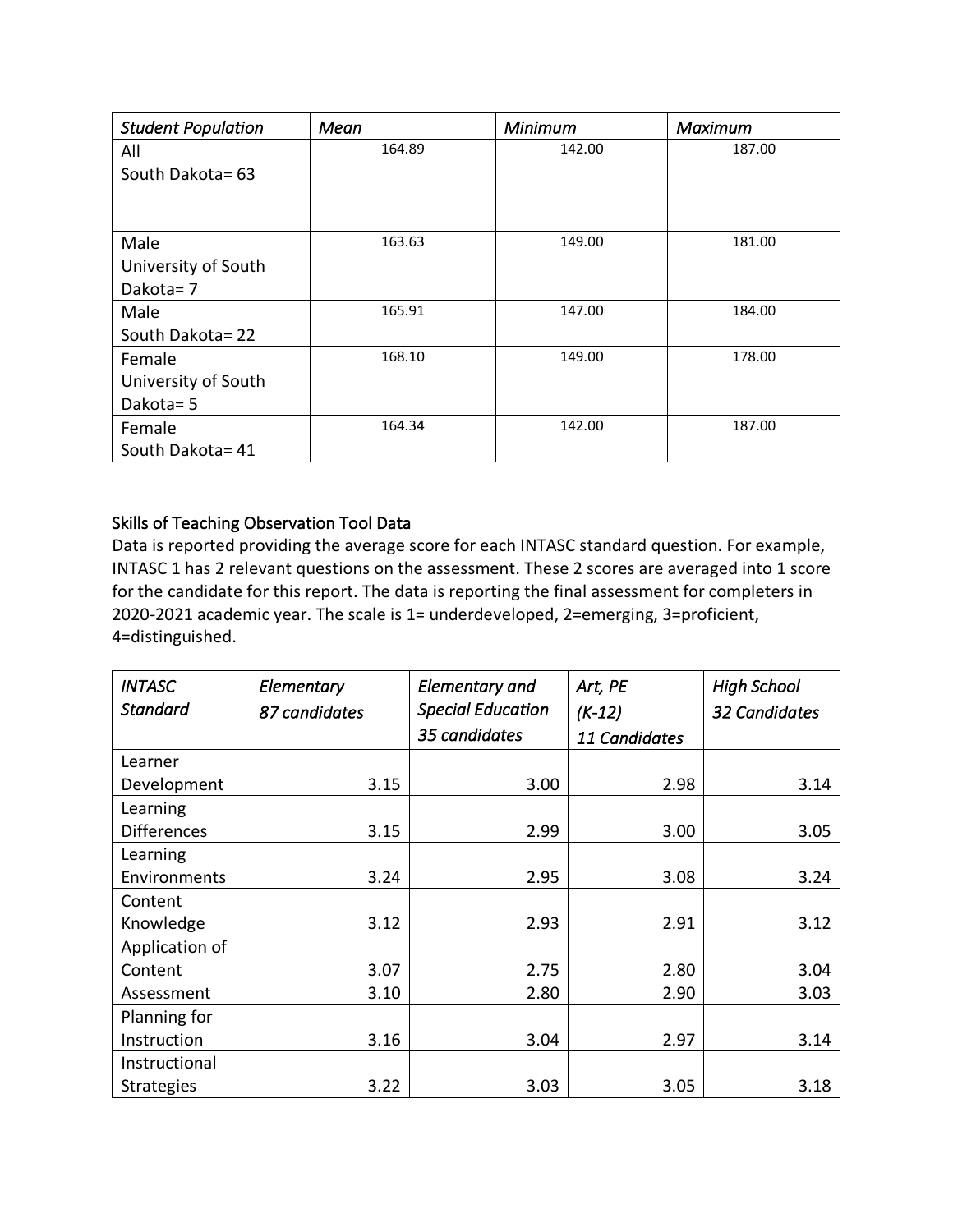<span id="page-23-0"></span>

| <b>INTASC</b><br><b>Standard</b>        | Elementary<br>87 candidates | <b>Elementary and</b><br><b>Special Education</b><br>35 candidates | Art, PE<br>$(K-12)$<br>11 Candidates | <b>High School</b><br>32 Candidates |
|-----------------------------------------|-----------------------------|--------------------------------------------------------------------|--------------------------------------|-------------------------------------|
| Professional                            |                             |                                                                    |                                      |                                     |
| Learning and<br><b>Ethical Practice</b> | 3.33                        | 3.22                                                               | 3.25                                 | 3.28                                |
| Leadership and                          |                             |                                                                    |                                      |                                     |
| Collaboration                           | 3.26                        | 3.15                                                               | 2.98                                 | 3.20                                |

| <b>INTASC Standard</b>          | <b>Male=18 Candidates</b> | Female= 60 Candidates |
|---------------------------------|---------------------------|-----------------------|
| Learner Development             | 2.99                      | 2.97                  |
| Learning Differences            | 2.94                      | 2.95                  |
| Learning Environments           | 3.11                      | 3.09                  |
| Content Knowledge               | 2.96                      | 2.92                  |
| <b>Application of Content</b>   | 2.90                      | 2.79                  |
| Assessment                      | 2.83                      | 2.83                  |
| Planning for Instruction        | 2.83                      | 2.98                  |
| <b>Instructional Strategies</b> | 2.99                      | 3.06                  |
| Professional Learning and       |                           |                       |
| <b>Ethical Practice</b>         | 3.15                      | 3.24                  |
| Leadership and                  |                           |                       |
| Collaboration                   | 2.93                      | 3.12                  |

## Principles of Learning and Teaching Praxis Tests

Elementary Education PLT 5622 Required Score=160

| <b>Student Population</b> | Mean   | Minimum | Maximum |
|---------------------------|--------|---------|---------|
| All                       | 174.09 | 137.00  | 193.00  |
| University of South       |        |         |         |
| Dakota=70                 |        |         |         |
| All                       | 173.06 | 142.00  | 193.00  |
| South Dakota = 252        |        |         |         |
| Male                      | 170.63 | 160.00  | 179.00  |
| University of South       |        |         |         |
| Dakota=8                  |        |         |         |
| Male                      | 170.18 | 148.00  | 183.00  |
| South Dakota= 40          |        |         |         |
| Female                    | 173.93 | 137.00  | 193.00  |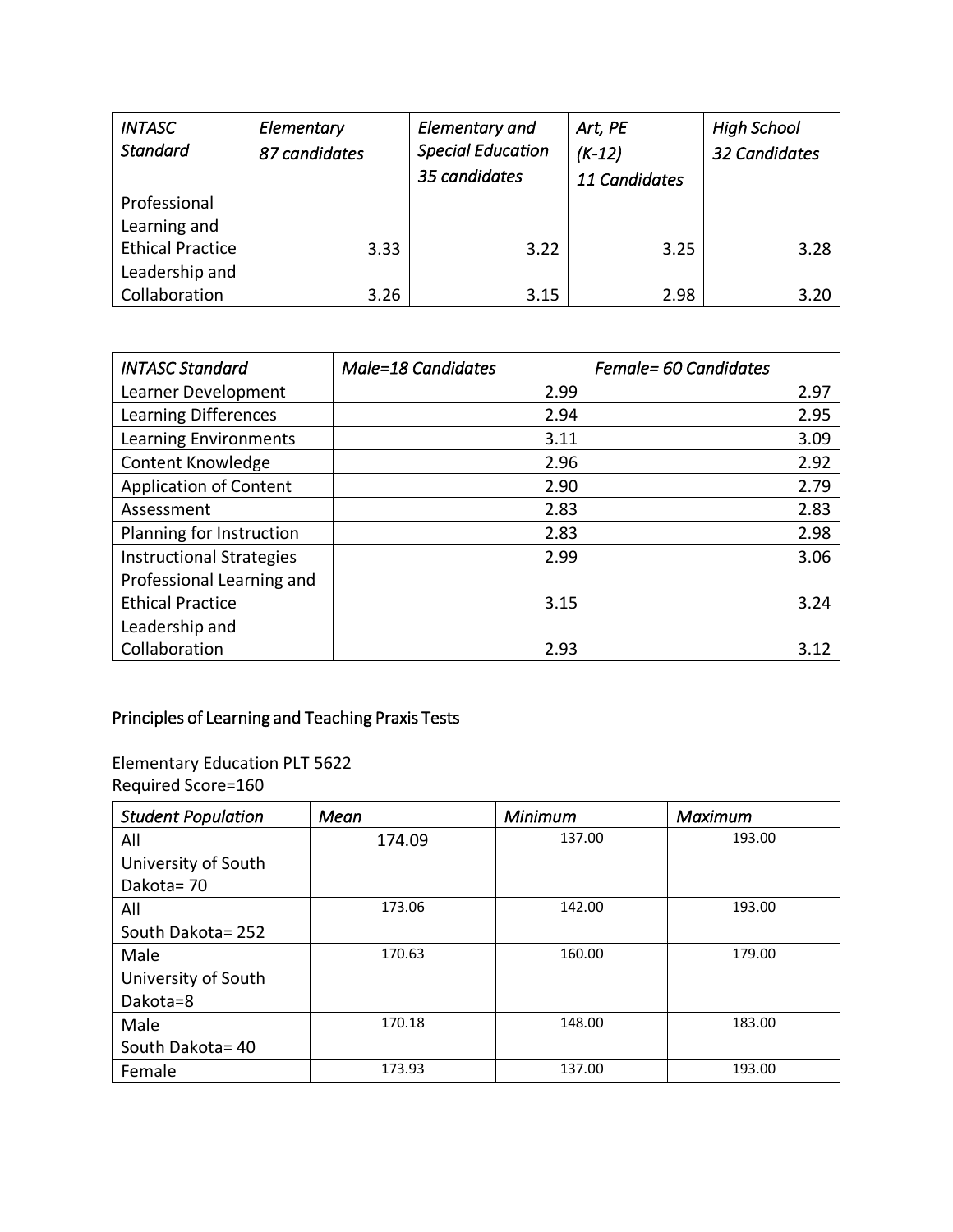| <b>Student Population</b> | Mean   | Minimum | Maximum |
|---------------------------|--------|---------|---------|
| University of South       |        |         |         |
| Dakota= 62                |        |         |         |
| Female                    | 173.60 | 142.00  | 193.00  |
| South Dakota= 212         |        |         |         |

Secondary Education PLT 5624

Required Score=157

| <b>Student Population</b> | Mean   | Minimum | Maximum |
|---------------------------|--------|---------|---------|
| All                       | 174.10 | 131.00  | 186.00  |
| University of South       |        |         |         |
| Dakota=29                 |        |         |         |
| All                       | 173.31 | 108.00  | 196.00  |
| South Dakota=258          |        |         |         |
| Male                      | 171.53 | 131.00  | 186.00  |
| University of South       |        |         |         |
| Dakota=14                 |        |         |         |
| Male                      | 169.92 | 108.00  | 196.00  |
| South Dakota= 118         |        |         |         |
| Female                    | 176.50 | 162.00  | 184.00  |
| University of South       |        |         |         |
| Dakota=15                 |        |         |         |
| Female                    | 176.16 | 148.00  | 195.00  |
| South Dakota= 140         |        |         |         |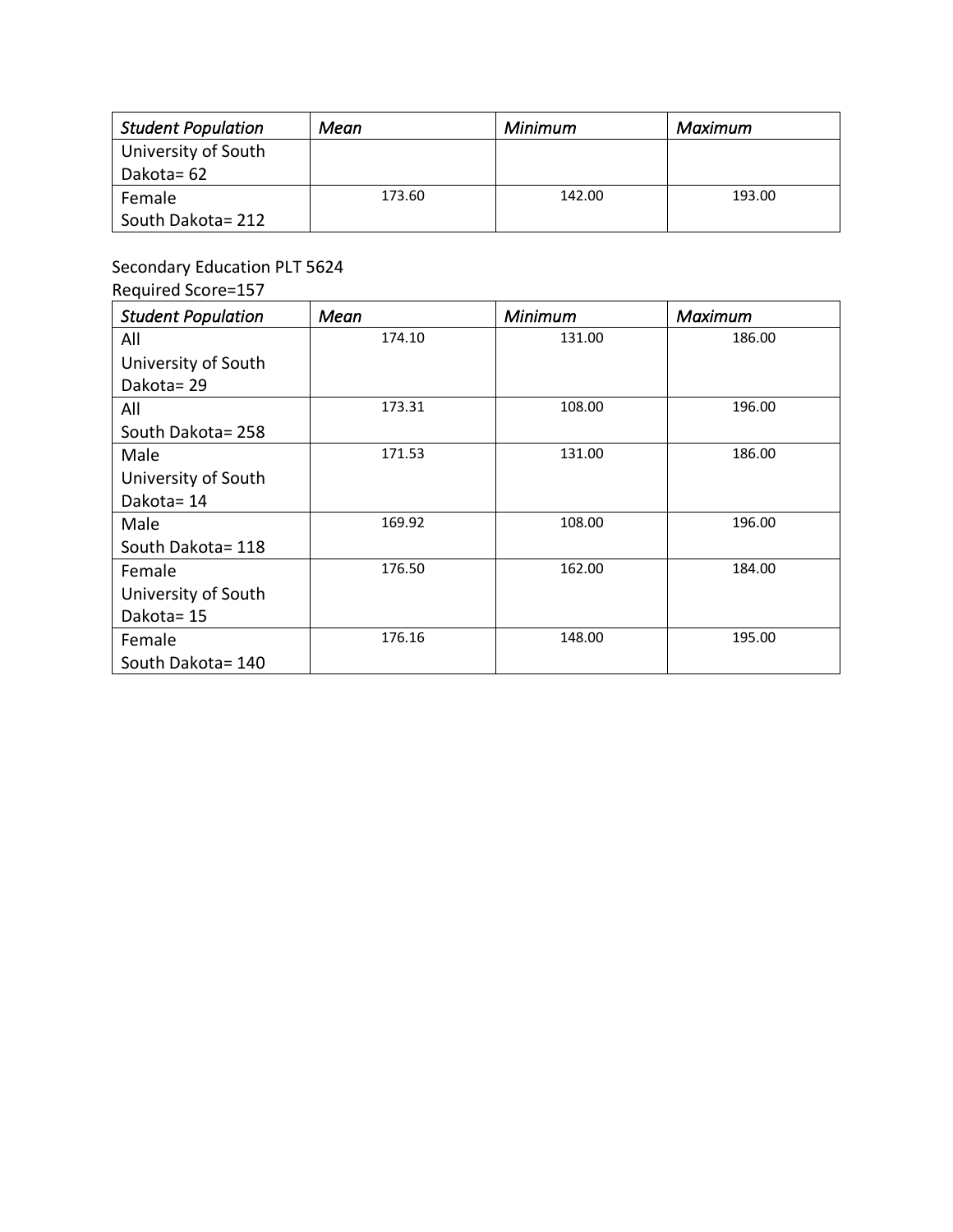## **CAEP Accountability Advanced Measure 3**

Measure 3 (Advanced). Candidate competency at program completion (Component RA3.4)

The advanced programs have separate key assessments that are used to ensure that candidates possess academic competencies in the areas of: positive impacts on diverse student learning, content knowledge, data literacy and research-driven decision making, collaboration skills and application of technology. The programs' analysis and use of data, description of assessments and disaggregated data is reported according to each program.

## **School Psychology**

The school psychology program identifies the following as its key assessments: the Graduate Record Examination, known as the GRE; the Praxis 5402 School Psychology Exam; and the internship experience.

### **GRE Entrance Exam**

The GRE General Test is required for the Specialist of Education degree program with a minimum score of 145 in the Verbal section and 143 in the Quantitative section for full admission. The GRE General test is required for the Doctor of Philosophy degree program with a minimum score of 147 in the Verbal section and 145 in the Quantitative section for full admission. GRE General Test at Home will be accepted through spring 2023.

### Analysis and Use of Results

All accepted candidates met the minimum score requirements. The average score for the verbal section was 149 and the quantitative section average was 145. Faculty will continue monitoring the scores of applicants to ensure that cut scores are sufficient.

### **Praxis 5402 School Psychology Exam**

The Praxis 5402 exam is a national minimum competency exam for school psychologists. The test is scored by ETS. The Criteria For Success is that students must obtain an average score or higher on content category IV (which measures school and system organization and policy development in addition to consultation and collaboration) of the Praxis II relative to national records of examinees completing the exam during the previous three years. We expect that at least 90% of students in the program will meet this criterion.

### Analysis and Use of Results

Candidates all met the national minimum competency on the national examination. When evaluating individual student data, there was some variability among students. Faculty will review the examination practices in the systems prevention course to ensure that course objectives are aligned with the national examination.

### **[Link to Data](#page-29-0)**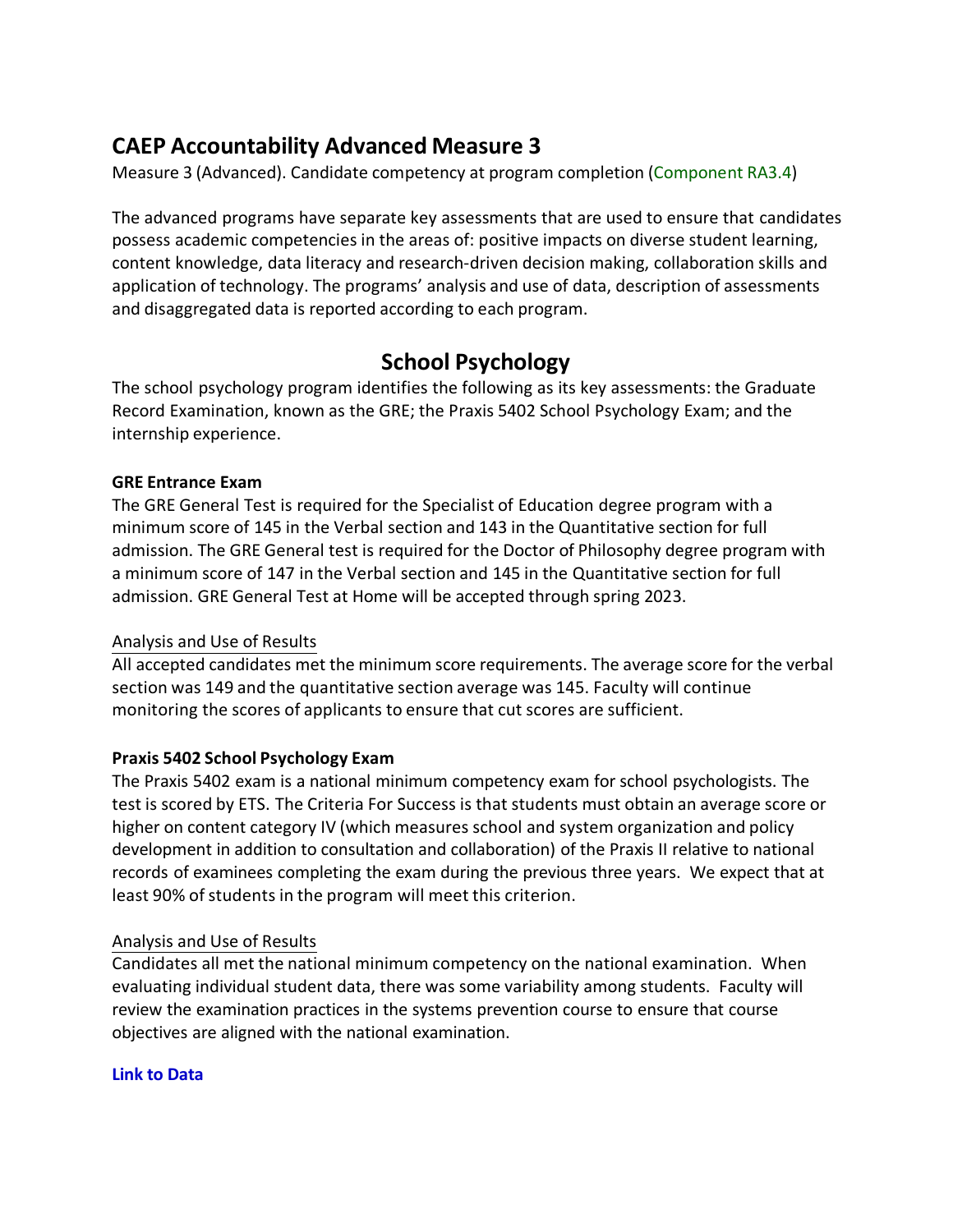#### **Internship Evaluation**

The evaluation is based on the National Association of School Psychologists, abbreviated as NASP. Direct - Summative - Internship Evaluation Form, a rating scale, completed by interns' supervisors. The program coordinator will compute the average each student obtains on items related to this objective. Criteria for success is that candidates must receive an overall rating of 3 or better (1=unsatisfactory; 2= below expectations; 3=meets expectations; 4=exceeds expectations; 5=outstanding) on Internship Evaluation Form items pertaining to this learning objective. We expect that 90% of students in the program will meet this criterion. The school psychology program are following a phase in plan to complete validity and reliability studies on the internship assessment. The program met the fall 20221 deadline to study and establish content validity.

*Phase In Plan Update*: The faculty completed a validity study on the internship evaluation. The content validity ratio or CVR needed to be equal to or greater than 0.49. Faculty have started work to study and establish reliability for this key assessment. Work is projected to be completed in or before spring 2023.

#### Analysis and Use of Results

No changes to learning outcomes are needed as program goal criterion was met. Continue to provide high-quality instruction and experiences. We will monitor progress to ensure goals are met. Question adjustments were made based on the validity study completed in 2021. Below are the changes:

- Faculty will change the internship question regarding prevention practices to reflect prevention programs that are relevant in the State of SD (ie. PBIS)
- The crisis prevention question, we will add examples relevant in SD (ie. PREPaRE training).
- Population-based services question: Faculty will add examples to this question (ie. PBIS, preschool/kindergarten screening, CBMs)
- RE: technology questions may be elevated due to connectivity issues in SD schools; continued efforts to build infrastructure are in place, however, we also teach how to provide School Psych services where connectivity is an issue. Faculty choose not to change this question.
- Demonstrates knowledge and skills needed to select and implement empirically supported models and strategies designed to promote mental health and life skills of children.; change this question to reflect adaptive and social skills for children
- Demonstrates knowledge and skills needed to identify and address factors that have an impact on family-school-community interactions when developing and providing services for families.—faculty met and discussed the emerging trends in the field and family engagement is critical to creating systems change. The question remains unchanged.
- Research and program evaluation questions: Although this is not a core role of school psychologists and aligned with school's mission statement, the SPSY program is teaching more relevant single case design methodological practices. This will be included in the question

### **[Link to Data](#page-29-0)**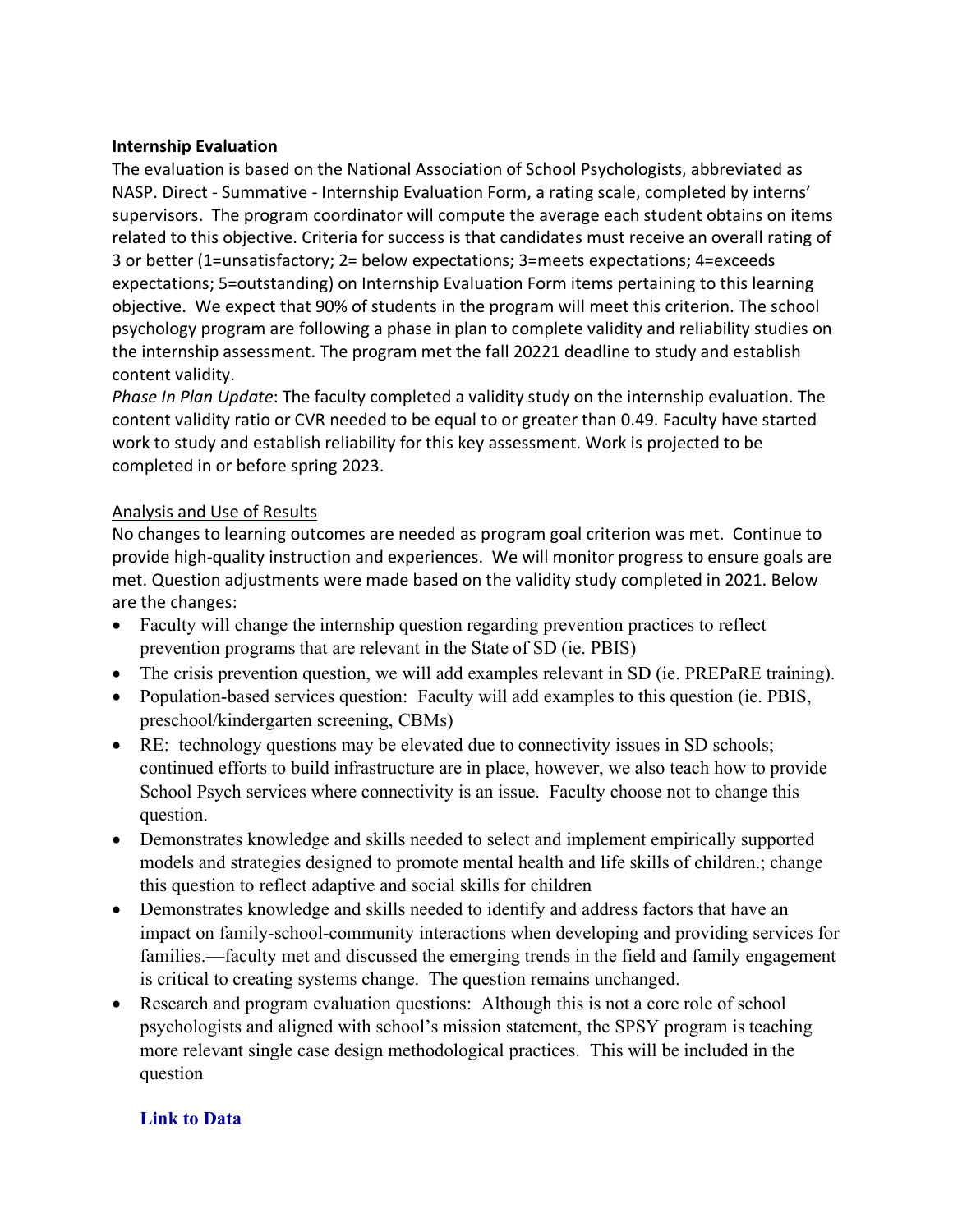- o Demonstrates the ability to evaluate and synthesize research findings as a foundation for effective service delivery. (ie. Effectiveness of an intervention using single case design)
- o Demonstrates knowledge/skills in program evaluation methods at the individual, group, and systems levels. (ie. Effectiveness of a curriculum or behavior referrals)

## **Educational Leadership**

### **Entrance Writing Sample**

The Entrance Writing Prompt is aligned to the division's student learning outcomes and National Educational Leadership Preparation (NELP) Standards. The prompt is a component of the evidence use to approve or deny entrance into the program. Our writing prompt is very important as we strive to meet CAEP Standard 3: Candidate Quality, Recruitment, and Selectivity. After discussing our division goals during full division meetings over a span of two years, we established division goals aligned to the NELP Standards. CAEP Standard 3 helped our division create a writing prompt based on our division goals, which aids in our efforts to recruit and support completion of high-quality candidates from a broad range of backgrounds and diverse populations. The writing prompt helps us create a program that reflects the diversity of America's PreK-12 students. It also helps us prepare school leaders to lead throughout the region.

### Analysis and Use of Results

The division is working through a phase in plan in order to ensure validity and reliability of scoring. In the summer of 2021, the program sent a survey to 20 Ed Leadership Stakeholders (experts in the field such as superintendents, principals and other PK-12 administrators) responded to a survey asking them to review writing prompts (asked of applicants to Ed Leadership programs) and internship expectations that are required of Ed Leadership candidates. The stakeholders were to decide if the questions/prompts were: Essential, Useful but not essential, or Not essential. A content validity ratio (CVR) was calculated for each writing prompt, using the rating results of the expert panel. The critical value=.42 The CVR value must be .42 or below for it to be within range of content validity. If the value was smaller than .42, faculty reviewed the item to make adjustments and redid the CVR or eliminated the prompt. Inter-rater reliability was completed in October 2021. The first completer data for the revised key assessment will be in 2023-2024 academic year.

[Link to Data](#page-30-0)

#### **Internship Evaluation**

Criteria For Success: Graduate students will achieve Acceptable or Target for 80% of the criteria. The results will be used to assess ability to apply content from the course to an authentic field based assignment monitored by the instructor and a field based mentor. If graduate student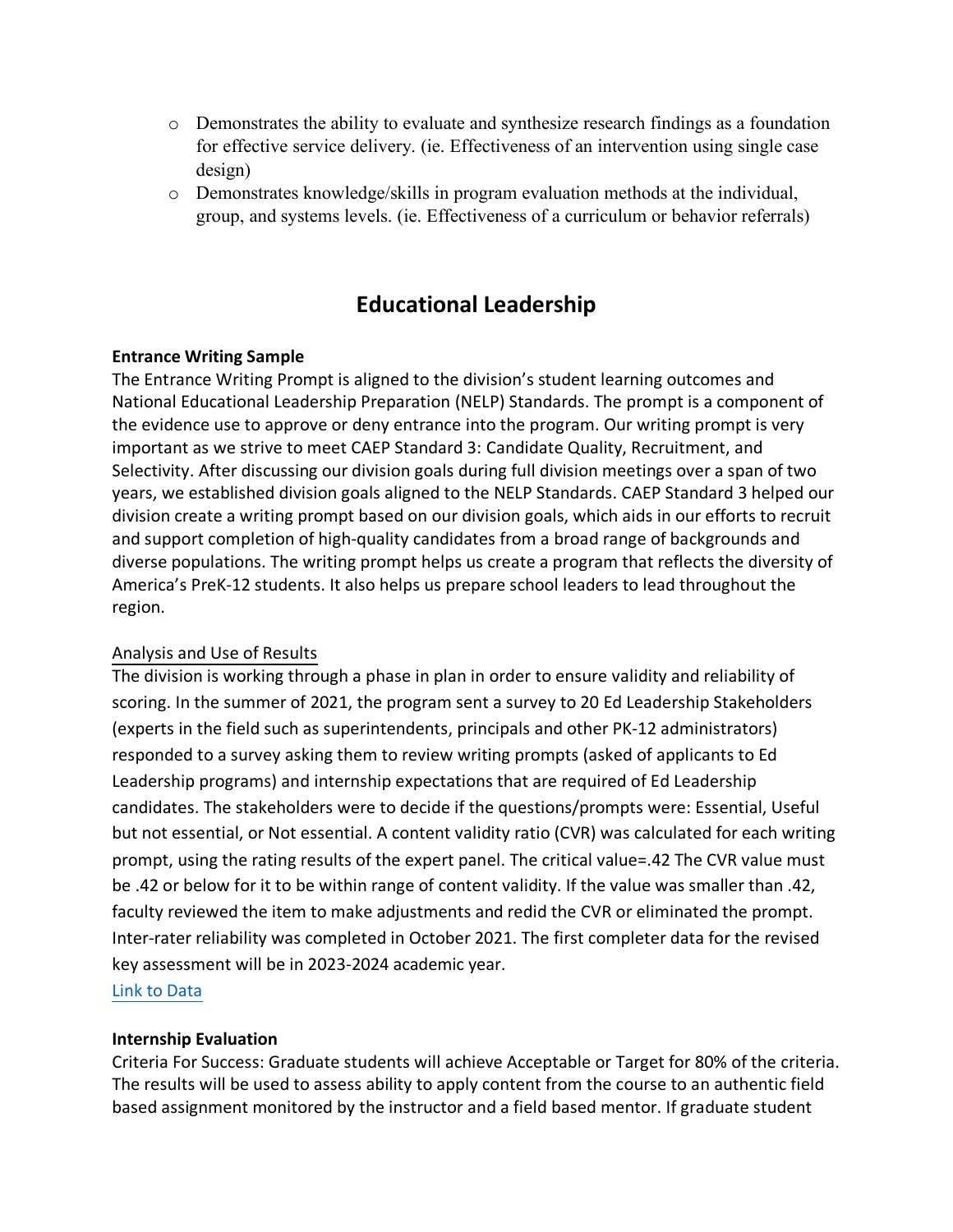falls below the acceptable margin, remediation will occur. If more than 50% of the students do not reach acceptable, the instructor will re-examine the project goals, criteria, instructions and assessment tool. Faculty are working on a phase in plan to ensure the assessment meets CAEP sufficiency levels. Validity was established in August 2021 with a critical value of .42 generated from feedback of 20 panelists. Discussion centered on the wording of questions and the necessity to fine tune language.

### Analysis and Use of Results

Looking at 2020-2021 data, we had already identified 1.1.1, 1.1.4, and 1.1.6 as areas in need of improvement and have made curricular Changes. ACTION: We would like to review additional cycles of data to ensure that the raw numbers are sufficient for analysis. [Link to Data](#page-31-0)

### **Praxis Test**

The Ed Leadership programs are phasing out comprehensive exams as a key assessment to replace it with Praxis 6990 for PK-12 principals and Praxis 6991 for PK-12 superintendents. The cut score for Praxis 6990 is 146 and 162 for Praxis 6991 (No completers have yet taken the 6691 test). The programs' goal for this key assessment is that 80% of students meet minimum score for each subcategory.

### Analysis and Use of Results

100% of candidates met or exceeded the state passing test score of 146. After reviewing the data, the programs have decided to recommend that candidates take the PRAXIS in the last semester so that they have the practical experience to support their theoretical understanding. Based upon a review of the PRAXIS data, we will advise students to take PRAXIS in the final spring semester during their internship to ensure that they have experience with NELP standard 7. We believe students took the PRAXIS too early to "get it out of the way" which does not reflect a true measure of their understanding of standard 7 operational management. This allows them to apply theory to practice and may increase their understanding of operational management and their capacity to enact this in their leadership positions following graduation. [Link to Data](#page-38-0)

### **School Psychology Data**

#### **GRE Entrance Exam Data**

2020-2021 Graduates

7 Completers

| <b>Qualitative or Verbal Average</b> | Quantitative Average |
|--------------------------------------|----------------------|
| 149.6                                | 145.6                |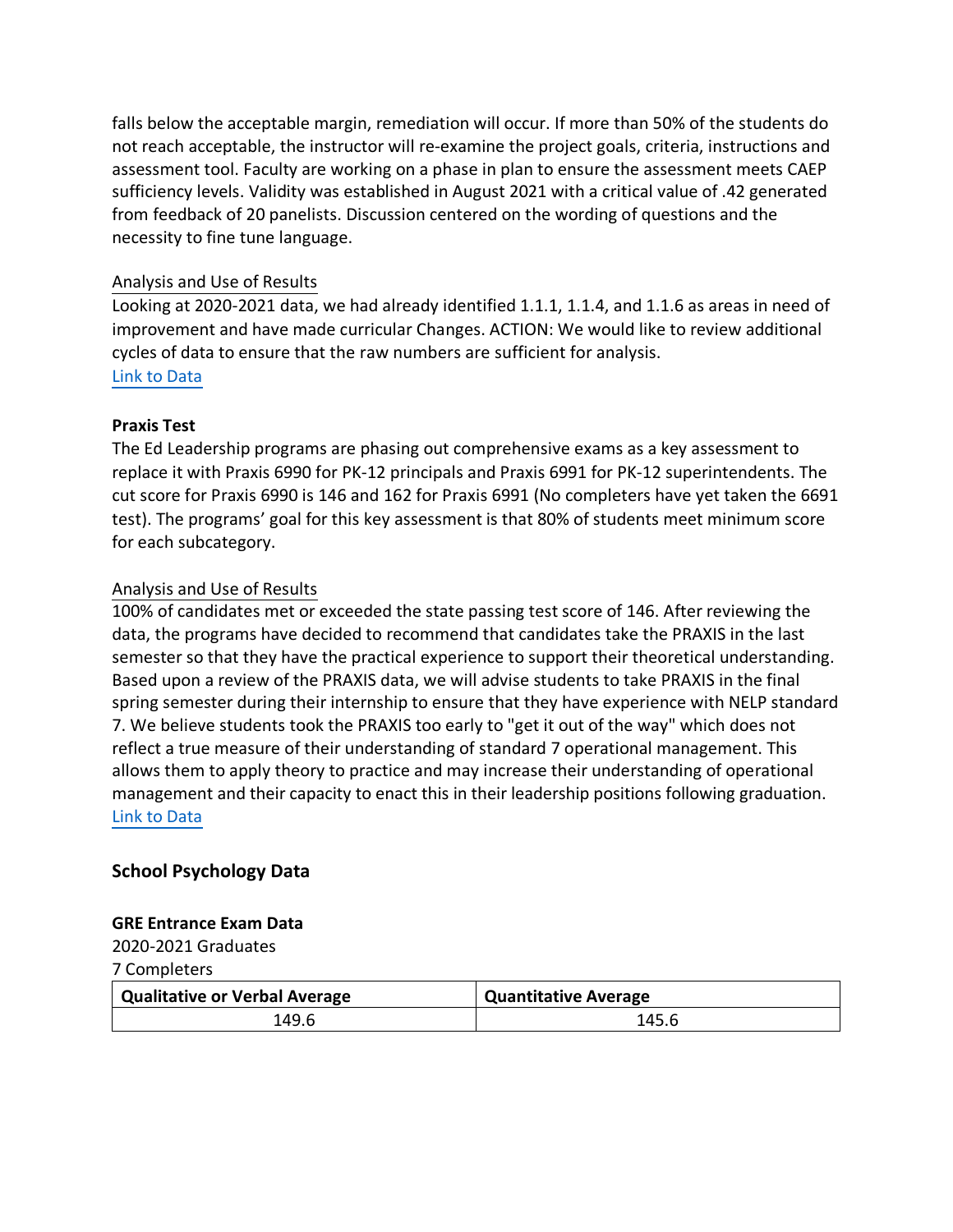## <span id="page-29-0"></span>**Praxis 5402 School Psychology Exam**

2020-2021 Graduates National Association of School Psychologist test cut off score is 149 8 Completers

| <b>Average Score</b> |  |
|----------------------|--|
|                      |  |

| <b>Test Category</b>                   | <b>Average Percent Correct</b> |
|----------------------------------------|--------------------------------|
| <b>Professional Practices</b>          | 84.85%                         |
| Direct and Indirect Services           | 76%                            |
| Systems-Level Services                 | 76.47%                         |
| <b>Foundations of Service Delivery</b> | 85.71%                         |

### **School Psychology Internship Evaluation**

Ratings are on a 5 point Likert scale

| <b>NASP</b>                             |                                                                                                                                                                                                                             | <b>Mean</b>    |
|-----------------------------------------|-----------------------------------------------------------------------------------------------------------------------------------------------------------------------------------------------------------------------------|----------------|
| <b>Domains</b>                          | lltems                                                                                                                                                                                                                      | <b>Ratings</b> |
|                                         |                                                                                                                                                                                                                             | 2020-21        |
| 2.1<br>Data-Based<br>Decision-Making    | 8. Demonstrates knowledge of various models and methods<br>of assessment and theability to use such models and<br>methods to collect data for effective decision-                                                           | 4.63           |
| and<br>Accountability                   | making and problem-solving.<br>12. Demonstrates the ability to accurately interpret and<br>integrate assessment datato formulate appropriate<br>recommendations based on the assessment data.                               | 4.25           |
|                                         | 13. Demonstrates the ability to translate assessment results<br>into empirically baseddecisions regarding service delivery.                                                                                                 | 4.13           |
|                                         | 29. Demonstrates the knowledge and skills needed to use<br>assessment and data collection methods to measure<br>response to, delivery of, and outcomes for services.                                                        | 4.50           |
|                                         | 30. Demonstrates the ability to access information and<br>technology resources toenhance data collection and<br>decision-making.                                                                                            | 4.38           |
|                                         | 33. Demonstrates the ability to implement methods for<br>promoting and measuringtreatment/intervention integrity.                                                                                                           | 4.25           |
|                                         | <b>Domain Mean Rating</b>                                                                                                                                                                                                   | 4.36           |
| $\overline{2.2}$<br>Consultation<br>and | 14. Demonstrates the ability to effectively present and<br>disseminate information toparents, teachers, team<br>members, and other professionals.                                                                           | 4.63           |
| Collaboration                           | 19. Demonstrates knowledge of and skills in various models<br>of<br>consultation/collaboration & is able to apply them to<br>particular situations (e.g., consulting w teachers, parents,<br>colleagues, & other agencies). | 4.50           |
|                                         | 20. Is able to effectively collaborate with others in<br>problem-solving processes atthe individual, group, and<br>system levels.                                                                                           | 4.50           |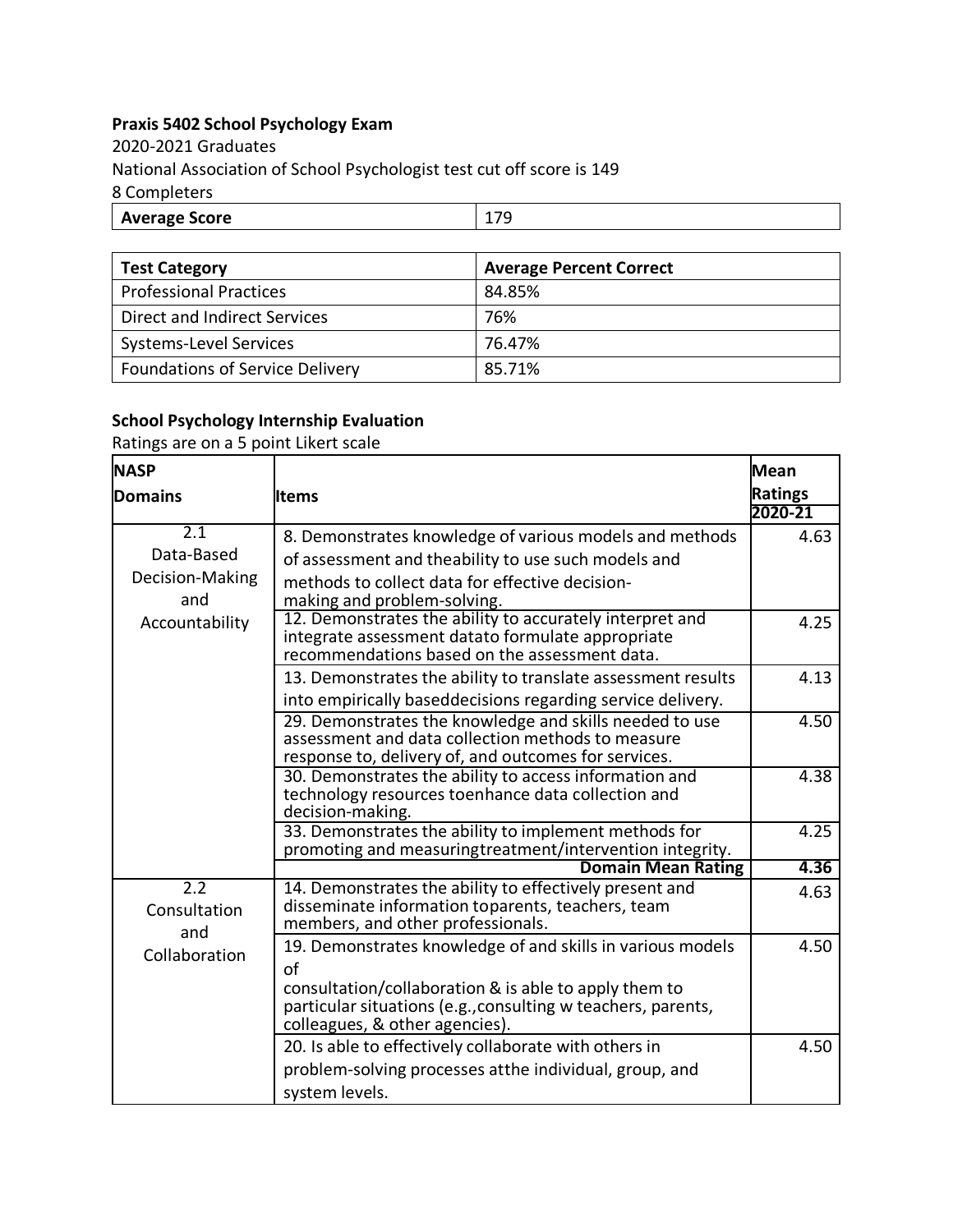<span id="page-30-0"></span>

| <b>NASP</b>                      |                                                                                                                           | <b>Mean</b>    |
|----------------------------------|---------------------------------------------------------------------------------------------------------------------------|----------------|
| <b>Domains</b>                   | ltems                                                                                                                     | <b>Ratings</b> |
|                                  |                                                                                                                           | 2020-21        |
|                                  | 27. Demonstrates familiarity with information and                                                                         | 4.29           |
|                                  | instructional technologyrelevant to his/her work and                                                                      |                |
|                                  | utilizes it to improve his/her practice.<br>31. Demonstrates knowledge and skills needed to consult                       | 4.25           |
|                                  | and collaborate in development, implementation, and                                                                       |                |
|                                  | evaluation of instructional and mental healthinterventions.                                                               |                |
|                                  | <b>Domain Mean Rating</b>                                                                                                 | 4.43           |
| 2.3                              | 9. Demonstrates knowledge of learning processes and the                                                                   | 4.50           |
| Interventions and                | ability to utilize a wide range of cognitive and academic<br>assessment instruments and techniques to assess the          |                |
| Instructional                    | processes.                                                                                                                |                |
| Supports to                      | 16. Demonstrates the ability to develop and implement                                                                     | 4.25           |
| DevelopAcademic                  | classroom interventions designed to improve cognitive and                                                                 |                |
| <b>Skills</b>                    | academic skills and to evaluate the effectiveness of such                                                                 |                |
|                                  | interventions.<br>32. Demonstrates knowledge of empirically supported                                                     | 4.50           |
|                                  | models in psychology andeducation to promote cognitive                                                                    |                |
|                                  | and academic skills, including those related to needs of                                                                  |                |
|                                  | children with diverse backgrounds and characteristics.                                                                    |                |
|                                  | 34. Demonstrates the knowledge and skills needed to                                                                       | 4.25           |
|                                  | implement evidence-basedservices that support cognitive<br>and academic goals across multiple settings including          |                |
|                                  | classroom and home settings.                                                                                              |                |
|                                  | <b>Domain Mean Rating</b>                                                                                                 | 4.38           |
| $\overline{2.4}$                 | 10. Demonstrates the skills to use behavioral, affective, and                                                             | 4.38           |
| Interventions and                | social assessmentinstruments and techniques for the                                                                       |                |
| Mental Health                    | purposes of planning, supporting, and                                                                                     |                |
| Services to                      | evaluating interventions that support socialization and<br>mental health.                                                 |                |
| DevelopSocial and<br>Life Skills | 17. Demonstrates the ability to develop and implement                                                                     | 4.25           |
|                                  | behavioral interventionsdesigned to improve social and                                                                    |                |
|                                  | adaptive behavior skills and to evaluate the                                                                              |                |
|                                  | effectiveness of such interventions                                                                                       |                |
|                                  | 18. Demonstrates knowledge of various models of counseling<br>and is able to utilizeappropriate counseling interventions. | 3.83           |
|                                  | 35. Demonstrates skills needed to use assessment data                                                                     | 4.25           |
|                                  | appropriately when                                                                                                        |                |
|                                  | developing social-emotional and behavioral goals for children                                                             |                |
|                                  | with diversebackgrounds and needs.                                                                                        |                |

# **Educational Leadership Data**

**Admissions Writing Prompt** 2020-2021 Data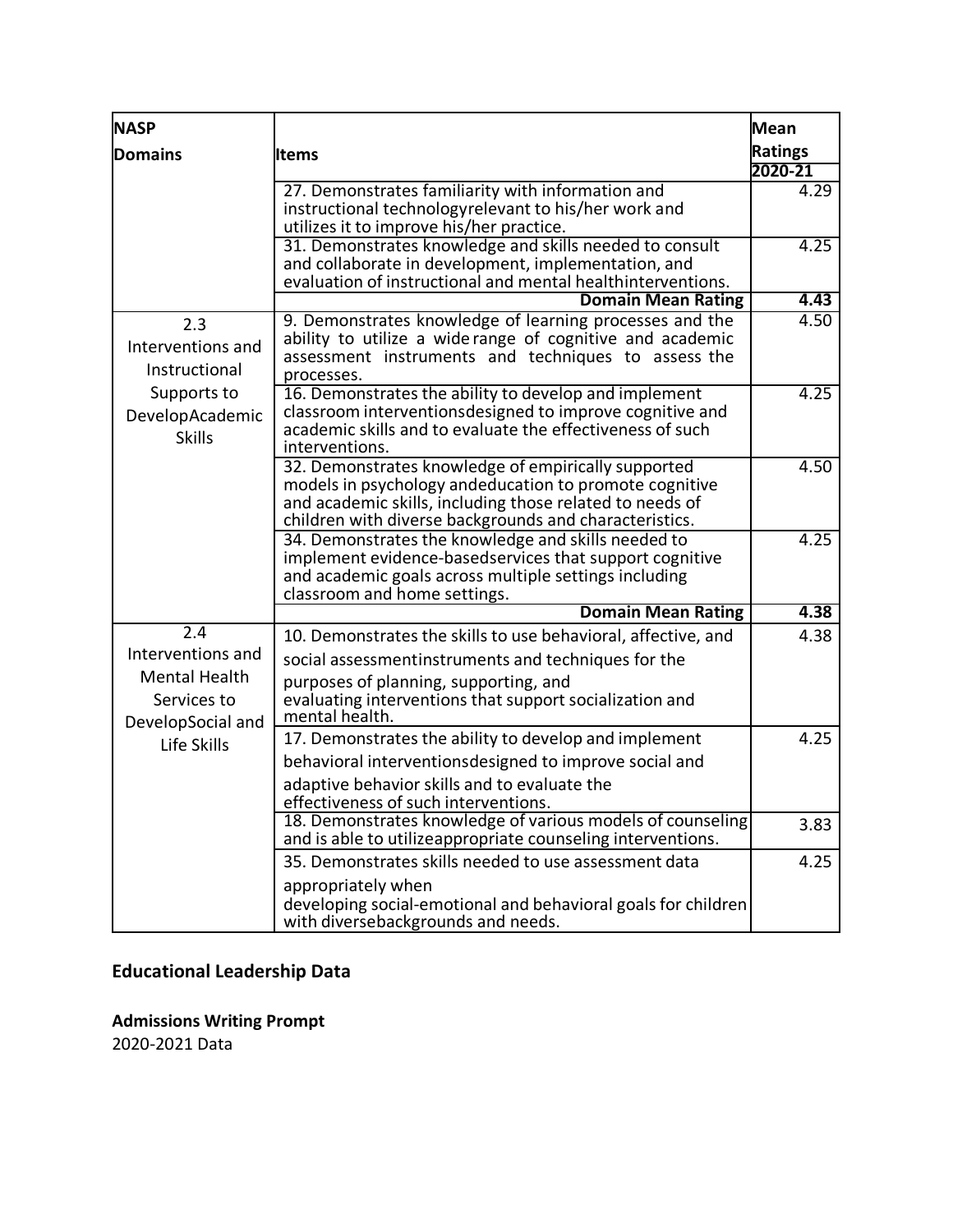<span id="page-31-0"></span>

| 2020 Admission<br>(3 Point Scale)                                                                                                                                                                                                                                              | <b>Male</b> | <b>Female</b> | <b>Cohort</b><br>Average |
|--------------------------------------------------------------------------------------------------------------------------------------------------------------------------------------------------------------------------------------------------------------------------------|-------------|---------------|--------------------------|
| PK-12 Principal Ed.D                                                                                                                                                                                                                                                           | $n=5$       | $n=3$         | $n = 8$                  |
| Standard One: Mission, Vision, and Core Values<br>Question: Describe how you have inspired a<br>shared mission and vision of an organization.                                                                                                                                  | 2.02        | 2.25          | 2.1                      |
| <b>Standard Two: Ethics and Professionalism</b><br>Standard Six: Management of People, Data, and<br>Processes<br>Question: Describe one example from your own<br>experience in which you identified the root<br>cause of a complex problem and designed a plan<br>to solve it. | 2.0         | 2.46          | 2.15                     |
| Standard Three: Equity and Cultural Leadership<br>Question: Describe how you have modeled<br>equity-oriented inclusive leadership.                                                                                                                                             | 1.71        | 1.89          | 1.95                     |
| Standard Eight: Internship and Clinical Practice<br>Question: Describe an experience in which you<br>facilitated the inclusion of multiple perspectives<br>and/or diversity of thought.                                                                                        | 1.98        | 2.46          | 2.14                     |
| <b>Standard Five: Community and External</b><br>Leadership<br>Question: Describe how you developed strong<br>partnerships.                                                                                                                                                     | 2.13        | 2.25          | 2.17                     |
| Standard Four: Instructional Leadership<br>Standard Seven: Policy, Governance and<br>Advocacy<br>Question: Describe a time when you led a<br>systemic change.                                                                                                                  | 1.98        | 2.5           | 2.15                     |

## **Internship PK-12 Principal Data**

NELP Standards Aligned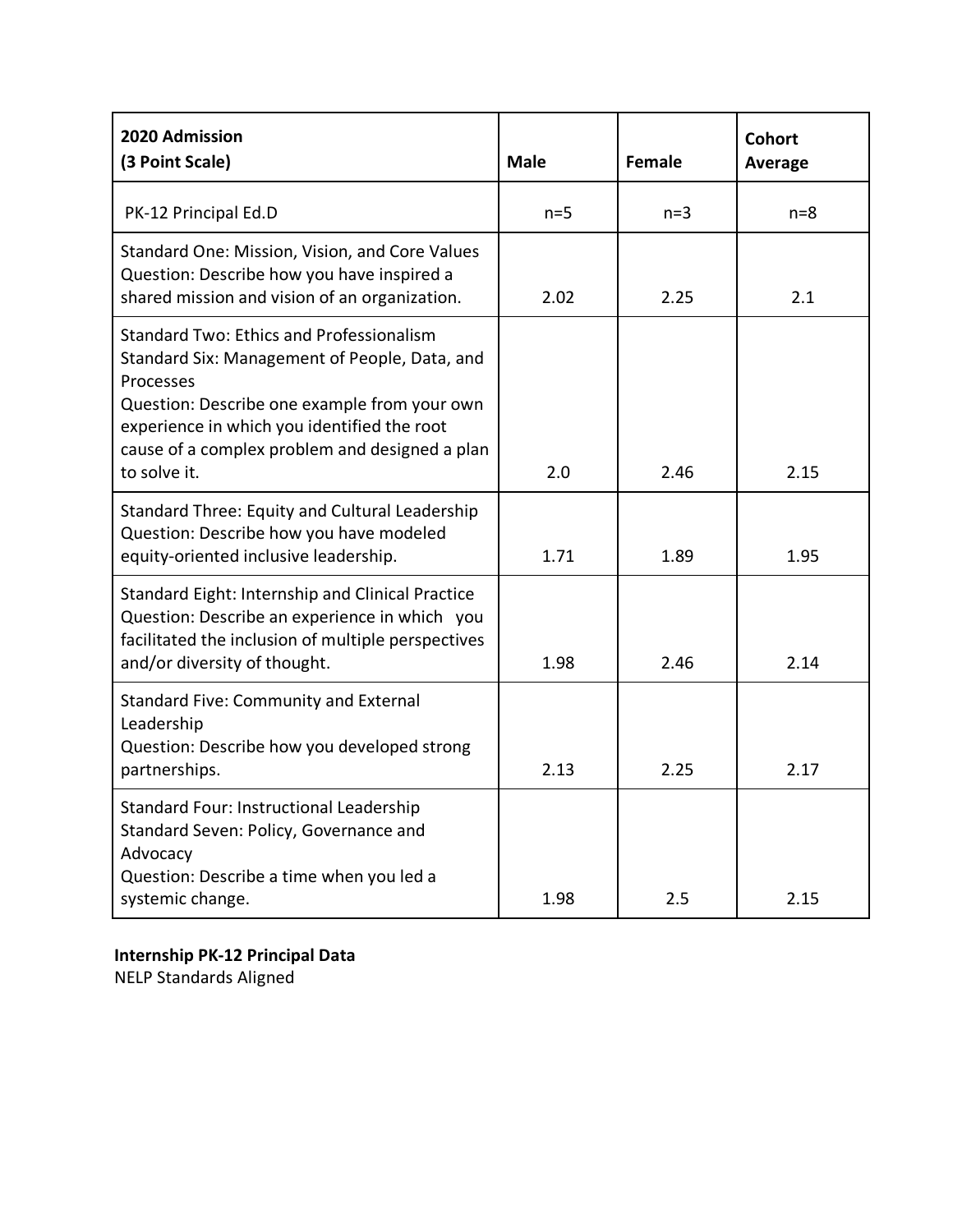| <b>Standard</b>                                                                                                                                                                                                           | <b>Mean</b> | Std.<br><b>Deviation</b> | <b>Mean</b> | Std.<br><b>Deviation</b> |
|---------------------------------------------------------------------------------------------------------------------------------------------------------------------------------------------------------------------------|-------------|--------------------------|-------------|--------------------------|
| Component 1.1 collaboratively<br>communicates a school mission<br>and vision designed to reflect a<br>core set of values and priorities.                                                                                  | 3.22        | 0.48                     | 3.28        | 0.06                     |
| Component 1.2 leads<br>improvement processes that<br>include data use, design,<br>implementation, and evaluation.                                                                                                         | 3.22        | 0.42                     | 3.35        | 0.11                     |
| Component 2.1 reflects on,<br>communicates about, cultivates,<br>and models professional<br>dispositions and norms.                                                                                                       | 3.56        | 0.5                      | 3.57        | 0.04                     |
| Component 2.2 advocates for<br>ethical and legal decisions.                                                                                                                                                               | 3.51        | 0.5                      | 3.37        | 0.12                     |
| Component 2.3 models ethical<br>behavior in personal conduct and<br>relationships and cultivates<br>ethical behavior in others.                                                                                           | 3.56        | 0.5                      | 3.59        | 0.03                     |
| Component 3.1 understands and<br>demonstrates capacity to use data<br>to evaluate, design, cultivate, and<br>advocate for a supportive and<br>inclusive school culture.                                                   | 3.5         | 0.55                     | 3.47        | 0.04                     |
| Component 3.2 understands and<br>demonstrates capacity to<br>cultivate, and advocate for<br>equitable access to educational<br>resources and technologies.                                                                | 3.42        | 0.6                      | 3.38        | 0.08                     |
| Component 3.3 understands and<br>demonstrates capacity to<br>cultivate, and advocate for<br>equitable, inclusive, and culturally<br>responsive instruction and<br>behavior support practices among<br>teachers and staff. | 3.47        | 0.55                     | 3.48        | 0.03                     |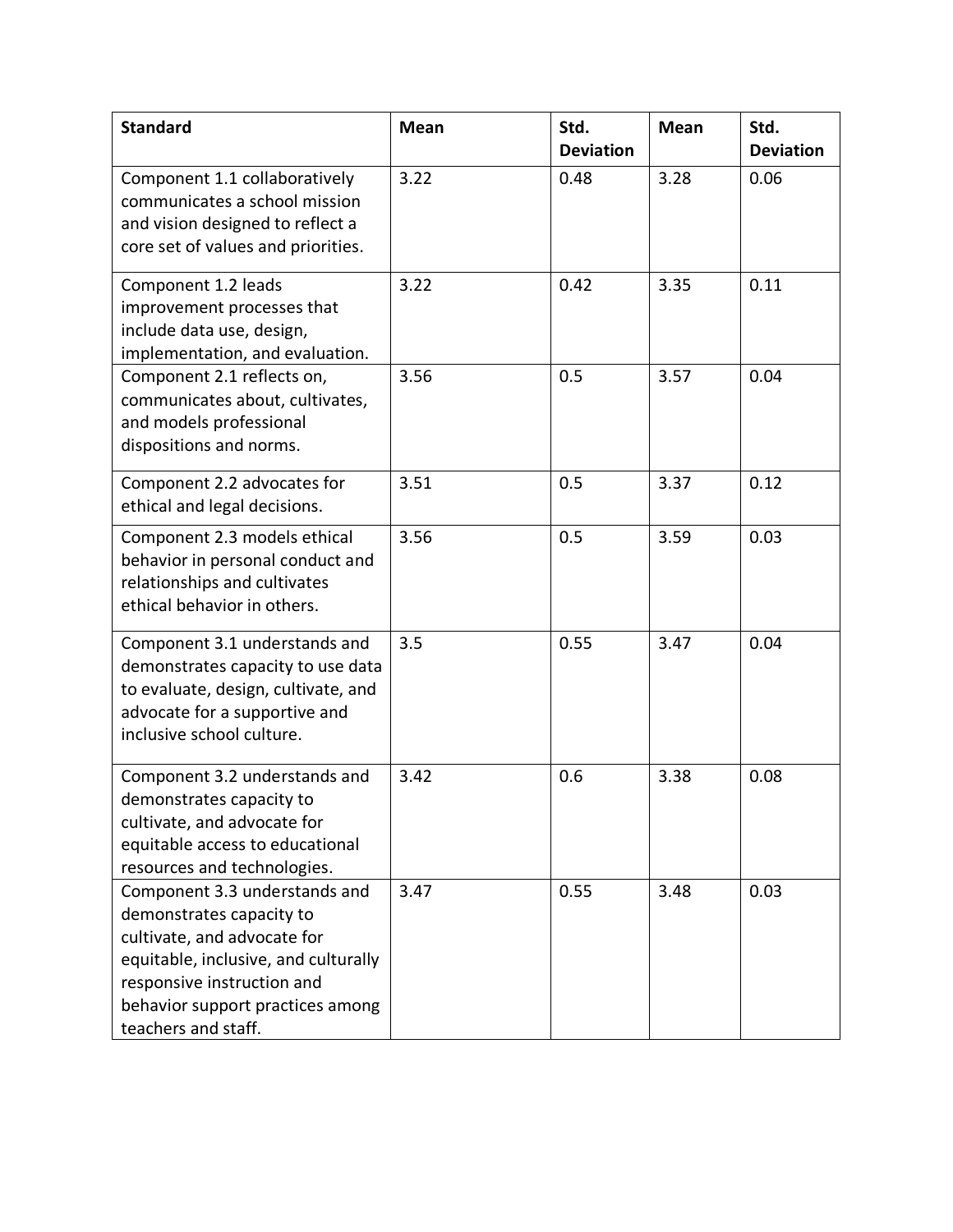| <b>Standard</b>                                                                                                                                                                                                                                                     | <b>Mean</b> | Std.<br><b>Deviation</b> | <b>Mean</b> | Std.<br><b>Deviation</b> |
|---------------------------------------------------------------------------------------------------------------------------------------------------------------------------------------------------------------------------------------------------------------------|-------------|--------------------------|-------------|--------------------------|
| Component 4.1 understands and<br>can demonstrate capacity to<br>evaluate, develop, and implement<br>high-quality, technology-rich<br>curricula programs.                                                                                                            | 3.44        | 0.6                      | 3.41        | 0.03                     |
| Component 4.2 understands and<br>can demonstrate capacity to<br>evaluate, instructional practices,<br>resources, technologies, and<br>services that support equity,<br>digital literacy, and the school's<br>academic and non-academic<br>systems.                  | 3.5         | 0.55                     | 3.38        | 0.12                     |
| Component 4.3 understands and<br>can demonstrate capacity to<br>evaluate accessible assessments<br>that support data-informed<br>instructional improvement and<br>student learning.                                                                                 | 3.44        | 0.6                      | 3.42        | 0.04                     |
| Component 4.4 understands and<br>can demonstrate capacity to<br>implement the school's<br>curriculum, instruction,<br>technology, and assessment<br>practices in a coherent, equitable,<br>and systematic manner.                                                   | 3.53        | 0.55                     | 3.43        | 0.1                      |
| Component 5.1 understands and<br>demonstrates capacity to<br>collaboratively engage diverse<br>families in strengthening student<br>learning in and out of school.                                                                                                  | 3.4         | 0.49                     | 3.4         | 0.07                     |
| Component 5.2 understands and<br>demonstrates capacity to<br>collaboratively engage and<br>cultivate relationships with<br>diverse community members,<br>partners, and other constituencies<br>for the benefit of school<br>improvement and student<br>development. | 3.39        | 0.49                     | 3.44        | 0.06                     |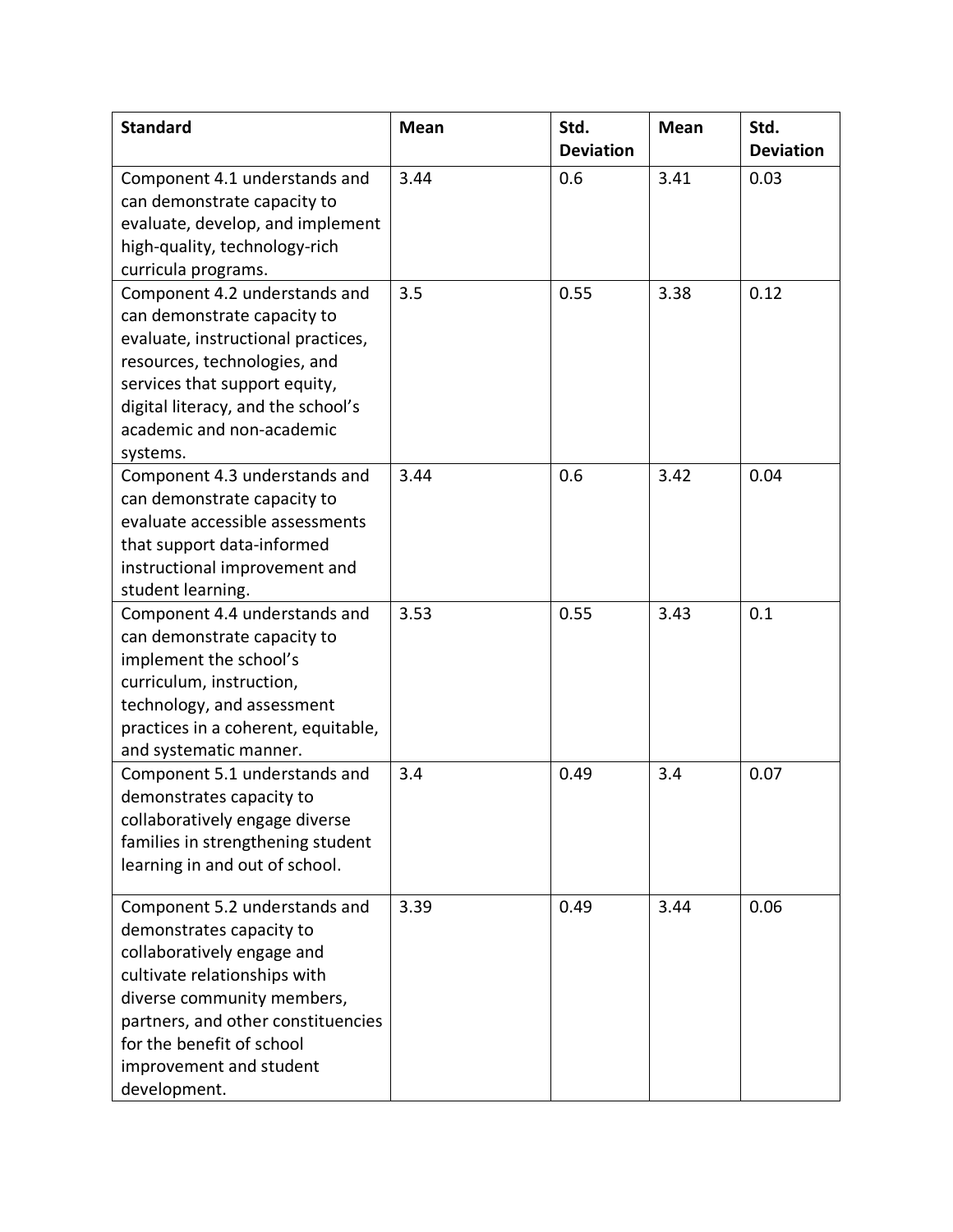| <b>Standard</b>                                                                                                                                                                                                                  | <b>Mean</b> | Std.<br><b>Deviation</b> | <b>Mean</b> | Std.<br><b>Deviation</b> |
|----------------------------------------------------------------------------------------------------------------------------------------------------------------------------------------------------------------------------------|-------------|--------------------------|-------------|--------------------------|
| Component 5.3 understands and<br>demonstrates capacity to<br>communicate within the larger<br>community, and political contexts<br>when advocating for the needs of<br>their school and community.                               | 3.39        | 0.49                     | 3.32        | 0.08                     |
| Component 6.1 understands and<br>demonstrates capacity implement<br>management, communication,<br>technology, school-level.                                                                                                      | 3.25        | 0.43                     | 3.34        | 0.12                     |
| Component 6.2 understands and<br>demonstrates capacity to<br>evaluate, develop, and advocate<br>for a data-informed and equitable<br>resourcing plan.                                                                            | 3.19        | 0.52                     | 3.3         | 0.13                     |
| Component 6.3 understands and<br>demonstrates capacity to<br>reflectively evaluate,<br>communicate about, and<br>implement laws, rights, policies,<br>and regulations to promote<br>student and adult success and<br>well-being. | 3.19        | 0.46                     | 3.26        | 0.09                     |
| Component 7.1 understands and<br>has capacity to develop the<br>school's professional capacity<br>through engagement in recruiting,<br>selecting, and hiring staff.                                                              | 3.31        | 0.46                     | 3.31        | 0.07                     |
| Component 7.2 understands and<br>has capacity to develop and<br>engage staff in a collaborative<br>professional culture designed to<br>promote school improvement,<br>teacher retention.                                         | 3.42        | 0.55                     | 3.45        | 0.03                     |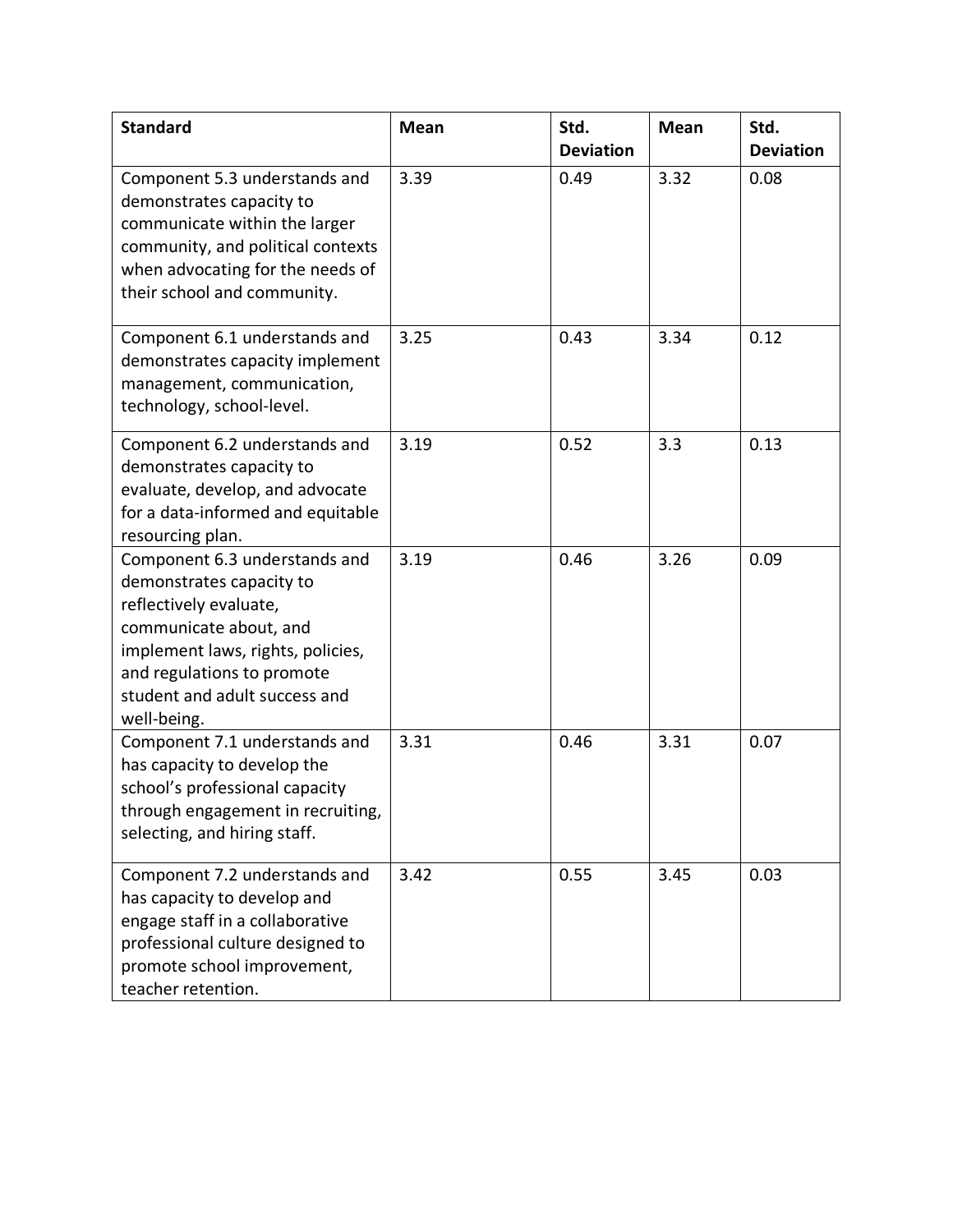| <b>Standard</b>                                                                                                                                                                                                                             | <b>Mean</b> | Std.<br><b>Deviation</b> | <b>Mean</b> | Std.<br><b>Deviation</b> |
|---------------------------------------------------------------------------------------------------------------------------------------------------------------------------------------------------------------------------------------------|-------------|--------------------------|-------------|--------------------------|
| Component 7.3 understands and<br>has capacity to personally engage<br>in, and collaboratively engage<br>school staff in, professional<br>learning designed to promote<br>reflection, cultural<br>responsiveness, distributed<br>leadership. | 3.31        | 0.57                     | 3.42        | 0.09                     |
| Component 7.4 understands and<br>has the capacity to evaluate,<br>develop and implement systems<br>of supervision, support, and<br>evaluation designed to promote<br>school improvement and student<br>success.                             | 3.33        | 0.53                     | 3.36        | 0.06                     |

## Internship PK-12 Superintendent Data NELP Aligned

| <b>Standard</b>                                                                                                                       | Mean | Standard<br>Deviation |
|---------------------------------------------------------------------------------------------------------------------------------------|------|-----------------------|
| Component 1.1 collaboratively communicates a school<br>mission and vision designed to reflect a core set of values<br>and priorities. | 3.22 | 0.06                  |
| Component 1.2 leads improvement processes that<br>include data use, design, implementation, and<br>evaluation.                        | 3.22 | 0.11                  |
| Component 2.1 reflects on, communicates about,<br>cultivates, and models professional dispositions and<br>norms.                      | 3.56 | 0.03                  |
| Component 2.2 advocates for ethical and legal decisions.                                                                              | 3.51 | 0.13                  |
| Component 2.3 models ethical behavior in personal<br>conduct and relationships and cultivates ethical behavior<br>in others.          | 3.56 | 0.03                  |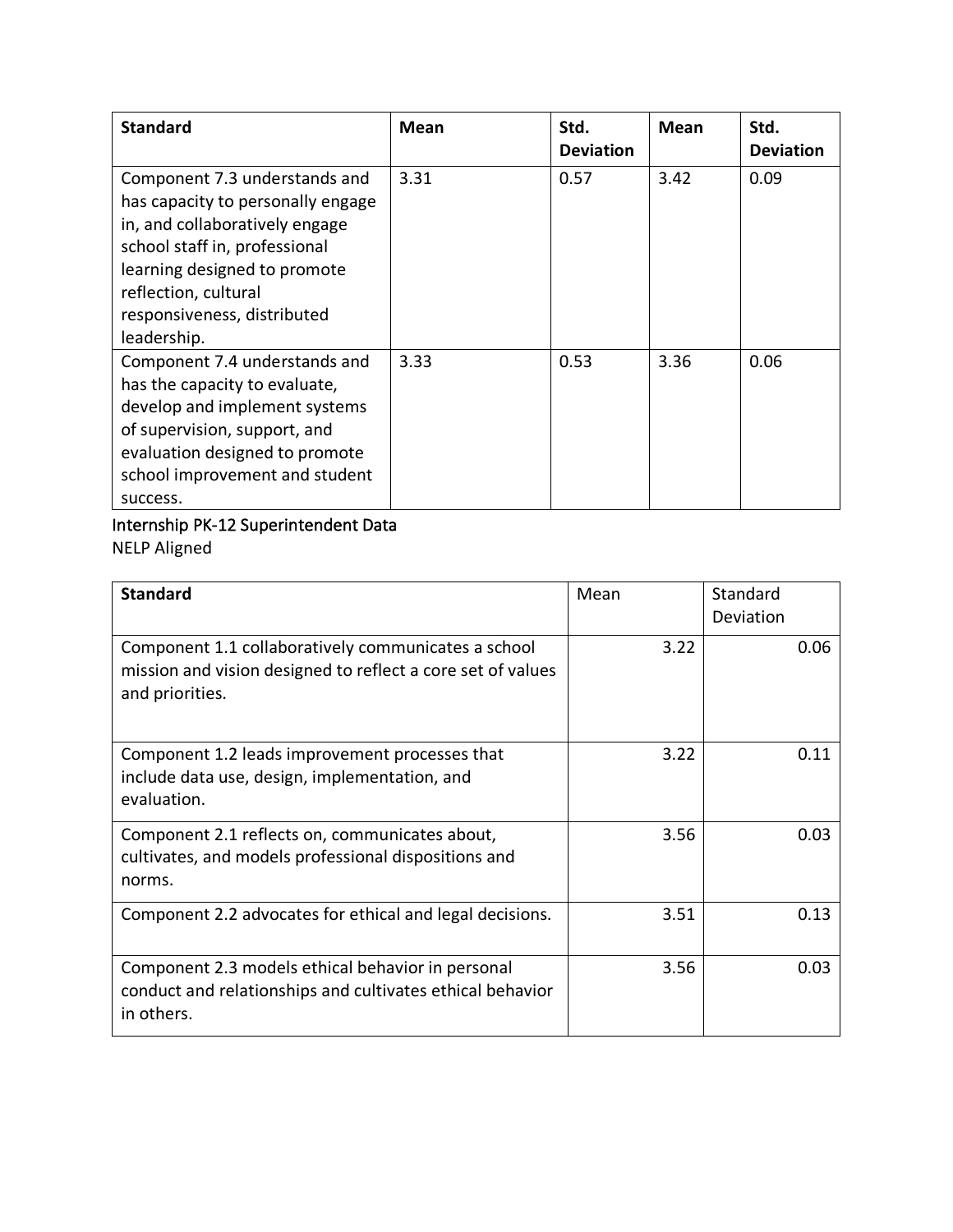| <b>Standard</b>                                                                                                                                                                                                                           | Mean | Standard  |
|-------------------------------------------------------------------------------------------------------------------------------------------------------------------------------------------------------------------------------------------|------|-----------|
|                                                                                                                                                                                                                                           |      | Deviation |
| Component 3.1 understands and demonstrates capacity<br>to use data to evaluate, design, cultivate, and advocate<br>for a supportive and inclusive school culture.                                                                         | 3.5  | 0.04      |
| Component 3.2 understands and demonstrates capacity<br>to cultivate, and advocate for equitable access to<br>educational resources and technologies.                                                                                      | 3.42 | 0.08      |
| Component 3.3 understands and demonstrates capacity<br>to cultivate, and advocate for equitable, inclusive, and<br>culturally responsive instruction and behavior support<br>practices among teachers and staff.                          | 3.47 | 0.03      |
| Component 4.1 understands and can demonstrate<br>capacity to evaluate, develop, and implement high-<br>quality, technology-rich curricula programs.                                                                                       | 3.44 | 0.03      |
| Component 4.2 understands and can demonstrate<br>capacity to evaluate, instructional practices, resources,<br>technologies, and services that support equity, digital<br>literacy, and the school's academic and non-academic<br>systems. | 3.5  | 0.12      |
| Component 4.3 understands and can demonstrate<br>capacity to evaluate accessible assessments that support<br>data-informed instructional improvement and student<br>learning.                                                             | 3.44 | 0.05      |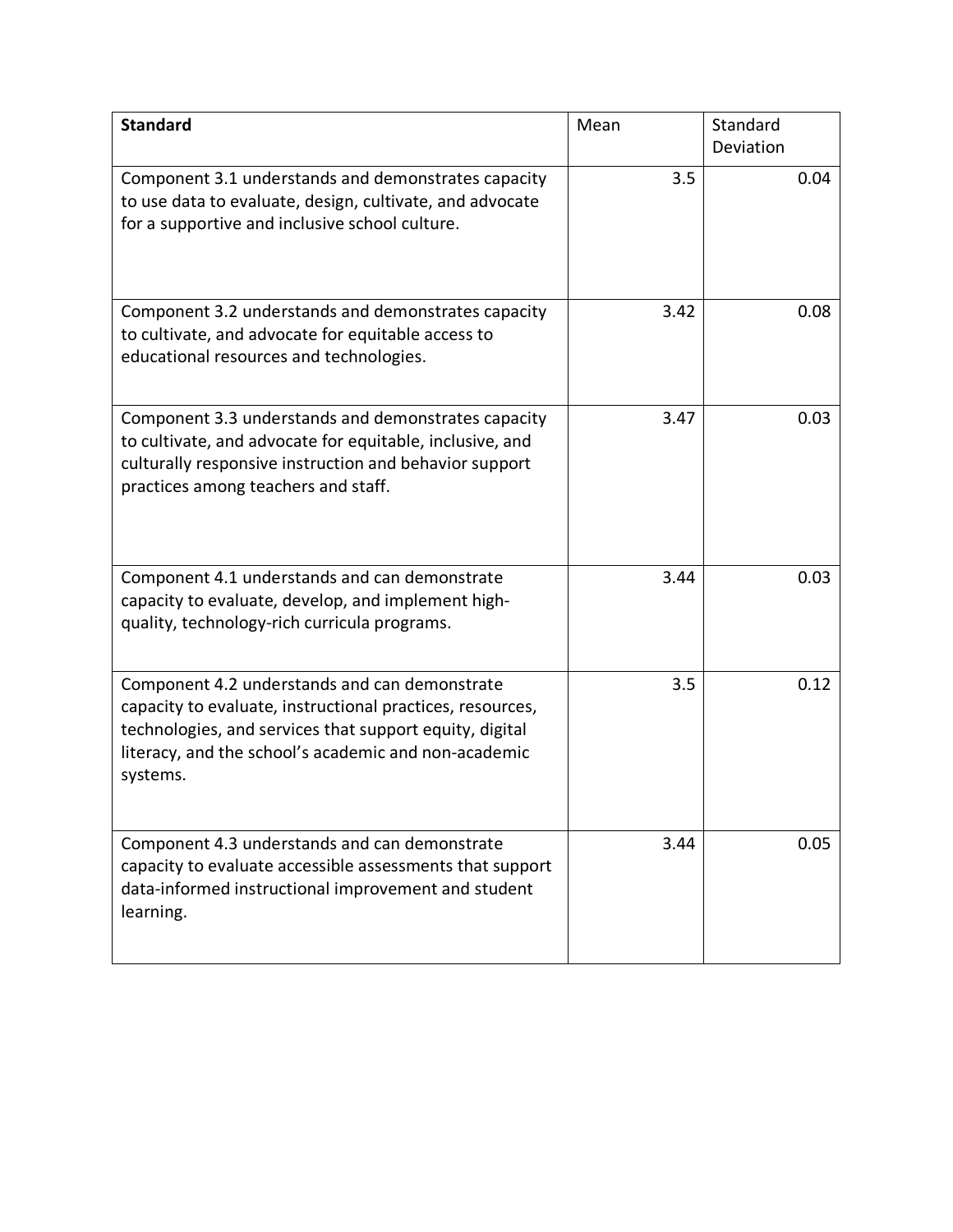| <b>Standard</b>                                                                                                                                                                                                                                         | Mean | Standard<br>Deviation |
|---------------------------------------------------------------------------------------------------------------------------------------------------------------------------------------------------------------------------------------------------------|------|-----------------------|
| Component 4.4 understands and can demonstrate<br>capacity to implement the school's curriculum,<br>instruction, technology, and assessment practices in a<br>coherent, equitable, and systematic manner.                                                | 3.53 | 0.09                  |
| Component 5.1 understands and demonstrates capacity<br>to collaboratively engage diverse families in<br>strengthening student learning in and out of school.                                                                                            | 3.4  | 0.06                  |
| Component 5.2 understands and demonstrates capacity<br>to collaboratively engage and cultivate relationships with<br>diverse community members, partners, and other<br>constituencies for the benefit of school improvement and<br>student development. | 3.39 | 0.06                  |
| Component 5.3 understands and demonstrates capacity<br>to communicate within the larger community, and<br>political contexts when advocating for the needs of their<br>school and community.                                                            | 3.39 | 0.08                  |
| Component 6.1 understands and demonstrates capacity<br>implement management, communication, technology,<br>school-level.                                                                                                                                | 3.25 | 0.12                  |
| Component 6.2 understands and demonstrates capacity<br>to evaluate, develop, and advocate for a data-informed<br>and equitable resourcing plan.                                                                                                         | 3.19 | 0.13                  |
| Component 6.3 understands and demonstrates capacity<br>to reflectively evaluate, communicate about, and<br>implement laws, rights, policies, and regulations to<br>promote student and adult success and well-being.                                    | 3.19 | 0.09                  |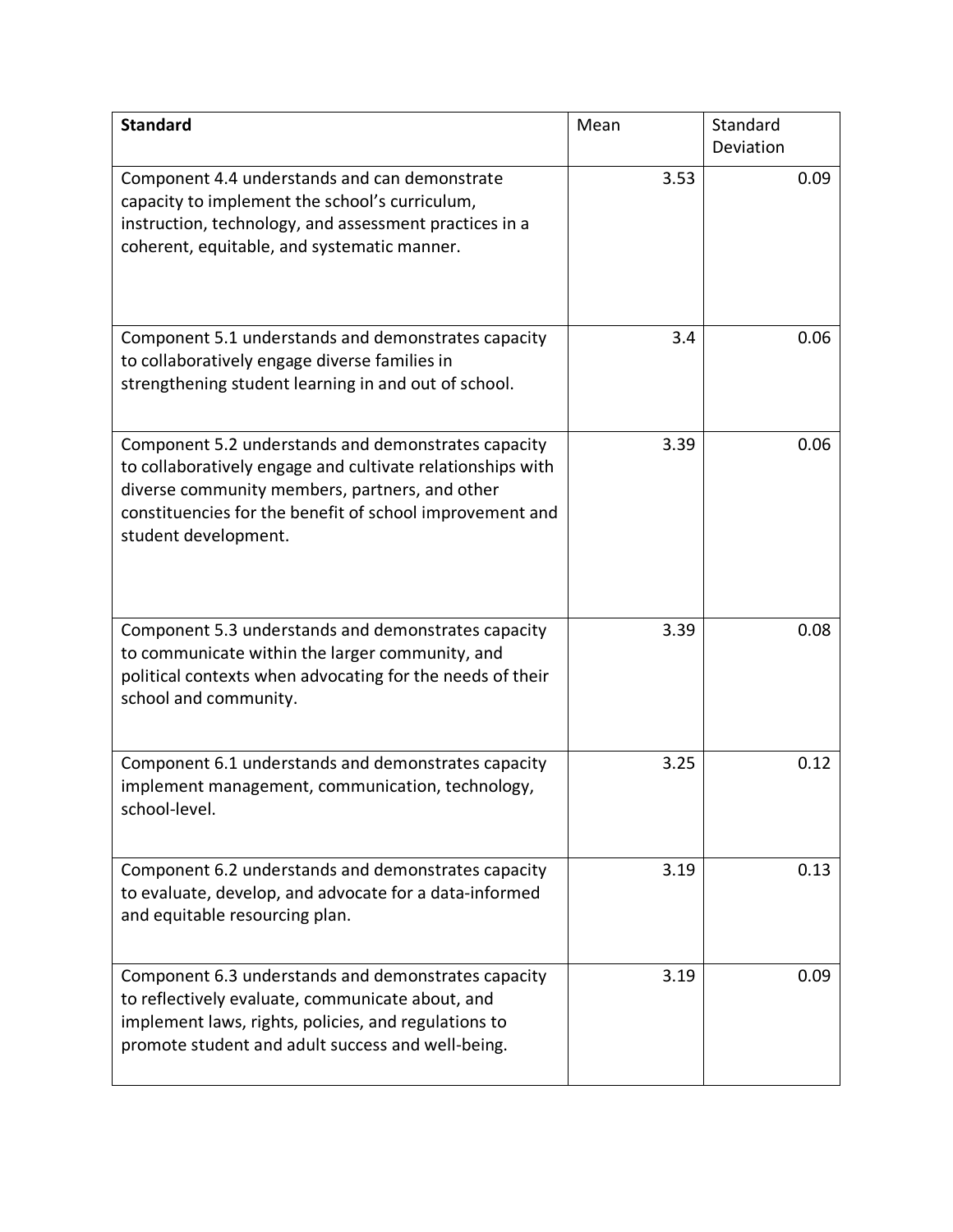<span id="page-38-0"></span>

| <b>Standard</b>                                                                                                                                                                                                                    | Mean | Standard<br>Deviation |
|------------------------------------------------------------------------------------------------------------------------------------------------------------------------------------------------------------------------------------|------|-----------------------|
| Component 7.1 understands and has capacity to develop<br>the school's professional capacity through engagement in<br>recruiting, selecting, and hiring staff.                                                                      | 3.31 | 0.06                  |
| Component 7.2 understands and has capacity to develop<br>and engage staff in a collaborative professional culture<br>designed to promote school improvement, teacher<br>retention.                                                 | 3.42 | 0.03                  |
| Component 7.3 understands and has capacity to<br>personally engage in, and collaboratively engage school<br>staff in, professional learning designed to promote<br>reflection, cultural responsiveness, distributed<br>leadership. | 3.31 | 0.1                   |
| Component 7.4 understands and has the capacity to<br>evaluate, develop and implement systems of supervision,<br>support, and evaluation designed to promote school<br>improvement and student success.                             | 3.33 | 0.05                  |

### **Praxis 6990 School Leader Licensure Exam**

2020-2021 Graduates test cut off score= 146 Completers that took test= 8

| Strategic Leadership Cohort Ave        | 12.63 | 77% |
|----------------------------------------|-------|-----|
| possible points                        | 16.38 |     |
|                                        |       |     |
|                                        |       |     |
| Instructional Leadership Cohort Ave    | 17.88 | 78% |
| possible points                        | 23.00 |     |
|                                        |       |     |
| Climate and Cultural Leadership Cohort |       |     |
| Ave                                    | 13.38 | 75% |
| possible points                        | 17.88 |     |
|                                        |       |     |
| Ethical Leadership Cohort Ave          | 11.38 | 71% |
| possible points                        | 16.00 |     |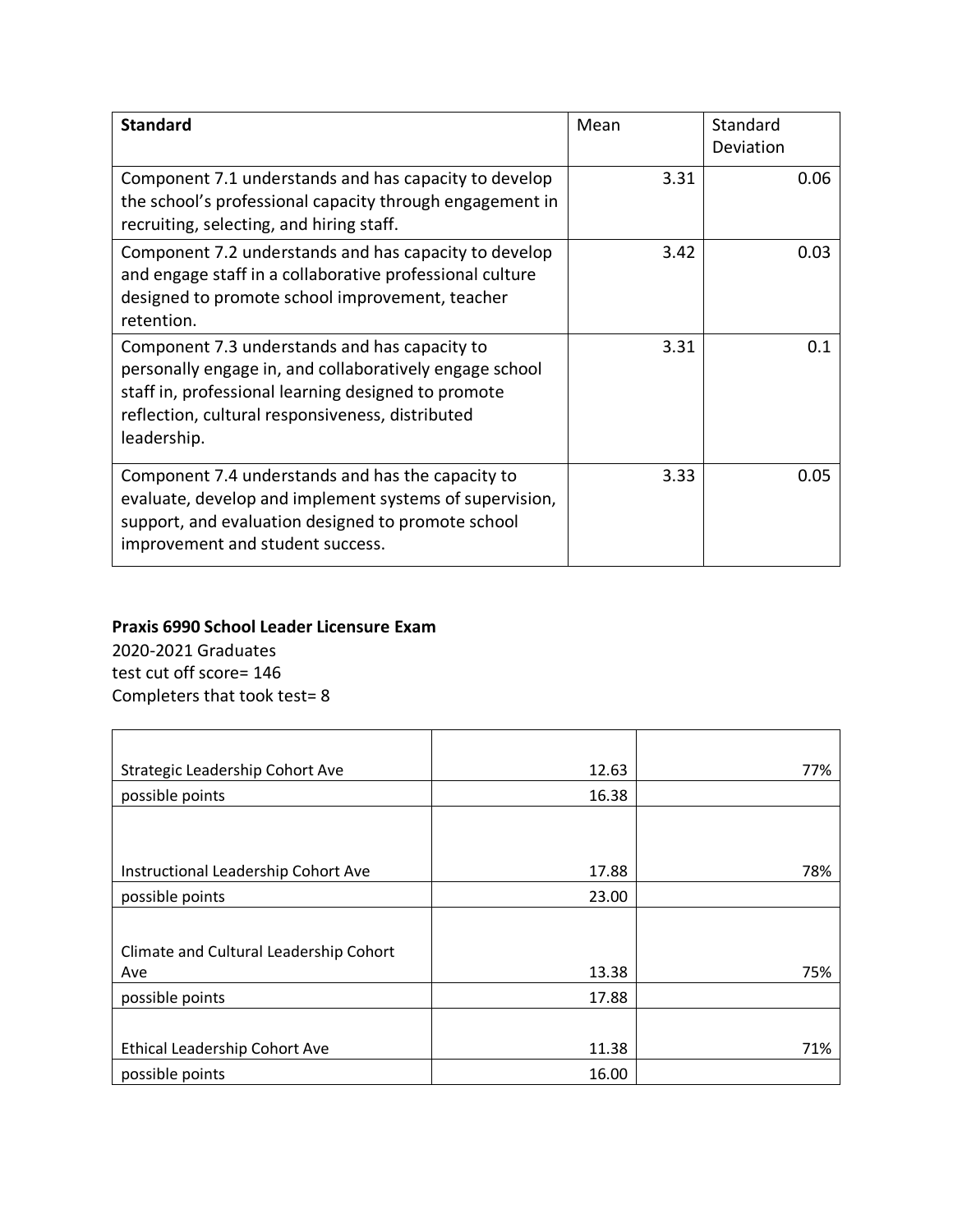| Organizational Leadership Cohort Ave        | 7.63  | 62% |
|---------------------------------------------|-------|-----|
| possible points                             | 12.25 |     |
|                                             |       |     |
|                                             |       |     |
| <b>Community Engagement Lead Cohort Ave</b> | 9.75  | 76% |
| possible points                             | 12.88 |     |
|                                             |       |     |
| Analysis of Constructed Response Cohort     |       |     |
| Ave                                         | 15.50 | 65% |
| possible points                             | 24.00 |     |

## Data by Gender

## Male=2

Female=6

| Strategic Leadership Cohort Ave             | Male  | Female |
|---------------------------------------------|-------|--------|
| possible points 16.38                       | 14.81 | 12.63  |
| Instructional Leadership Cohort Ave         | Male  | Female |
| possible points 23.00                       | 19.83 | 17.88  |
| Climate and Cultural Leadership Cohort Ave  | Male  | Female |
| possible points 17.88                       | 16.44 | 13.38  |
| Ethical Leadership Cohort Ave               | Male  | Female |
| possible points 16.00                       | 12.50 | 11.38  |
| Organizational Leadership Cohort Ave        | Male  | Female |
| possible points 12.25                       | 10.75 | 7.63   |
| <b>Community Engagement Lead Cohort Ave</b> | Male  | Female |
| possible points 12.88                       | 10.69 | 9.75   |
| Analysis of Constructed Response Cohort Ave | Male  | Female |
| possible points 24.00                       | 17.58 | 15.50  |

### Data by Individual

| Strategic Leadership<br>Candidate Score | possible points | percentage |
|-----------------------------------------|-----------------|------------|
| 14.00                                   | 16.00           | 88%        |
| 13.00                                   | 16.00           | 81%        |
| 9.00                                    | 17.00           | 56%        |
| 12.00                                   | 16.00           | 75%        |
| 13.00                                   | 16.00           | 81%        |
| 13.00                                   | 17.00           | 81%        |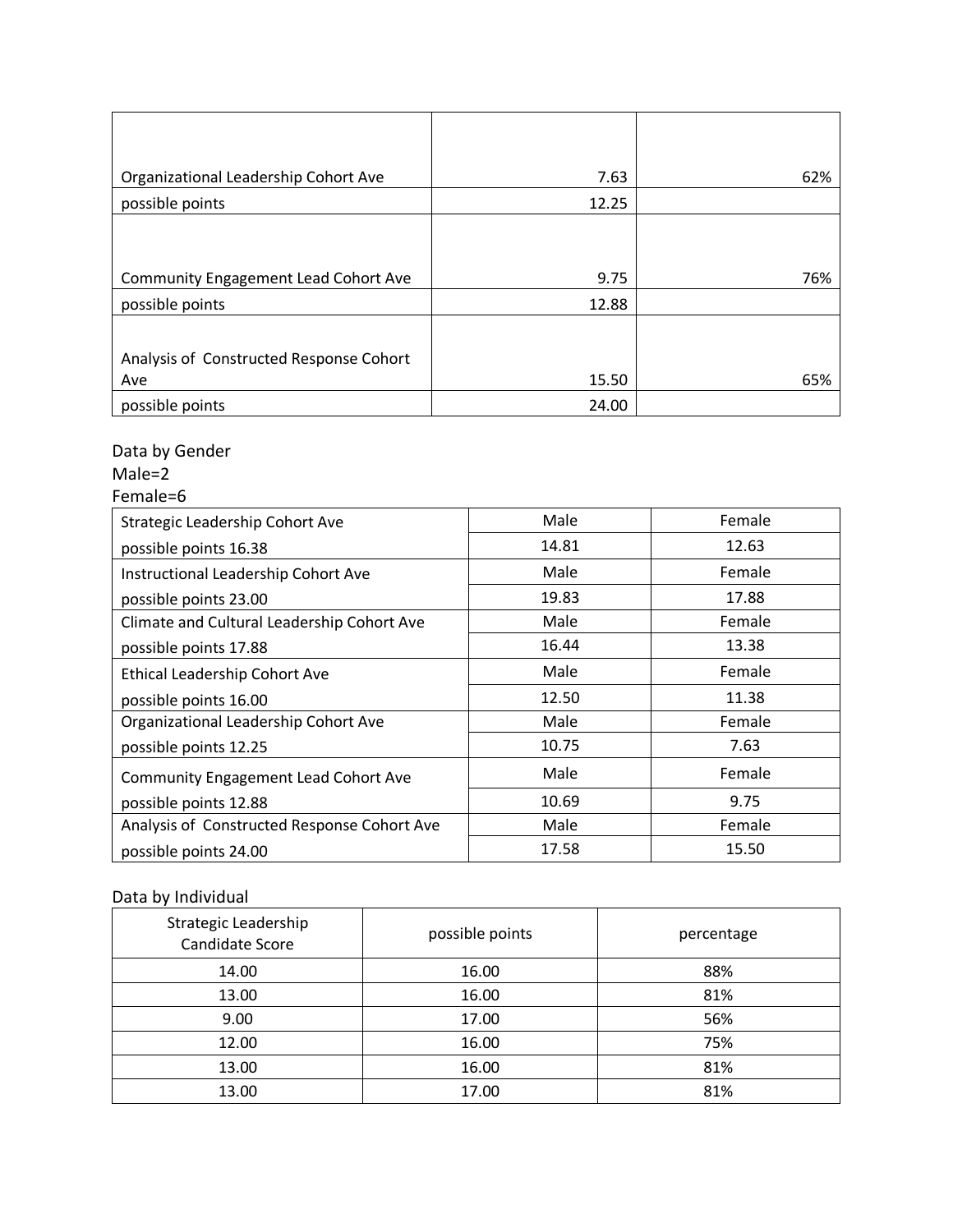| 13.00                                        | 16.00           | 81%        |
|----------------------------------------------|-----------------|------------|
| 14.00                                        | 17.00           | 88%        |
| Instructional Leadership<br>Candidate Score  | possible points | percentage |
| 19.00                                        | 23.00           | 83%        |
| 19.00                                        | 23.00           | 83%        |
| 15.00                                        | 23.00           | 65%        |
| 17.00                                        | 23.00           | 74%        |
| 20.00                                        | 23.00           | 87%        |
| 16.00                                        | 23.00           | 70%        |
| 20.00                                        | 23.00           | 87%        |
| 17.00                                        | 23.00           | 74%        |
| 17.88                                        | 23.00           | 78%        |
| Climate and Cult Lead<br>Candidate Score     | possible points | percentage |
| 16.00                                        | 18.00           | 89%        |
| 8.00                                         | 18.00           | 44%        |
| 13.00                                        | 18.00           | 72%        |
| 14.00                                        | 18.00           | 78%        |
| 14.00                                        | 18.00           | 78%        |
| 13.00                                        | 18.00           | 72%        |
| 15.00                                        | 18.00           | 83%        |
| 14.00                                        | 17.00           | 82%        |
| 13.38                                        | 17.88           | 75%        |
| <b>Ethical Leadership</b><br>Candidate Score | possible points | percentage |
| 12.00                                        | 16.00           | 75%        |
| 8.00                                         | 16.00           | 50%        |
| 14.00                                        | 16.00           | 88%        |
| 11.00                                        | 16.00           | 69%        |
| 13.00                                        | 16.00           | 81%        |
| 7.00                                         | 16.00           | 44%        |
| 10.00                                        | 16.00           | 63%        |
| 16.00                                        | 16.00           | 100%       |
| 11.38                                        | 16.00           | 71%        |
| Organizational Leadership<br>Candidate Score | possible points | percentage |
| 10.00                                        | 12.00           | 83%        |
| 9.00                                         | 12.00           | 75%        |
| 8.00                                         | 13.00           | 62%        |
| 6.00                                         | 12.00           | 50%        |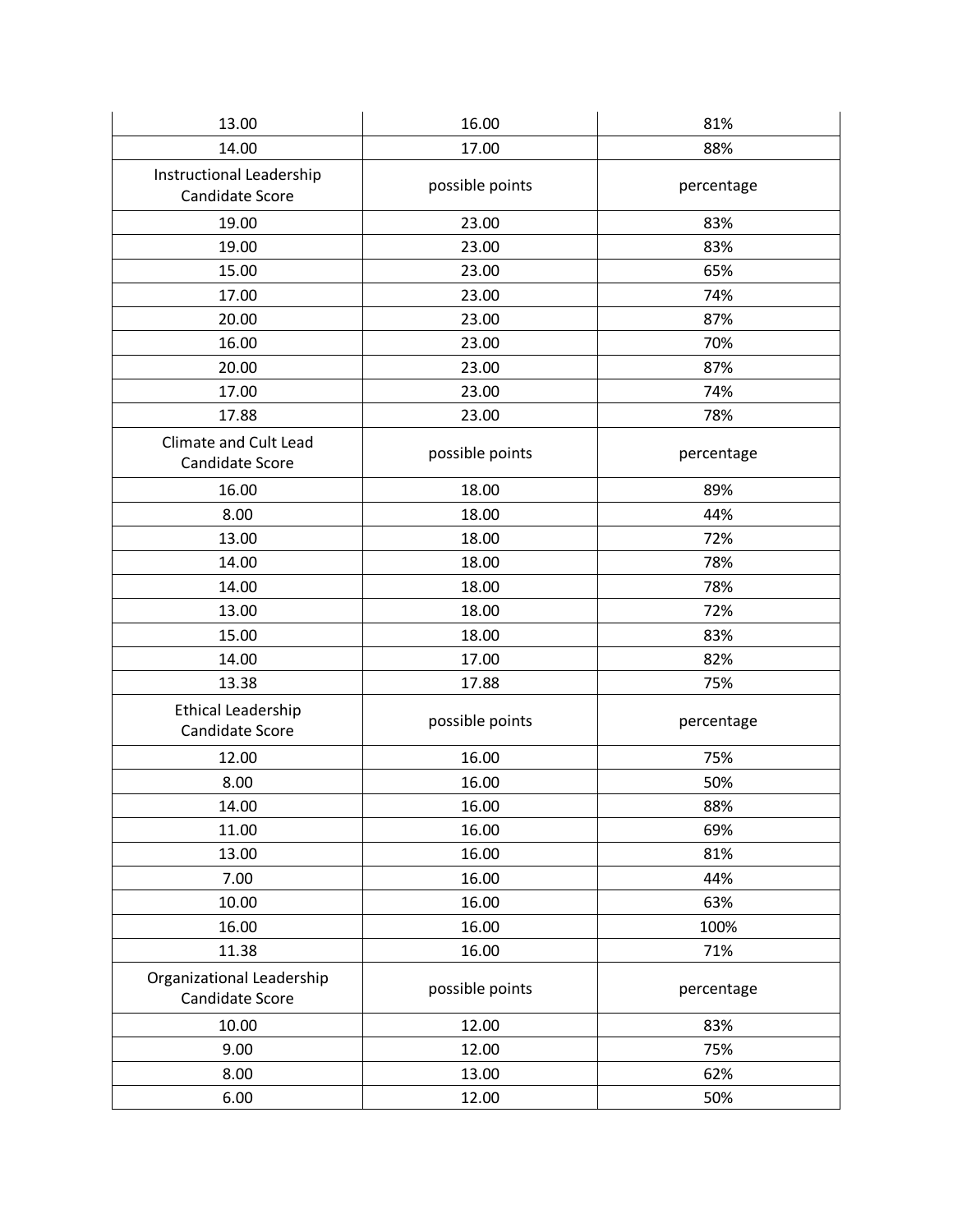| 7.00                                                | 12.00           | 58%        |
|-----------------------------------------------------|-----------------|------------|
| 8.00                                                | 13.00           | 62%        |
| 8.00                                                | 12.00           | 67%        |
| 5.00                                                | 12.00           | 42%        |
| 7.63                                                | 12.25           | 62%        |
| Community Engagement and                            |                 |            |
| Leadership                                          | possible points | percentage |
| Candidate Score                                     |                 |            |
| 10.00                                               | 13.00           | 77%        |
| 9.00                                                | 13.00           | 69%        |
| 10.00                                               | 13.00           | 77%        |
| 10.00                                               | 13.00           | 77%        |
| 8.00                                                | 13.00           | 62%        |
| 9.00                                                | 13.00           | 69%        |
| 13.00                                               | 13.00           | 100%       |
| 9.00                                                | 12.00           | 75%        |
| 9.75                                                | 12.88           | 76%        |
| Analysis of Constructed Response<br>Candidate Score | possible points | percentage |
| 17.00                                               | 24.00           | 71%        |
| 14.00                                               | 24.00           | 58%        |
| 17.00                                               | 24.00           | 71%        |
| 13.00                                               | 24.00           | 54%        |
| 19.00                                               | 24.00           | 79%        |
| 12.00                                               | 24.00           | 50%        |
| 18.00                                               | 24.00           | 75%        |
| 14.00                                               | 24.00           | 58%        |
| 15.50                                               | 24.00           | 65%        |